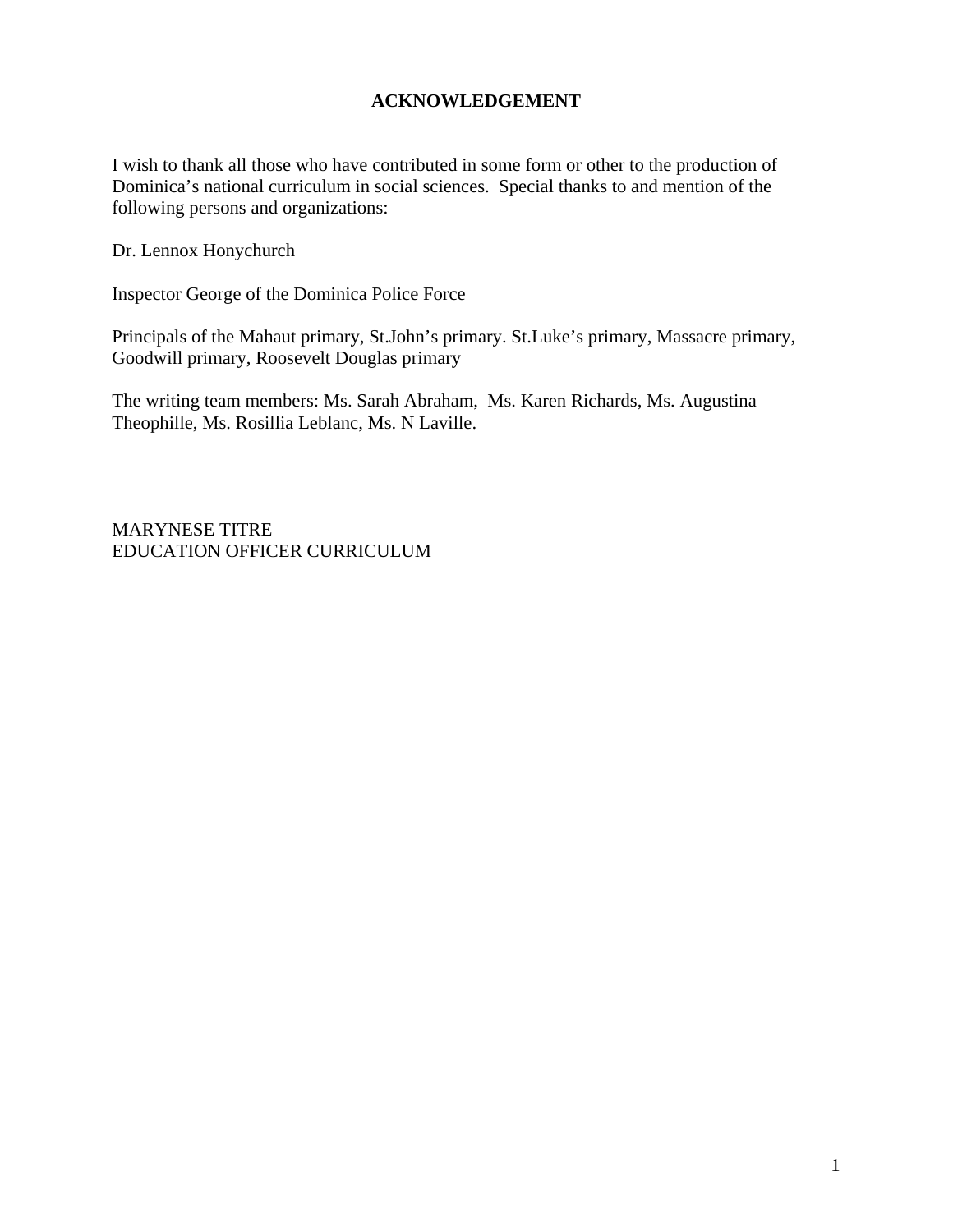# **SOCIAL SCIENCES K – GRADE 2 CURRICULUM GUIDE**

# **CONTENTS**

| Acknowledgement              | $\mathbf{1}$ |
|------------------------------|--------------|
| Contents                     | 2            |
| Introduction                 | 4            |
| K Year Summary               | 7            |
| K Term 1 Summary             | 8            |
| Units $1 - 4$                | 9            |
| K Term 2 Summary             | 13           |
| Units $5 - 7$                | 14           |
| K Term 3 Summary             | 17           |
| Units $8 - 10$               | 18           |
| K Exemplar Lesson Plan       | 21           |
| Suggested songs and rhymes   | 22           |
| Grade 1 Year Summary         | 26           |
| Grade 1 Term 1 Summary       | 27           |
| Units $1 - 4$                | 28           |
| Grade 1 Term 2 Summary       | 32           |
| Units $5 - 7$                | 33           |
| Grade 1 Term 3 Summary       | 37           |
| Units $8-10$                 | 38           |
| Grade 1 Exemplar Lesson Plan | 41           |
| Grade 2 Year Summary         | 42           |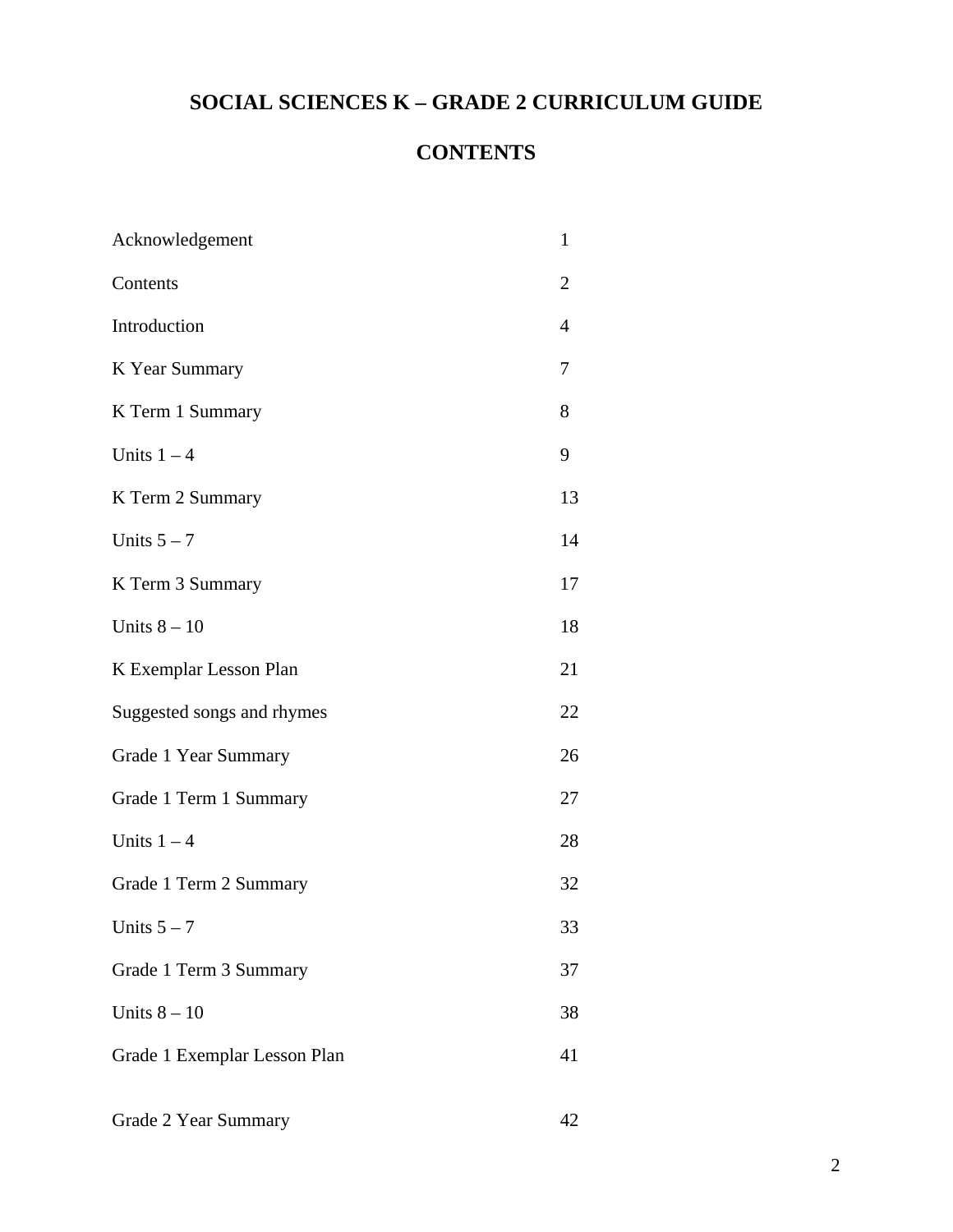| Grade 2 Term 1 Summary       | 43 |
|------------------------------|----|
| Units $1 - 4$                | 44 |
| Grade 2 Term 2 Summary       | 48 |
| Units $5 - 7$                | 49 |
| Grade 2 Term 3 Summary       | 54 |
| Units $8-10$                 | 55 |
| Grade 2 Exemplar Lesson Plan | 58 |
| Appendices                   | 59 |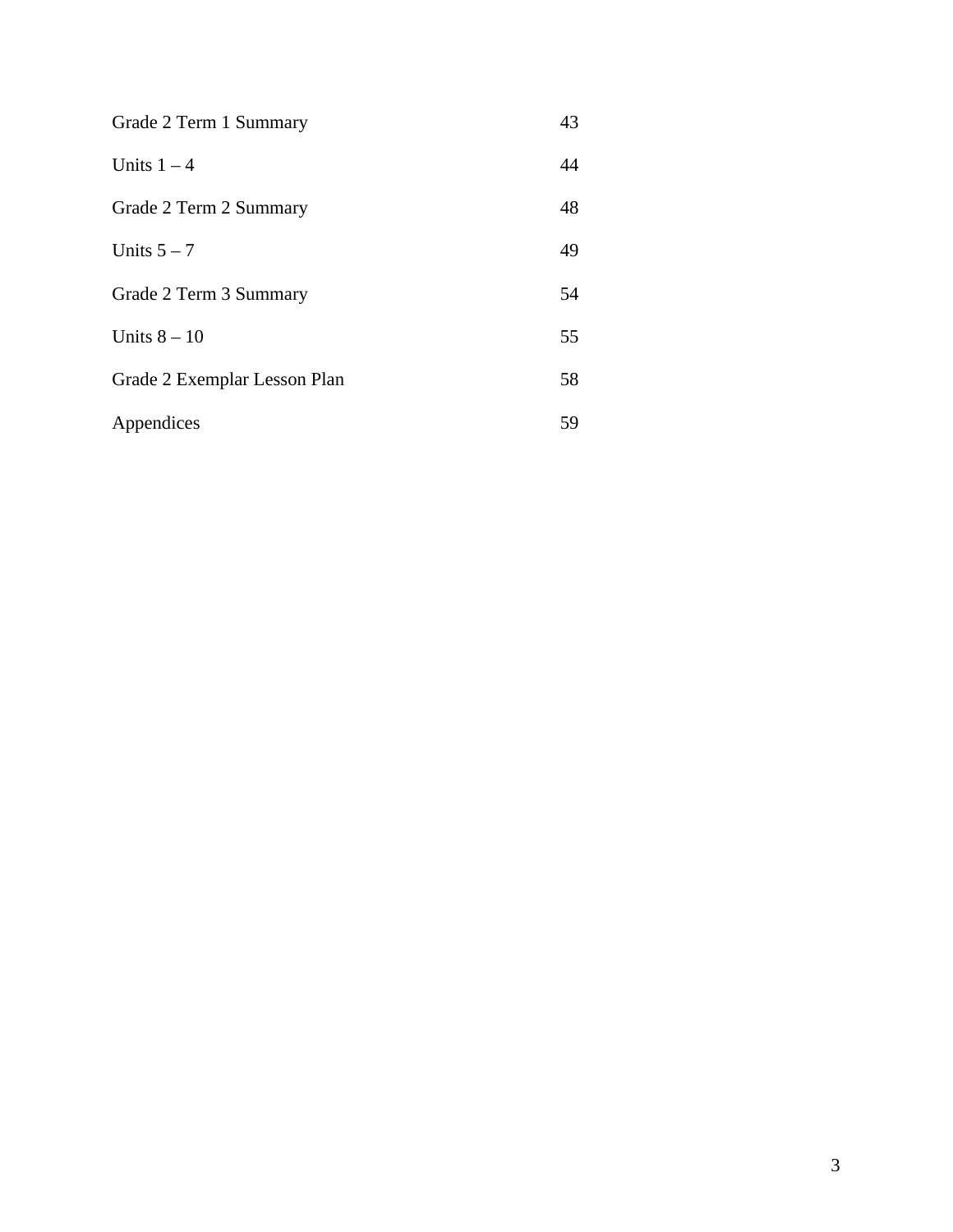# **INTRODUCTION**

### **Rationale**

The Social Sciences programme is to provide all students with experience and learning opportunities that will assist in the development of significant knowledge, concepts, skills, attitudes and values relevant to success in the twenty first century. The knowledge, skills, attitudes and values of Social Sciences also provide the capacity to interact and resolve issues in their daily lives.

#### **The Subject Strands**

- Civic ideals and practices
- Location, people and places
- Resources
- Social issues/change

#### **Attainment Targets**

- 1. The learner will be able to demonstrate knowledge, understanding and appreciation of their national identity, groups, governance and civic rights and responsibilities.
- 2. The learner will be able to demonstrate an understanding of location and its relationship with weather and climate and to study the origins of people, their religion, cultural beliefs and social practices.
- 3. The learner will be able to understand the sustainable use of resources and the effects of human activities on these resources and the environment.
- 4. The learner will be able to will be able to think critically to explore social issues and change, how they impact on society and how persons can make a positive contribution to their society.

#### **Contribution of Social Science to the Curriculum**

The social sciences programme of study aims to develop an awareness of who we are and the social, economic and political challenges we encounter in an increasing globalized environment.

Social sciences contribute to the development of the curriculum in the following ways:

- Helps students function as effective, caring and responsible citizens of their local, national communities, by learning moral values and life skills which will impact positively on them.
- Facilitate the development of critical thinking, problem solving and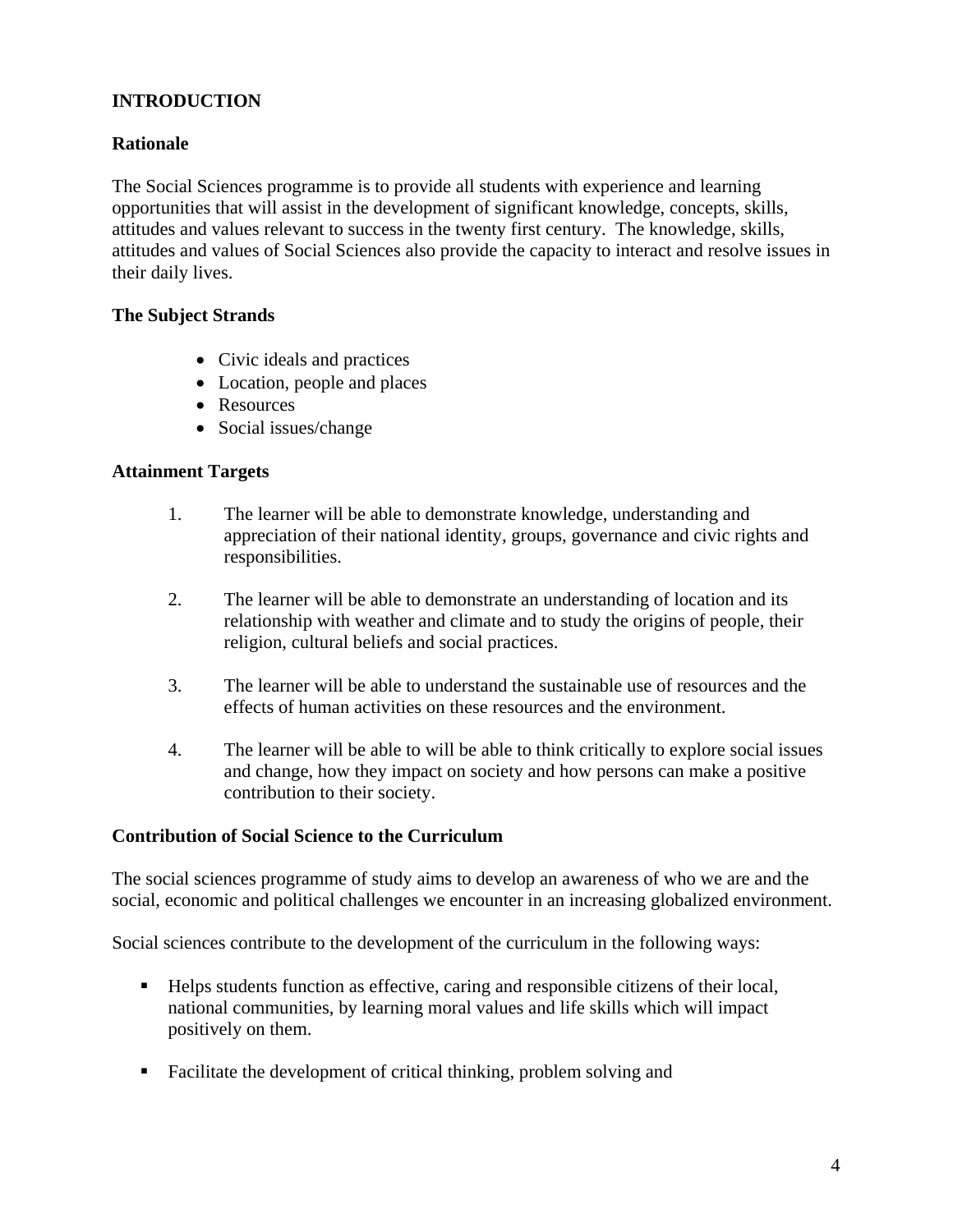decision making skills, utilising teaching and learning activities that require researching accurate, relevant information and application of appropriate analytical tools and technology.

 Facilitates the introduction and development of appropriate technological Competencies necessary for success in the information of the twenty-first century by including the use or the technological devices in the execution of lessons.

#### **Outcomes Based assessment in Social Sciences.**

Assessment in the Social Sciences will employ a number of different tasks that will allow the learners to demonstrate their knowledge, skills and attitudes in various contexts. Typical assessment tasks will include

- 1. Design drawings, models, collages, booklets, charts and postcards.
- 2. Participate in discussions to generate new ideas and solutions to social issues. Debate on current events and express their feelings about issues.
- 3. Read various literature (books, magazines, newspapers) to give their opinion, answer questions, follow directions, gather information (research) in groups and as individuals and use puzzles, word games, flow charts, timelines to present information.
- 4. Express in writing their solutions to problems, their thoughts on national issues; respond question and reports.
- 5. Demonstrate aspects of their culture/heritage in music, dance arts, cuisine. Display their productions using the various media.
- 6. Work in groups and display tolerance, cooperation an appreciation. These attitudes will be assessed on an ongoing basis through observations and the use of a checklist.
- 7. Participate in a variety of listening activities in an effort to reproduce their interpretations of ideas, music, stories, issues.

#### **Generic Priorities in Social Sciences**

- Promote and understanding of the principles and practices of a democratic society.
- Promote the preservation and protection of the environment.
- Develop in all students and understanding of the importance of a healthy life style.
- Provide opportunities for self-directed and the life-long learning.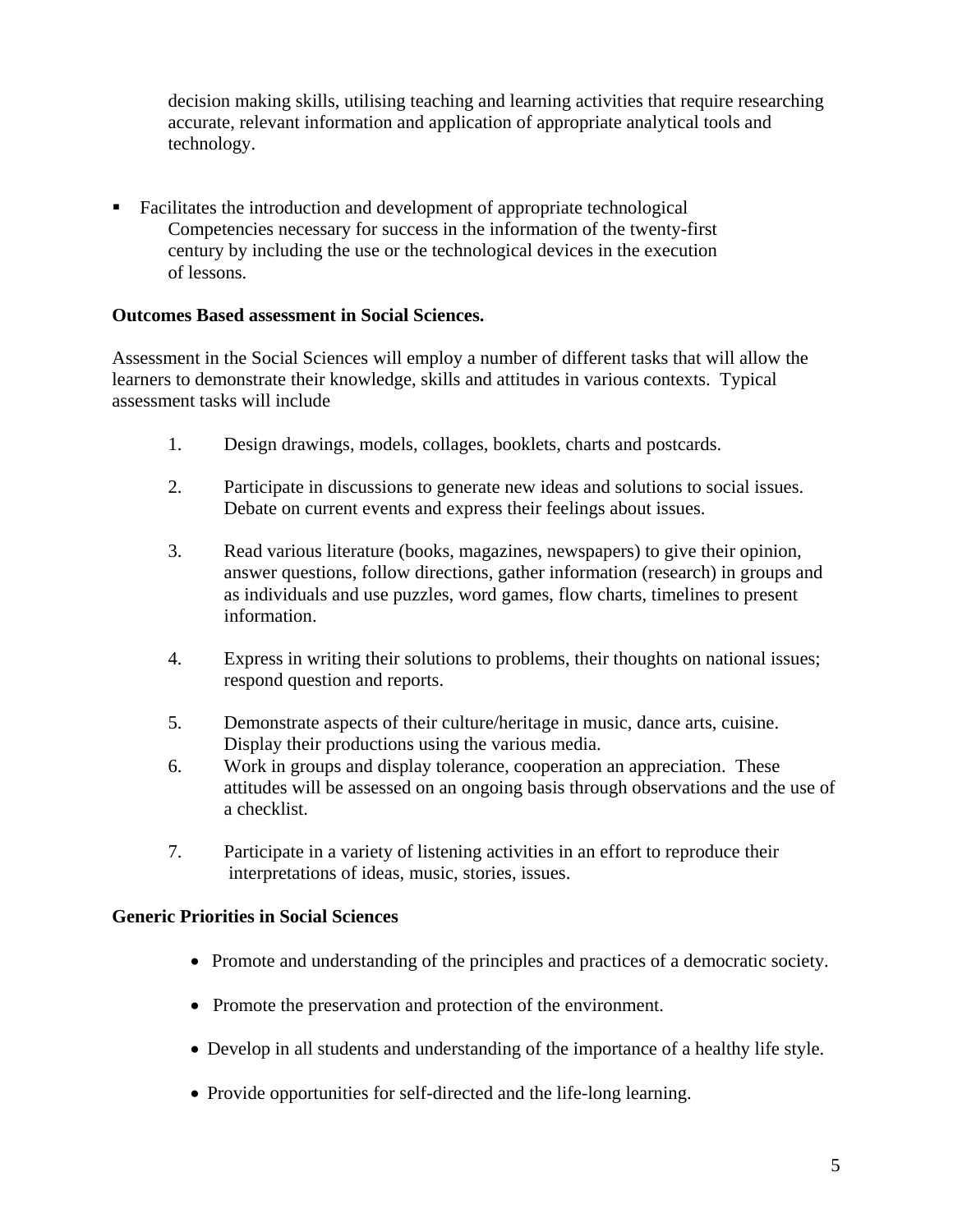- Equip students with life skills.
- Facilitate the use of numeracy, literacy and technological skills in Social Sciences.
- Help all students acquire the knowledge, skills and attitudes necessary to be informed and intelligent citizens, able to contribute meaningfully to their society and the world.

#### **Integration**

The concepts, skills attitudes and values of the Social Science are integrated with Attainment targets of the other core subjects: Health and Family Life, Science, Mathematics and Language and Visual and Performing Arts. These linkages reinforce the learning experiences in Social Sciences and serve to consolidate the holistic approach to education.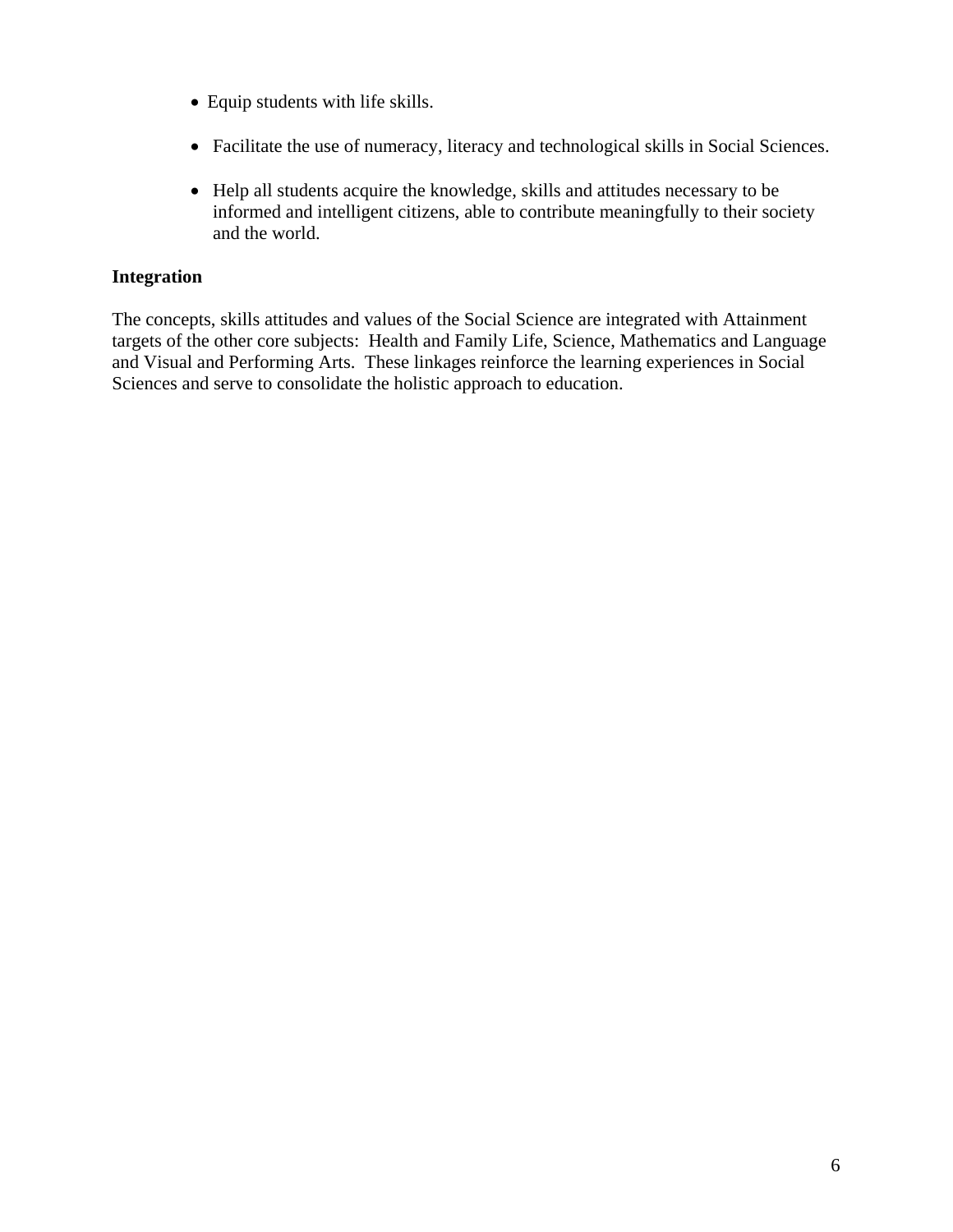# **SOCIAL SCIENCES YEAR SUMMARY GRADE K**

# **TERM 1**

| UNIT 1            | PEOPLE AND ORIGIN AT 2 LO3 |                 | 3 |
|-------------------|----------------------------|-----------------|---|
|                   | UNIT 2 PATRIOTISM          | <b>AT 1 LO1</b> |   |
|                   | UNIT 3 LOCATION            | <b>AT 2 LO1</b> | 2 |
| UNIT <sub>4</sub> | <b>WEATHER</b>             | AT2LO2          |   |

# **TERM 2**

| UNIT 5 | USES, CONSERVATION/PRESERVATION | AT3LO1   | 4 |
|--------|---------------------------------|----------|---|
| UNIT 7 | <b>GROUPS AND COOPERATION</b>   | AT1LO2,4 | 3 |
| UNIT 6 | <b>WORK AND OCCUPATION</b>      | AT3LO2   | 4 |

# **TERM 3**

| UNIT 8 | <b>SOCIAL CHANGE</b>                                      | AT4LO2 | $\mathbf{3}$ |
|--------|-----------------------------------------------------------|--------|--------------|
| UNIT 9 | <b>RIGHTS, RESPONSIBLITIES &amp; GOVERNANCE AT 4 LO 2</b> |        |              |
|        | UNIT 10 SOCIAL ISSUES                                     | AT4LO1 | -3           |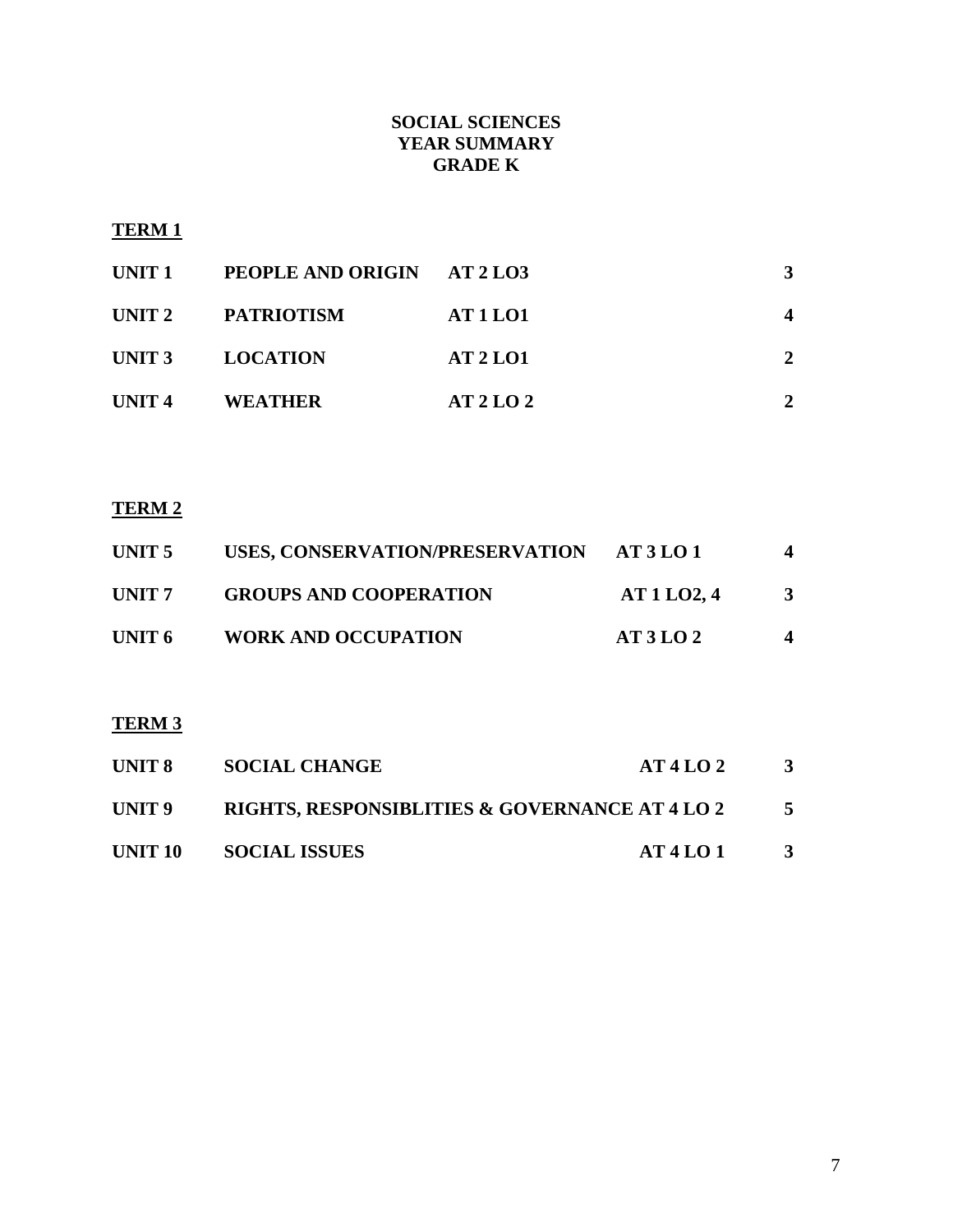# **YEAR SUMMARY GRADE K**

# **THEME: WHO AM I**

| <b>TERMI</b>                                                                                                                                                                                                                                                                                                                                                                                                                                                                     | <b>WEEKS</b>   |
|----------------------------------------------------------------------------------------------------------------------------------------------------------------------------------------------------------------------------------------------------------------------------------------------------------------------------------------------------------------------------------------------------------------------------------------------------------------------------------|----------------|
| UNIT 1 PEOPLE AND ORIGIN AT 2<br>LO3: Recognise that we all have parental ancestors (grand parents) who came before<br>us.                                                                                                                                                                                                                                                                                                                                                       | 3              |
| <b>SUCCESS CRITERIA:</b><br>Recognise their name and state some personal characteristics.<br>Identify who are the members of their immediate family.<br>$\bullet$<br>Insert the names of their family members on a chart.<br>$\bullet$<br>Discuss why their family is important to them.<br><b>UNIT 2 PATRIOTISM.</b><br>AT1<br>LO1: Demonstrate love and appreciation for country.<br><b>SUCCESS CRITERIA:</b><br>Identify our national flag, bird, flower and map of Dominica. | 4              |
| Sing and interpret correctly, the $1st$ stanza of the national anthem.<br>$\bullet$<br>Give reasons why they love their country.<br>٠<br>Show appreciation for things Dominican.<br>$\bullet$<br>Demonstrate steps in a folk dance (Heel and Toe) and depict any aspect of the national<br>$\bullet$<br>wear.<br><b>UNIT 3 LOCATION.</b><br>AT2<br>LO1: Describe the location of their home.                                                                                     | $\overline{2}$ |
| <b>SUCCESS CRITERIA</b><br>Name and locate different places and things in and around the house.<br>Discuss why these places are important to them. E.g. kitchen, bedroom, backyard.<br>п<br>Show and tell where their house is located.<br>п<br>UNIT4 WEATHER.<br>AT2<br>LO2: Describe things related to the weather and explain some ways that humans<br>interact with these.                                                                                                   | 2              |
| <b>SUCCESS CRITERIA</b><br>Talk about the weather as it relates to Land, water and air (rainy, dry, cloudy, windy,<br>п<br>puddles)<br>Describe how the weather affects them and others at home and school.<br>п<br>Discuss and illustrate how they adapt to these weather conditions- wear raincoats, use<br>п<br>umbrellas, sweaters, light clothing and rain shoes.                                                                                                           |                |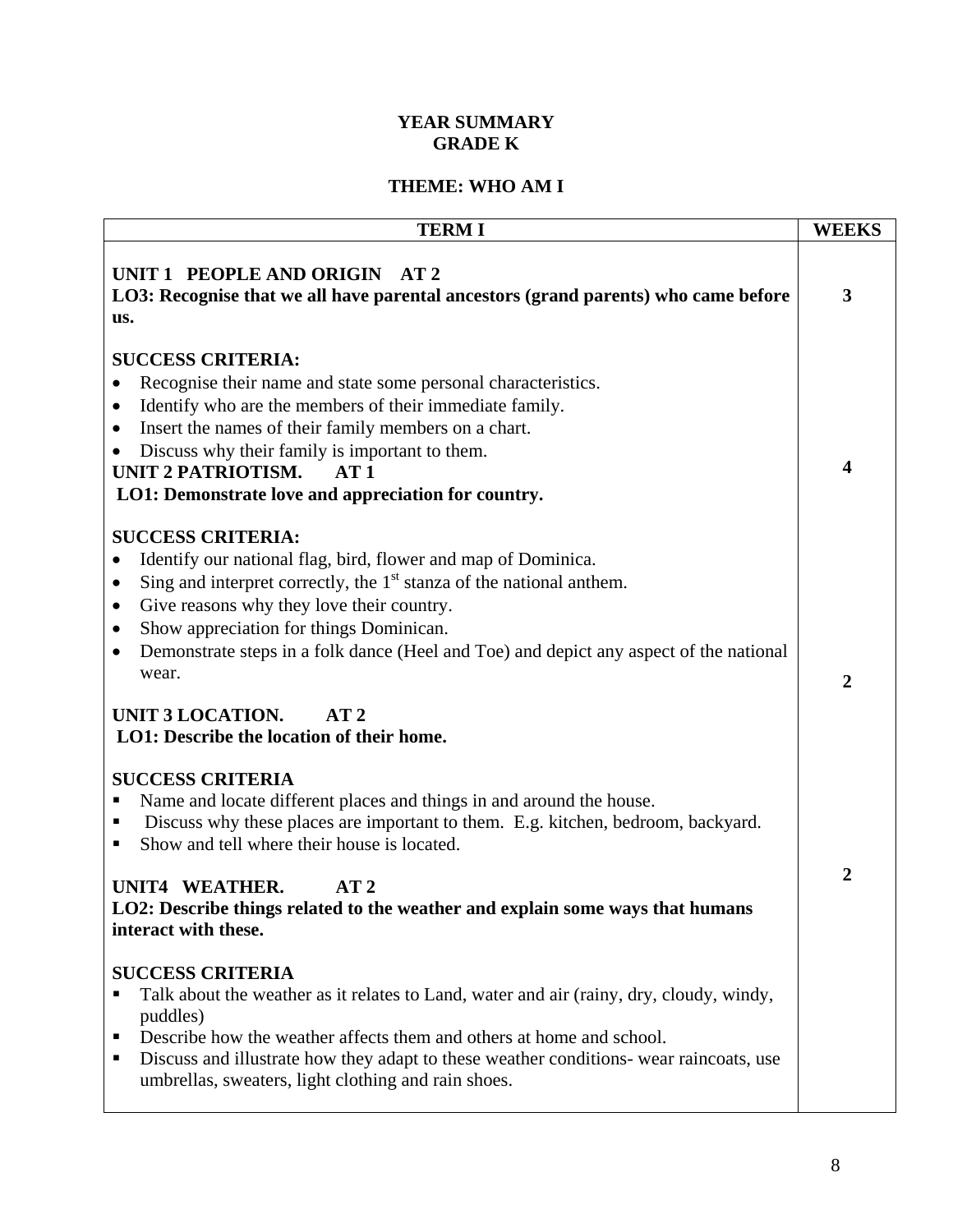**GRADE K Term 1 THEME: Who Am I? Unit 1: People and Origin Duration: 3 weeks** 

| AT2LO3 | <b>SC</b>                                                     |
|--------|---------------------------------------------------------------|
|        | Recognize their name and state some personal characteristics. |
|        | Identify who are the members of their immediate family.       |
|        | Discuss why their family members are important to them.       |
|        | Insert the names of their family members on a chart.          |

#### **SUGGESTED ACTIVITIES**

- Students talk about themselves, likes/dislikes, name, immediate family, siblings.
- Let students work in groups to study pictures of people in a family noting that some have grandparents and others have none. Let students give reasons why some members are missing- brother, sister, they are not in the picture. Let students tell whether their grandparents look like those in the picture and why. Students draw their family members including grandparents. Teacher explains using a drawing that their mother also has or had a mother who is or was their grand mother. **(appendix 1 family roots)**
- Teacher helps students to make the connection between their parents, grandparents. Students discuss some ways their parents and grandparents help them, what they say to them, show or teach them. Let students collect pictures of their family especially grandparents, for use in a scrap book or album. **Students should draw, if pictures are not available.**
- Teacher presents a chart showing family members.**(appendix 2 family chart)** Allows students to name the persons in the family. Students name those in their family- brother, sister, and grand parent etc. Provide small charts for students to draw their grandparents. **Ask parents to assist with the names of their grandparents and other family members as necessary.**



**Ensure that children understand that we all came from people who were there before us.**

#### **ASSESSMENT**

Students draw a picture of themselves depicting any of their characteristics. Complete a chart by writing your name and members of your family. Make a scrapbook, chart or album of your family. Complete one sentence about your family.

# **RESOURCES**

Paper, crayons, scissors, picture cut-outs, family pictures, samples of incomplete family chart.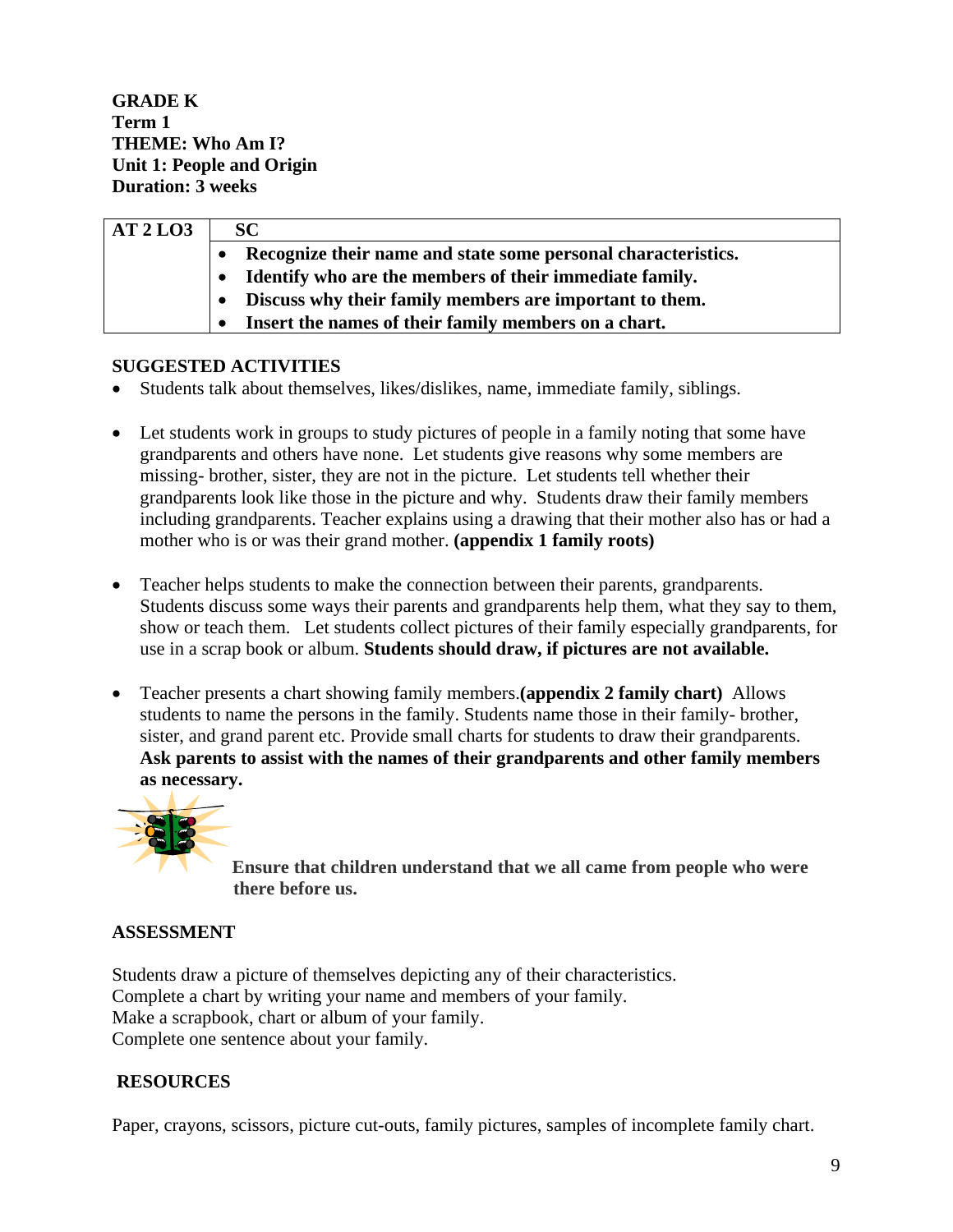### **UNIT 2 PATRIOTISM Duration 4 weeks.**

| AT1 LO1 | SC.                                                                                             |
|---------|-------------------------------------------------------------------------------------------------|
|         | Identify our national flag, bird, flower and map of Dominica.                                   |
|         | Sing and interpret correctly the $1st$ stanza of the national<br>anthem.                        |
|         | Give reasons why they love their country.                                                       |
|         | Show appreciation for things Dominican.                                                         |
|         | Demonstrate steps in a folk dance (Heel and Toe) and depict any<br>aspect of the national wear. |

# **SUGGESTED ACTIVITIES**

- Sort things according to the colours of the national flag, bird, and flower. Colour features of the flag using appropriate colours. Count the number of stars, parrots and colours on the flag and tell how to take care of the flag. Study the national bird and flower and describe some features of each. **(see double page spread - national symbols)**
- Listen to, recite and sing the words of the  $1<sup>st</sup>$  stanza of the national anthem. Show the appropriate posture and say what they understand by the words. **Place a copy of the Pledge in the class and recite to students daily.**
- Present a map of Dominica and let students trace and write "Dominica" below. Let students talk about natural features and celebrations in their country and draw any one. Use the map to express their love for country –rivers, Independence, food, people, and language-patois. Say a few words in Creole.

 Take students on a field trip to an interesting site on the island. Let them talk about and draw their observations.

• Dress up to show aspects of the national wear and invite a resource person to teach a folk dance.



**Make this as meaningful to students by using many pictures, songs, drama and artwork without too much detail. An important link should be made with Visual and Performing Arts Curriculum Guide.** 

# **ASSESSMENT**

Identify the national flag among other flags.

Colour the national bird, flower and flag.

Sing the first stanza of the national anthem in the correct posture.

As a class make a scrap book on Dominica. Some students can make personal books with help from parents.

# **RESOURCES**

Pencil, paper, glue, scissors, radio and cassettes, Clay dough, National symbols, video/ pictures of Dominica, resource person.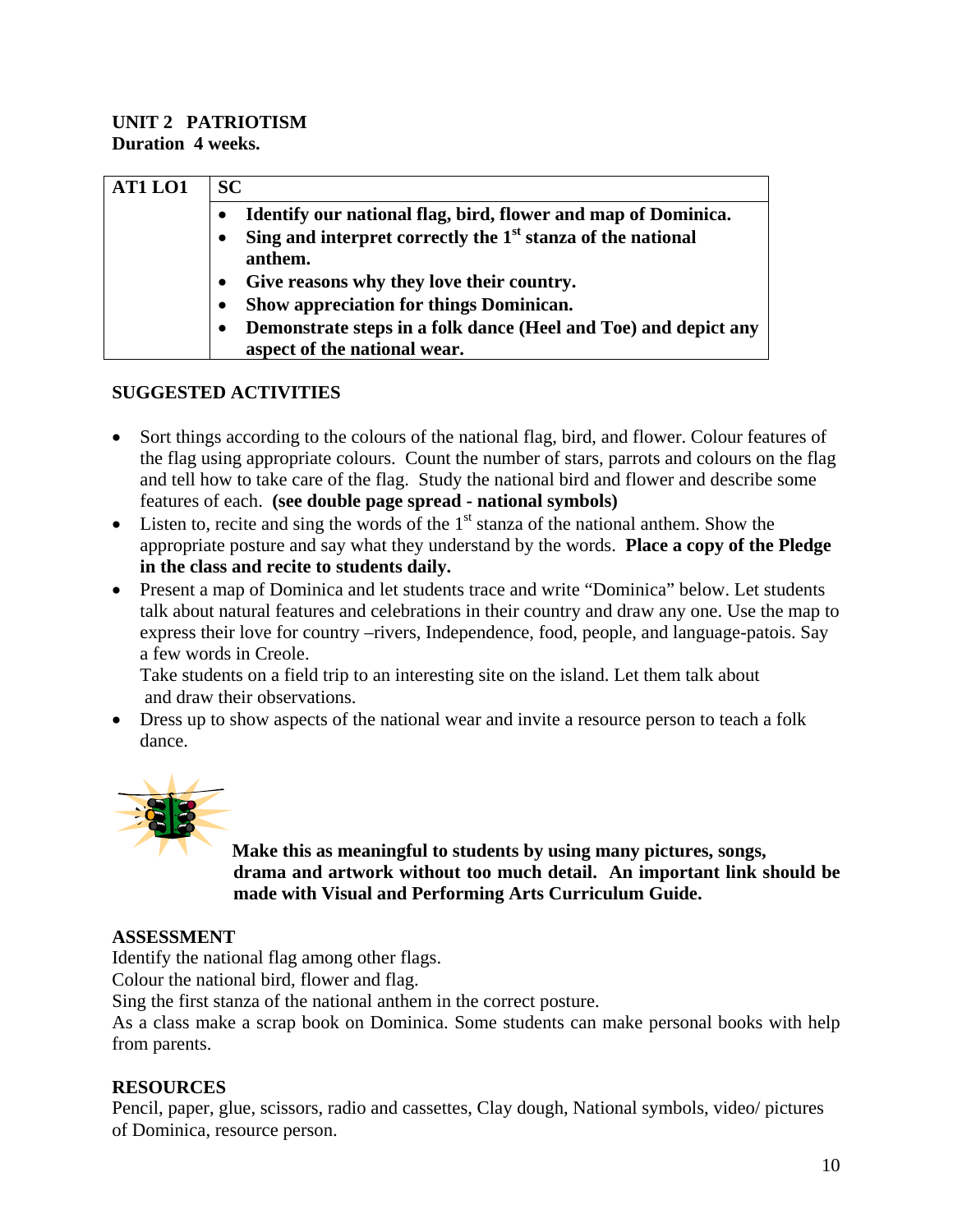# **UNIT 3 LOCATION Duration 2 weeks**

| AT2 | <b>SC</b>                                                     |
|-----|---------------------------------------------------------------|
| LO1 | Name and locate different places and things in and around the |
|     | house.                                                        |
|     | Discuss why some places are important to them. E.g. kitchen,  |
|     | bedroom, backyard.                                            |
|     | Show and tell where their house is located on a simple map.   |
|     |                                                               |

# **SUGGESTED ACTIVITIES**

- Talk about their house, colour, and different activities and participate in a game to locate items in various places in a model house- (toys, story, books, food, bed, chairs, and lights. Sort out things found in and around the house by colour, use and how they care for them. Teacher helps students to understand the difference between where they live and school.
- Students give reasons why a house is important and say how they would feel without a house. Visit and count houses, buildings in the vicinity of the school. Make a chart by colour, trees, and animals.
- Play games/flash cards to follow directions (e.g. little Sally water), up, down, left, right, in front of, close to. Take a walk to observe the location of other houses and note (park, clinic, police station) which help in locating their house. Teacher tells a story of a house located near a river.
- Read a simple map with help from teacher. **(appendix 3 outline of village )** Collect a picture or draw their house and place it in the correct location on an outline of a map of the village/ town. Let students describe orally the location of their house as shown on the map, example: **my house is by the sea.**



**Focus on the functions of the house as place of shelter or as a basic need and not on the number of rooms, or size. Be sensitive to those of lesser shelter and encourage students to do the same.** 

# **ASSESSMENT**

Select the correct location of their house when given more than one location.

Illustrate a child without a house and share their feelings.

Talk about where their house is located in comparison to other houses. **My house is near to the sea, but John's house is on a hill. My house is near to the church.** 

Make a model or drawing of a house.

As a class collect pictures of houses in different locations-by the sea, on a hill etc. and make a scrap book.

# **RESOURCES**

Paper, pencil, books, crayons**,** buttons, cans, match boxes, maps, clay, straws, tape, glue, scissors, flash cards, magazines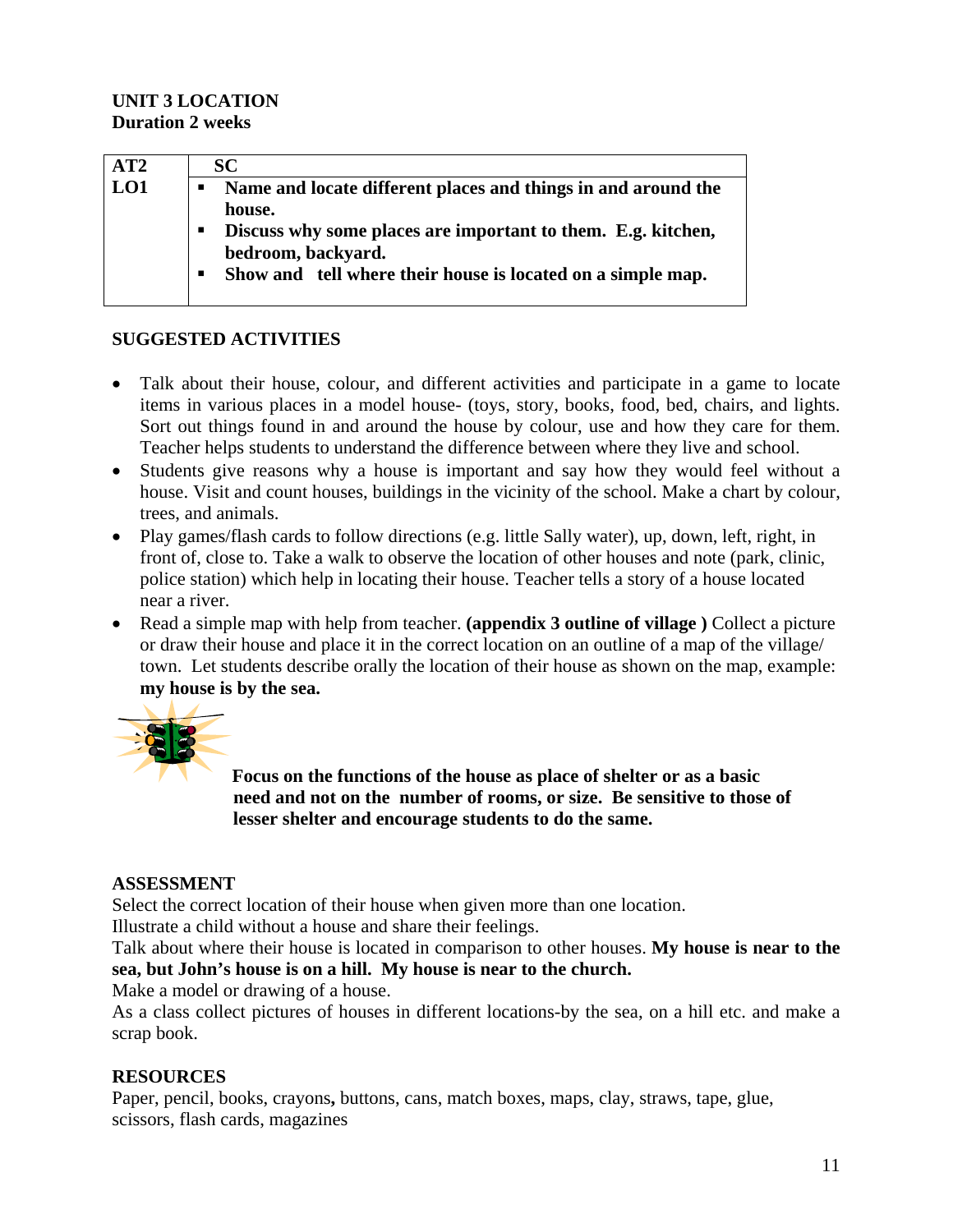### **UNIT 4 WEATHER Duration: 2 weeks**

| AT2LO2 | SC.                                                                                                                                                                    |
|--------|------------------------------------------------------------------------------------------------------------------------------------------------------------------------|
|        | Talk about the weather as it relates to Land, water and air (rainy, dry, cloudy,<br>Windy, puddles of water.)                                                          |
|        | Describe how the weather affects them and others at home and school.                                                                                                   |
|        | Discuss and illustrate how they and others in the home adapt to these weather<br>conditions- wear raincoats, light clothing, umbrellas, sweaters, light clothing, rain |
|        | shoes.                                                                                                                                                                 |

# **SUGGESTED ACTIVITIES**

- Students are taken outside to observe the weather to look for changes and talk about the land, water and air for a given day. Touch leaves, stones and describe how they feel and why. Talk about their likes and dislikes about the weather. Use symbols to record weather conditions for a given week and compare different weather conditions for 1 week. Students share their experiences about different weather conditions. Teacher gives simple stories to help students predict the weather.
- Use pictures to help pupils categorize activities that can and cannot be done in different weather conditions. Let students speak of their experiences in various weather conditions and illustrate their feelings. Let students listen to a teacher recorded weather report to make decisions about their activities and clothing.
- Talk about how they dress for the different weather conditions. Teacher shows pictures of people in other weather conditions and allows students to make their observations.



**Teacher should note that because our weather pattern does not impact so much on clothing, situations must be provided to assist students in knowing what exists in other places.** 

# **ASSESSMENT**

Draw different aspects of weather conditions and make a chart of weather symbols. Sing songs that highlight the weather conditions, e.g. rain, rain go away or the rain is falling very hard.

Express their feelings about the weather conditions using drawings and faces.

# **RESOURCES**

Weather chart, pictures, cut out symbols, paper, glue, story book/cassette, song.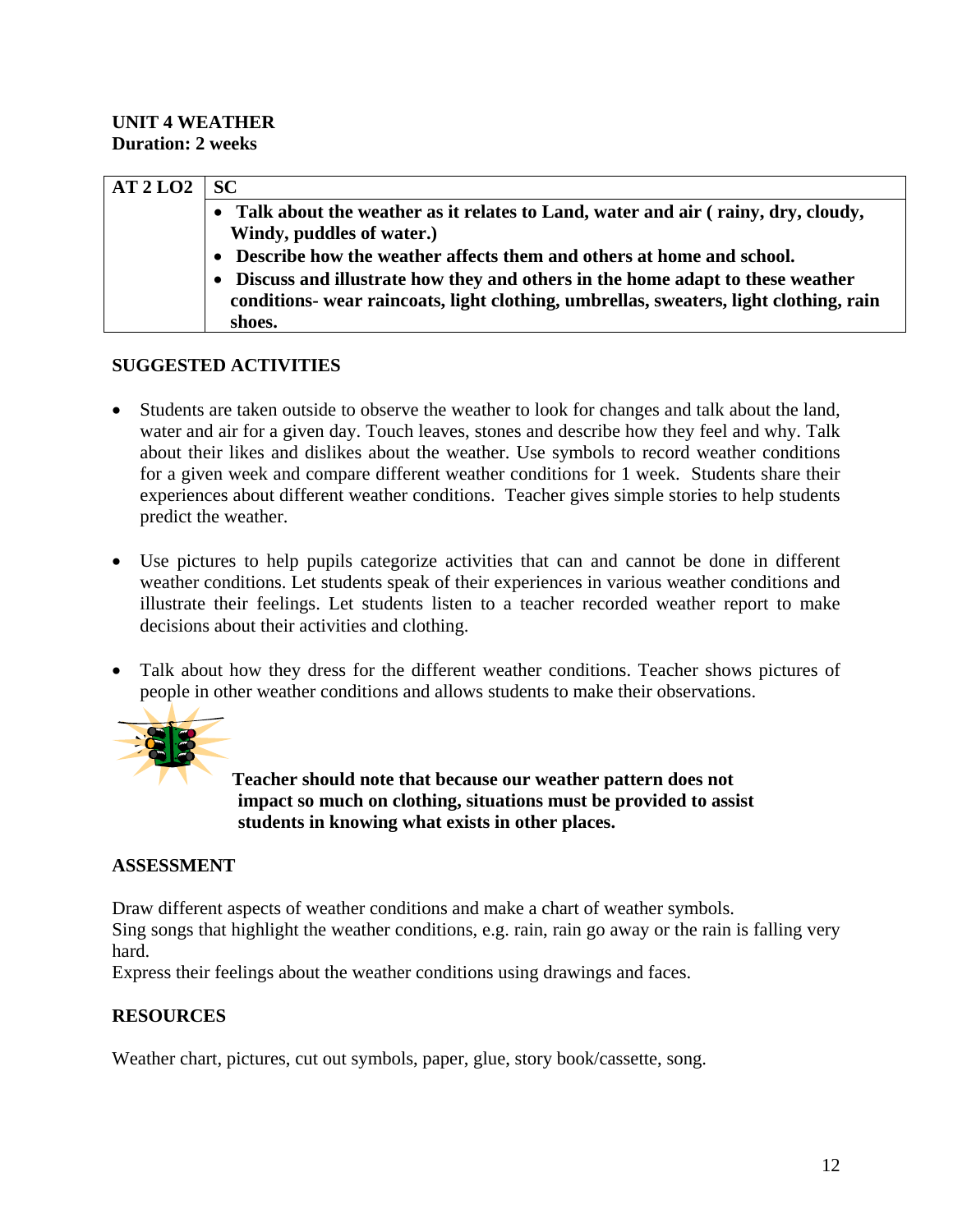| <b>TERM2</b>                                                                                                                                                       | <b>WEEKS</b>            |
|--------------------------------------------------------------------------------------------------------------------------------------------------------------------|-------------------------|
| UNIT <sub>5</sub><br>USES, CONSERVATION / PRESERVATION. AT 3                                                                                                       |                         |
| LO1: Demonstrate understanding of the use of and show appreciation for<br>RESOURCES in the house, yard, and neighbourhood.                                         | $\overline{\mathbf{4}}$ |
|                                                                                                                                                                    |                         |
| LO2: Understand and appreciate the importance of conservation practices<br>used in the home.                                                                       |                         |
| <b>SUCCESS CRITERIA</b>                                                                                                                                            |                         |
| Identify resources in the house, yard, neighbourhood and state their uses.<br>(include man and animals)                                                            |                         |
| Associate common objects in the house/yard with the resources from<br>$\bullet$<br>which they are made.                                                            |                         |
| Demonstrate simple conservation practices related to food, refuse, water,<br>$\bullet$<br>lights, and personal effects, animals in the home and yard.              |                         |
| Demonstrate appreciation and correct use of resources especially those<br>found in their home, yard, and neighbourhood.                                            |                         |
| <b>GROUPS AND COOPERATION AT 1</b><br>UNIT <sub>6</sub>                                                                                                            | $\overline{\mathbf{3}}$ |
| LO2: Demonstrate the ability to work and play together and show respect                                                                                            |                         |
| for self and concern and tolerance to others<br>LO4: Recognise the family as a group and explain the role of members.                                              |                         |
|                                                                                                                                                                    |                         |
| <b>SUCCESS CRITERIA</b>                                                                                                                                            |                         |
| Describe the family as a group<br>$\bullet$                                                                                                                        |                         |
| Describe important events in their family and how they show respect for<br>$\bullet$<br>self and others in the family.                                             |                         |
| Work in groups to complete various task in the class, making no<br>$\bullet$<br>distinction among those with disabilities and showing tolerance towards<br>others. |                         |
| UNIT 7 WORK AND OCCUPATION.<br>AT3                                                                                                                                 |                         |
| LO3: Describe the work and occupation of people in their family and<br>appreciate the value of work and those who work.                                            | $\boldsymbol{4}$        |
|                                                                                                                                                                    |                         |
| <b>SUCCESS CRITERIA</b><br>Describe the types of work their family members do.                                                                                     |                         |
| Discuss positive and negative ways in which money is used in the family.<br>٠                                                                                      |                         |
| Discuss the importance of family members being employed.                                                                                                           |                         |
|                                                                                                                                                                    |                         |
|                                                                                                                                                                    |                         |

# **THEME: RESOURCES**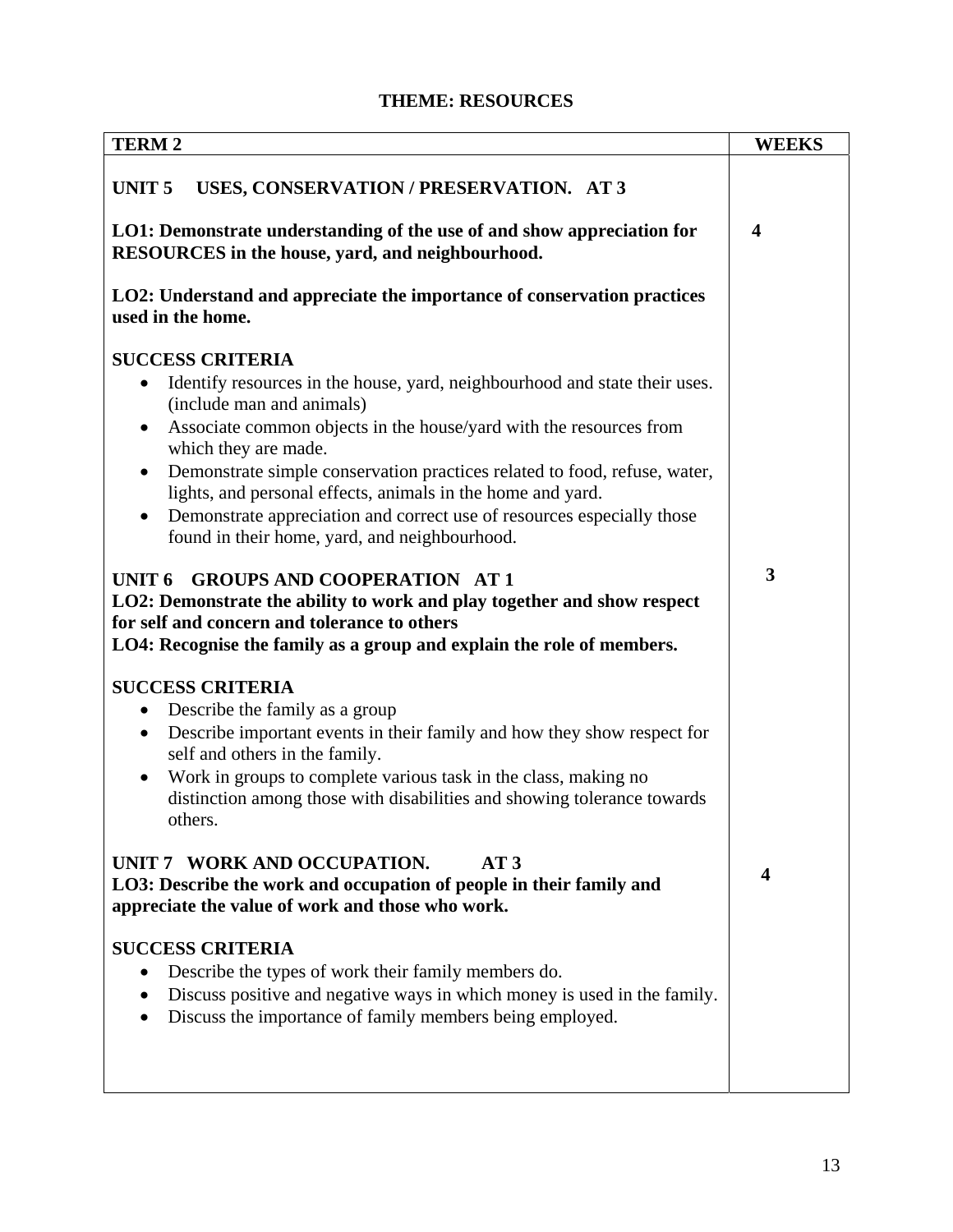# **TERM 2**

# **THEME: RESOURCES UNIT 5: USES, CONSERVATION/ PRESERVATION Duration: 4 weeks**

| AT3      | <b>SC</b>                                                                                                                                            |
|----------|------------------------------------------------------------------------------------------------------------------------------------------------------|
| LO1, LO2 | Identify resources in the house, yard and neighbourhood and state their<br>uses.(include man and animals)                                            |
|          |                                                                                                                                                      |
|          | Associate common objects in the house/yard with the resources from which they<br>are made.                                                           |
|          | Demonstrate simple conservation/preservation practices related to food, refuse,<br>water, lights, personal effects and animals in the home and yard. |
|          | Demonstrate appreciation and correct use of resources especially those found in                                                                      |
|          | their home, yard, and neighbourhood.                                                                                                                 |

#### **SUGGESTED ACTIVITIES**

- Take nature walks and talk about what they see. Collect items for the Nature Table. Teacher discusses safety when collecting items. In class, display items, discuss what each is made of or where it comes from and how it is used. Students draw and copy names of some of the items from the display. Collect items of things used at home. Have a Talk/show about their uses and how to care for them so as to last.
- Students share stories/ feelings about shortages of some resources like water, lights, food, and books. Teacher relates stories of places which experience shortages or lack of these resources.
- Show how they appreciate any resource by taking care of it or making something out of it for example-seeds, leaves, stones, paper.



 **Students should be given a general picture of resources and it should include plants, animals, humans, structures-bridges, rivers. Teacher should not attempt to get into pure classification of resources. This will be done progressively in upper grades.** 

#### **ASSESSMENT**

Make personal mini collections of resources. (Parental assistance will be required.) Demonstrate how to conserve water or another resource used in the home. Write one sentence to express how they feel when a resource is not available in the home.

#### **RESOURCES**

Item used in the house and found in the environment (plants, toys, soil, water, glass, plastic, refuse, animals) pictures.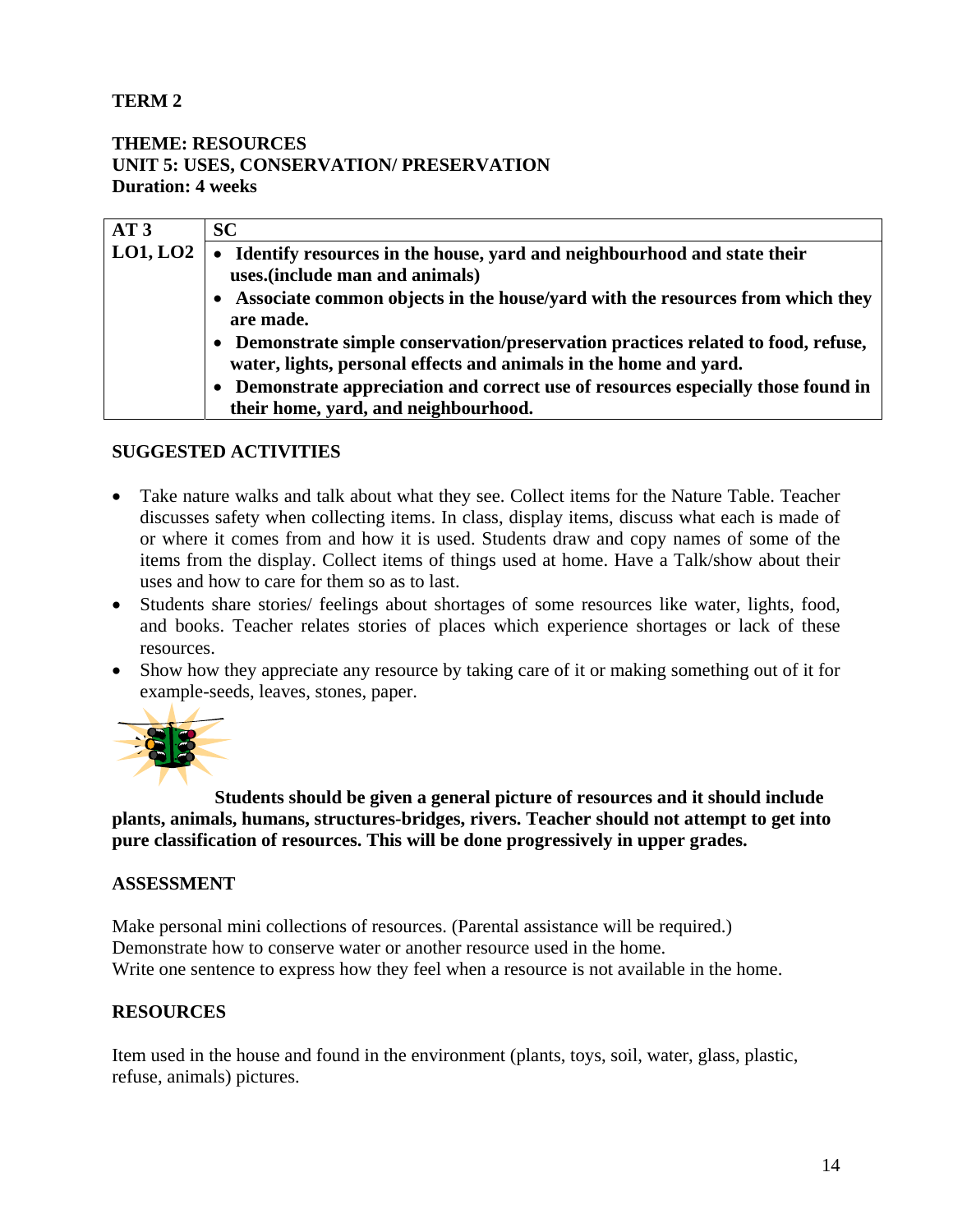## **UNIT 6 GROUPS AND COOPERATION Duration 3 weeks**

| $AT1LO2, LO4$ SC |                                                                                                                              |
|------------------|------------------------------------------------------------------------------------------------------------------------------|
|                  | • Describe the family as a group                                                                                             |
|                  | • Identify important events they do together in their family and how<br>they show respect for self and others in the family. |
|                  | • Work in groups to complete various tasks in the class, making no                                                           |
|                  | distinction among students with disabilities and showing tolerance<br>towards others.                                        |

# **SUGGESTED ACTIVITIES**

- Display pictures of several groups of people and have students identify which group represents a family and why. Talk about other groups which are not classed as a family. Have students make models of their family using play dough, fruits, and sticks.
- Have students describe their family celebrations and state why they are held and how they feel. Students draw a celebration at home in which they were fully involved and role –play respect for self and others in the class or family.
- Let students participate in a group activity in which they must share material, show respect and cooperate. Students review the golden rule and basic courtesies when working in groups or in the family.



**Types of families should not be taught. A list of basic courtesies should be placed in the classroom and referred to as often as possible.** 

#### **ASSESSMENT**

Draw family members and copy words like Mummy, Daddy, and Grandmother. When given various family celebrations, students should recognize one which is familiar. Students demonstrate respect for self and group members. Teacher uses a checklist to monitor students' behaviour.

Pupils make a calendar relating to home celebrations. Include pictures and words. Teacher gives a model. (Parental involvement is required.)

# **RESOURCES**

Pictures, charts, models, sticks, play dough, straw, manila paper, simple musical instrument/ crayons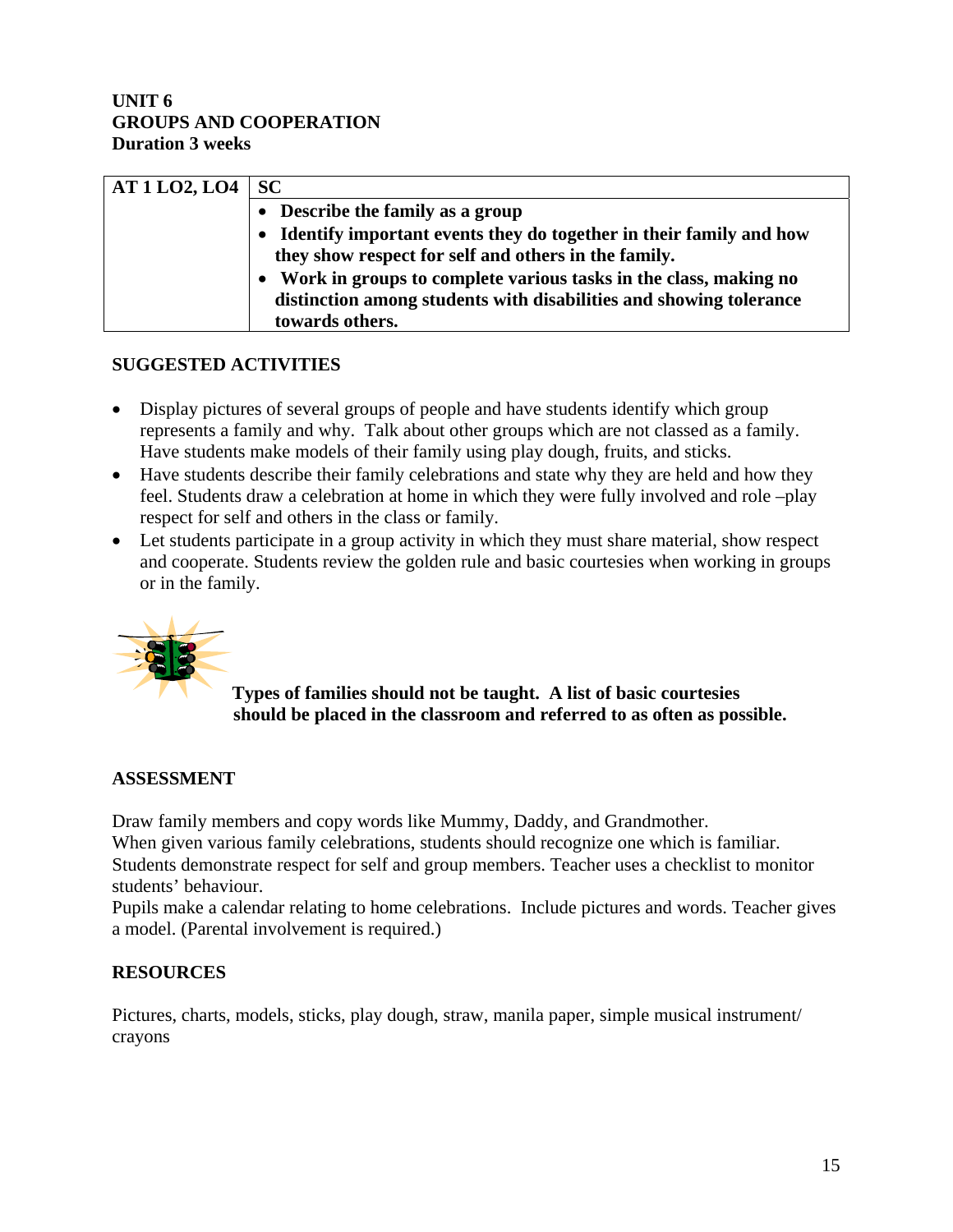# **UNIT 7 WORK AND OCCUPATION Duration: 4 weeks**

| AT3L03 | <b>SC</b>                                                                      |
|--------|--------------------------------------------------------------------------------|
|        | Describe the types of work their family members do.                            |
|        | • Discuss the positive and negative ways in which money is used in the family. |
|        | Discuss the importance of family members being employed.                       |

# **SUGGESTED ACTIVITIES**

- Talk about the work that members of the family do. Have pupils listen to stories and sing songs related to different occupations. Allow students to talk about and the importance of work including their school work. Collect things produced, tools and pictures (resources) used by family members in various jobs. Let students model their parent's occupation. Teacher highlights **Tourism and Agriculture** activities which brings money to families. Students discuss who is a tourist and why the tourist comes to our island and what he does. Visit a ship in port. Talk about why is the farmer important to us. Visit a garden nearby and allow students to make their observations orally or in drawing.
- Students can role-play shopping for needs and wants and discuss the things for which money should or should not be used. Teacher helps students to understand needs from wants and the providers. Look at pictures of children without basic needs and discuss. Teacher tells stories of children without schools, food, water, clothes and let students tell how they feel about it. Let students discuss the best ways for using money that the family earns.
- Teacher gives a scenario where a family had no one employed and one with family members employed. Allow students to share their observations, draw the family they want to be part of and explain how they would feel in the other family. Plan a project where a needy student is given help for example-a collection of school items.



**Teacher must first emphasize that there are ways to earn money, which will not get us into the hands of the police. These are the jobs, occupations that should be accepted in the lesson. Tourism and agriculture must also be given focus.** 

# **ASSESSMENT**

Dress up as their favourite worker and describe their job and why it is important.

 Together with teacher let students make a chart to depict the various forms of work represented by their family.

Use drawings to show the correct use of money in the family.

# **RESOURCES**

Stories, items produced and used by persons in different occupations, play money, uniforms, and tools.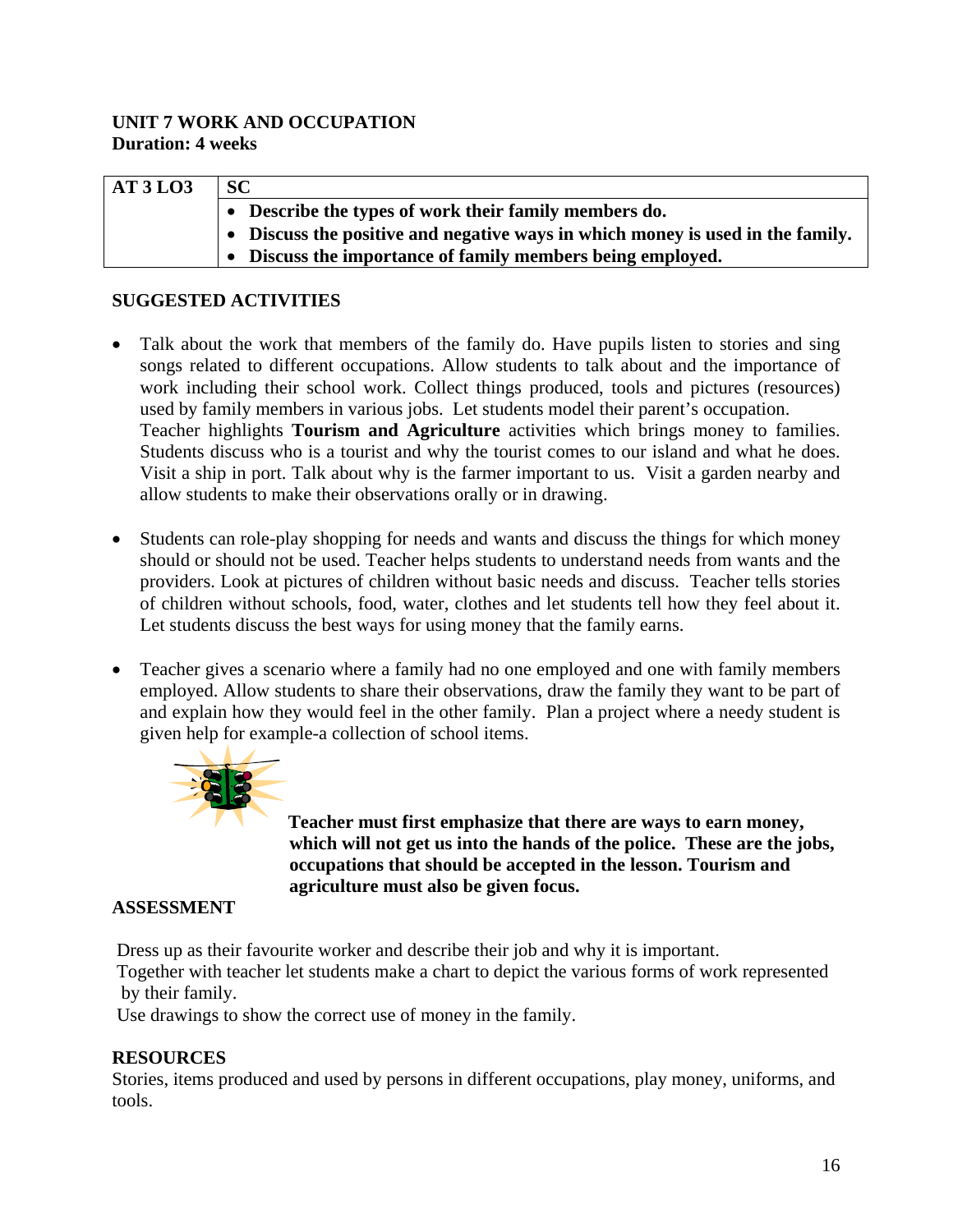| <b>TERM3</b>                                                                                | <b>WEEKS</b>            |
|---------------------------------------------------------------------------------------------|-------------------------|
| THEME: A CHANGING SOCIETY                                                                   |                         |
| UNIT 8 SOCIAL CHANGE AT 4 LO 2                                                              | 3                       |
| <b>SUCCESS CRITERIA</b>                                                                     |                         |
| Identify some changes which have taken place in the home                                    |                         |
| Describe their feelings about the changes<br>$\bullet$                                      |                         |
| Give reasons why the changes took place<br>$\bullet$                                        |                         |
| UNIT 9 RIGHTS, RESPONSIBILITIES AND GOVERNANCE AT 1 LO3                                     | 5                       |
| <b>SUCCESS CRITERIA</b>                                                                     |                         |
| Discuss rules in the home/who makes them and how they are made<br>$\bullet$                 |                         |
| Talk about what happens when rules are broken or followed.<br>$\bullet$                     |                         |
| Identify different leaders in the home why they are called leaders.<br>٠                    |                         |
| Discuss some of their rights and responsibilities and that of others in the<br>home.        |                         |
| <b>UNIT 10</b><br><b>SOCIAL ISSUES AT 4 LO1</b>                                             | $\overline{\mathbf{3}}$ |
| <b>SUCCESS CRITERIA</b>                                                                     |                         |
| Identify and illustrate some social issues that you and your family<br>members face at home |                         |
| Suggest ways to solve these problems                                                        |                         |
| Demonstrate how they feel when the problem is /isn't solved.<br>$\bullet$                   |                         |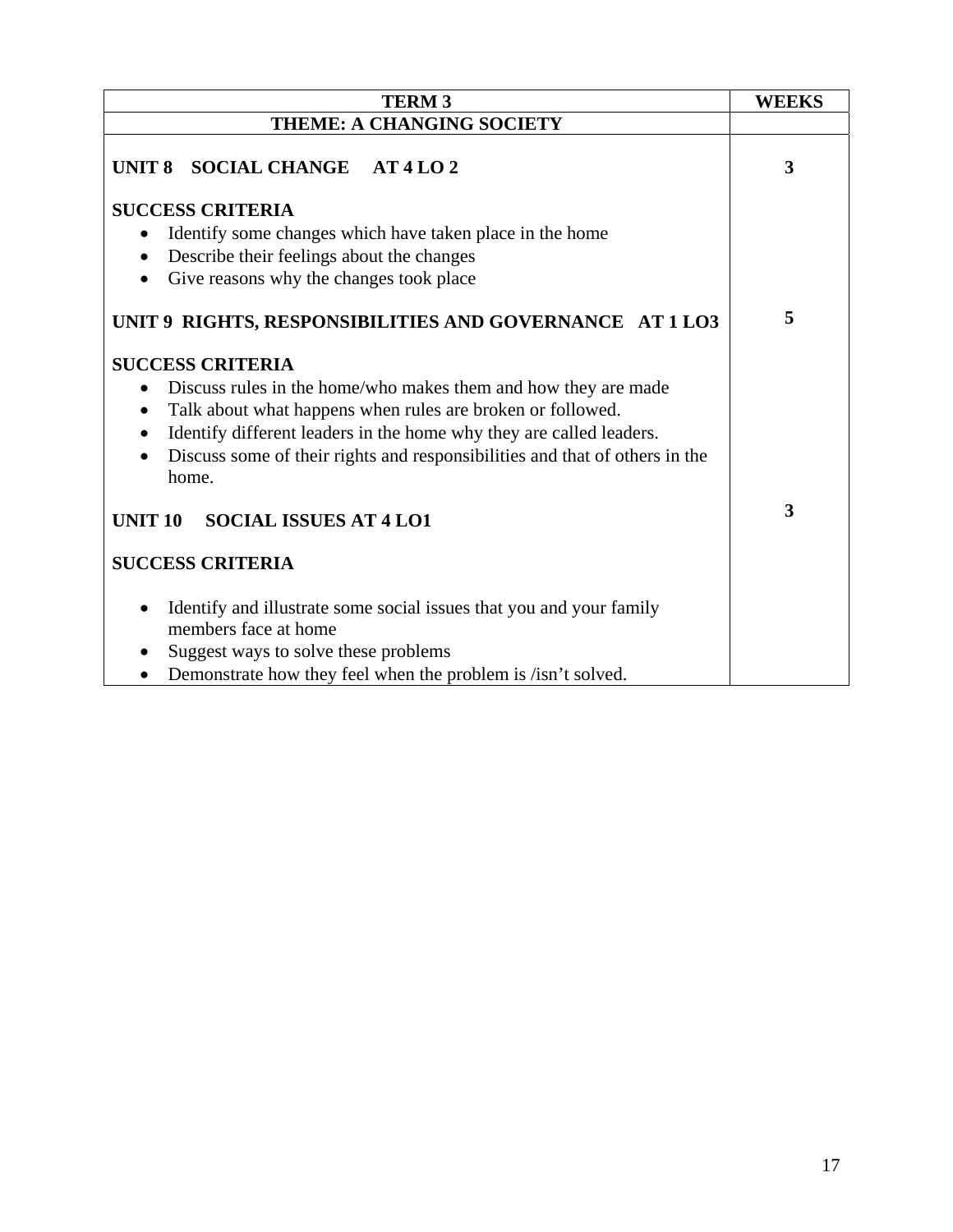### **TERM 3 THEME: A CHANGING SOCIETY UNIT 8 SOCIAL CHANGE Duration: 3 weeks**

| AT4LO2 | <b>SC</b>                                                  |
|--------|------------------------------------------------------------|
|        | • Identify some changes which have taken place in the home |
|        | $\bullet$ Describe their feelings about the changes        |
|        | • Give reasons why the changes took place                  |

# **SUGGESTED ACTIVITIES**

- Play a game where students spot changes in two given pictures. When given two or three pictures allow students to place pictures in order to show changes. Teacher tells stories or read a poem about changes related to the home, individual, animal and have pupils discuss / draw their feelings. Allow students to talk about their personal social changes- birthday, pre-school. Invite a parent to talk about changes in his her/ life when growing up.
- Have pupils state some changes that they have seen happening in the house/ or home- birth, death, migration, structure and behaviour among members and discuss how they feel when these and other changes occur. Students collect or draw pictures which show changes in their home/house. **(Parental assistance is required.)**
- Teacher uses stories, pictures, video to help students understand why change is important. Allow students to role play and illustrate some of the changes.



**Note well that change is not only physical, but also social- the way We behave and interact with each other. Emphasize patience, tolerance and respect for all.** 

# **ASSESSMENT**

Make a poster which depicts some changes in their house or home.

Arrange pictures, objects, sentences to show the order of change (no more than three pictures or sentences.)

Talk about a change in their family at home and illustrate how they feel about it.

# **RESOURCES**

Pictures, stories, recorder, video. text, resource persons, poems.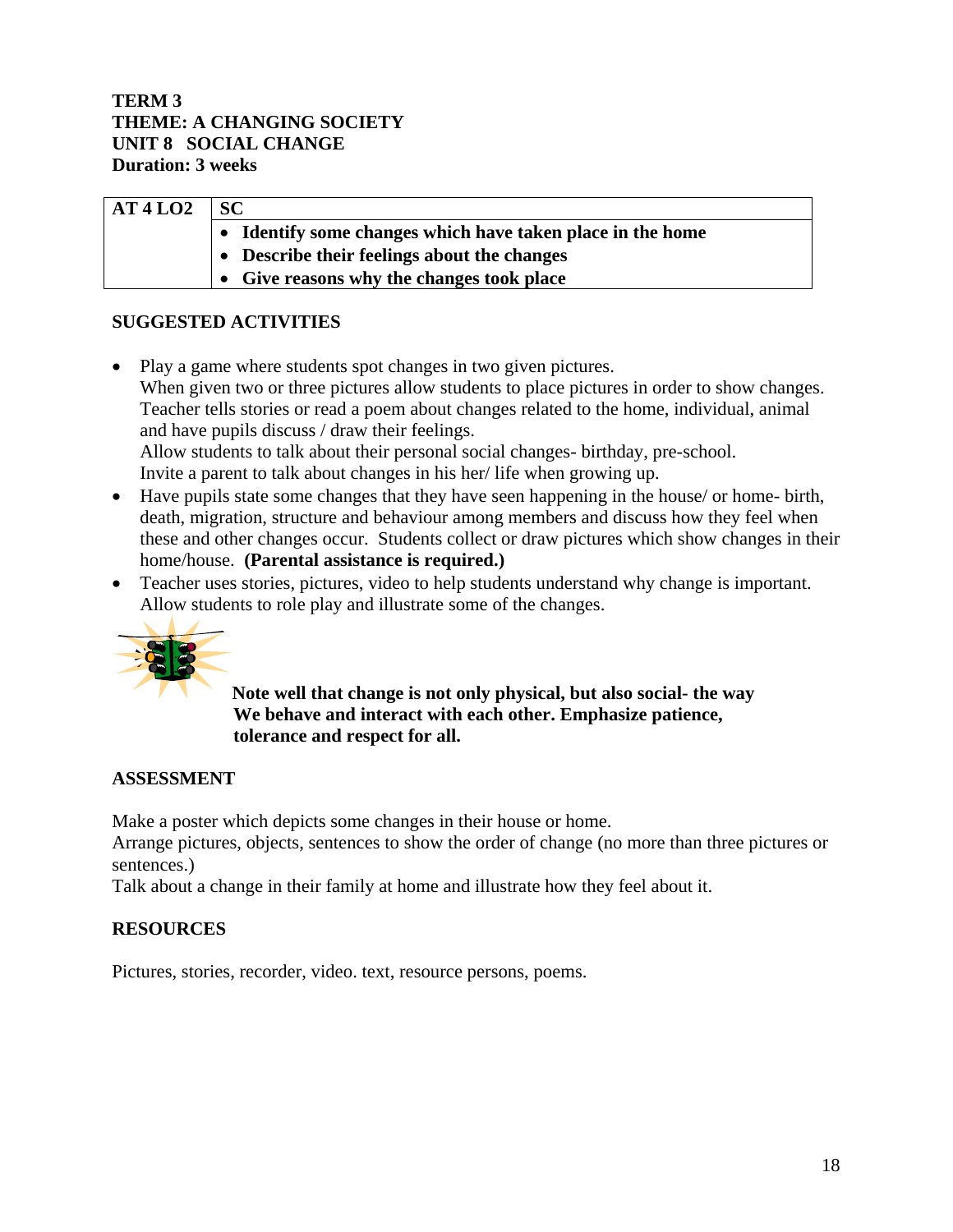# **UNIT 9 RIGHTS, RESPONSIBILITIES AND GOVERNANCE Duration: 5 weeks**

| <b>AT1LO3</b> | <b>SC</b>                                                                     |
|---------------|-------------------------------------------------------------------------------|
|               | • Discuss rules in the home/who makes them and how they are made              |
|               | • Describe what happens when rules are broken or followed.                    |
|               | • Identify the leaders in the home and state why they are called leaders.     |
|               | • Discuss some of their rights and responsibilities and that of others in the |
|               | home.                                                                         |
|               |                                                                               |

# **SUGGESTED ACTIVITIES**

- Allow pupils to talk about who makes up their family at home. Teacher uses family picture from magazines or other to help pupils identify who lives in their home. Teacher allows students to talk about the rules they have to follow at home, who is most likely to make the rules, why these rules are necessary and how they feel about these rules.
- Discuss pictures, stories that show rules being followed or broken and ask students to share their feelings. Have pupils sing songs or listen to poems relating to the importance of keeping rules. Let student's role -play and draw themselves following the rules in the home.
- Brainstorm to find out who are the leaders in their home and why are they called leaders. Let students role play various leaders – mother, father, bigger brother, sister, grand parents.
- Teacher guides students to identify their rights and responsibilities.(**Appendix 4 Rights of the child)** Talk about things their parents must do for them and why. Talk about things they must do. Tell and use drawings to show how they feel when their rights or that of others is not respected.



**Know the rights and responsibilities of the child and your rights as teachers. Make the point that leaders are found everywhere (home school, church, supermarket, country) and that they have various responsibilities.** 

# **ASSESSMENT**

State one home rule and say how they feel about it. Match leaders in the home to their roles. Illustrate how they feel when rules are broken or followed. State one of their rights and responsibilities and represent using a drawing.

# **RESOURCES**

Videos; pictures; cassette recorder/glue/crayons/markers, copy of rights and responsibilities of the child, poems.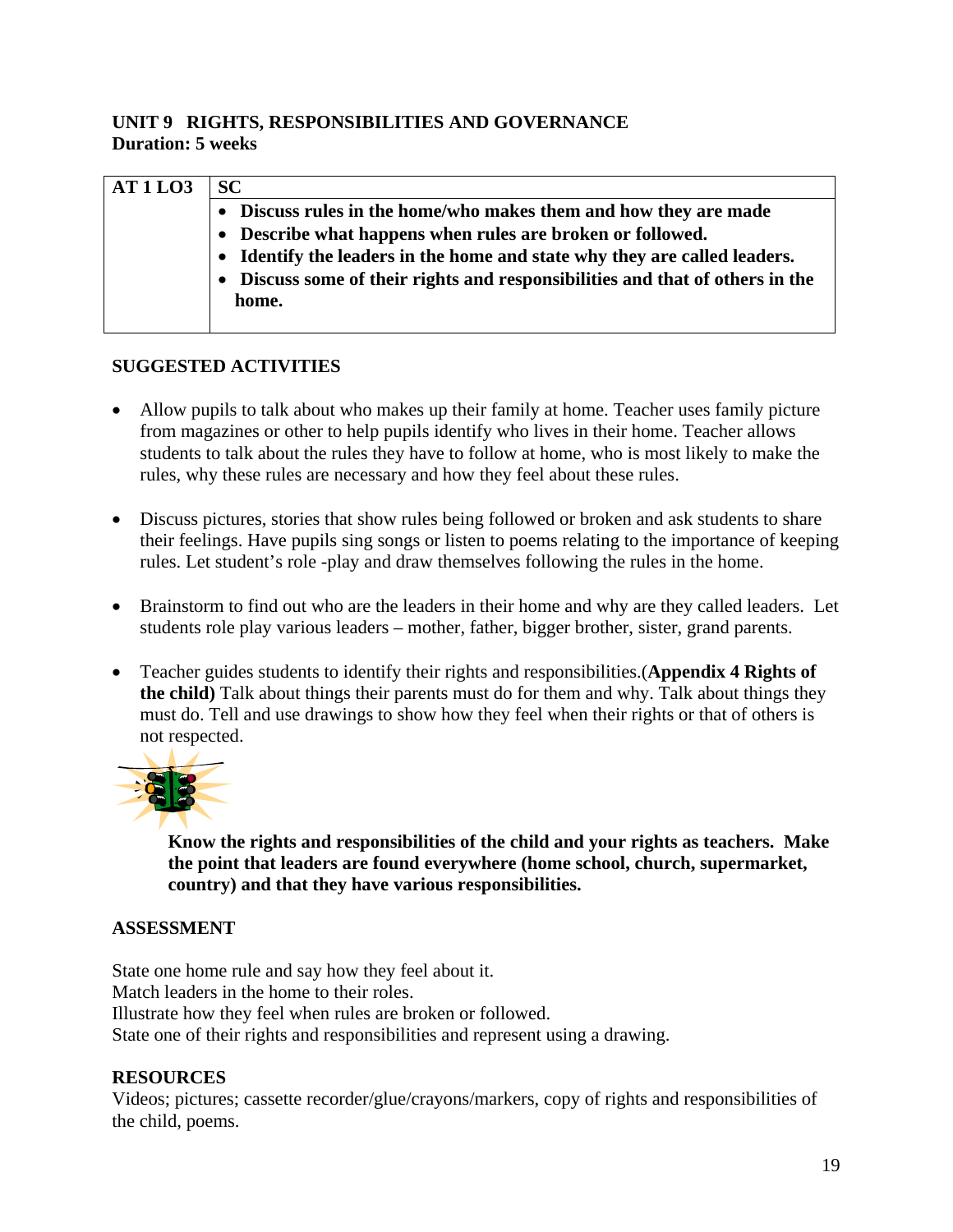| AT4LO1 | <b>SC</b>                                                                |
|--------|--------------------------------------------------------------------------|
|        | Identify and discuss some social issues that you and your family members |
|        | face at home.                                                            |
|        | Suggest ways to solve these problems                                     |
|        | Describe how they feel when the problem is solved.                       |

# **SUGGESTED ACTIVITIES**

- Talk about social issues in the home and how they feel about them. What do other family members do? What do you do? Teacher reads stories/poems rhymes, jingles, to bring out issues like **fighting, drugs, sickness, parent going away, death.**  Invite a resource person to talk on an issue. Let students ask / answer questions about the issue.
- View pictures relating to social issues in a family and talk about how they feel, what would they do? Draw faces to show feelings/emotions before and after the problem is resolved.



**These can be very sensitive situations for some students... Use your Discretion at all times. Brainstorming for issues is a good way to start. Make note of all issues and deal with or refer if necessary. No more than three issues should be covered. Remember there are resource persons who can help.** 

# **ASSESSMENT**

Use print, or drawing to express how they feel about an issue Observe pictures and state behaviours that are acceptable/ unacceptable Role-play an issue based on a story and let the students find the solution.

# **RESOURCES**

Pictures, paint, wax crayons, paper, stories, resource persons.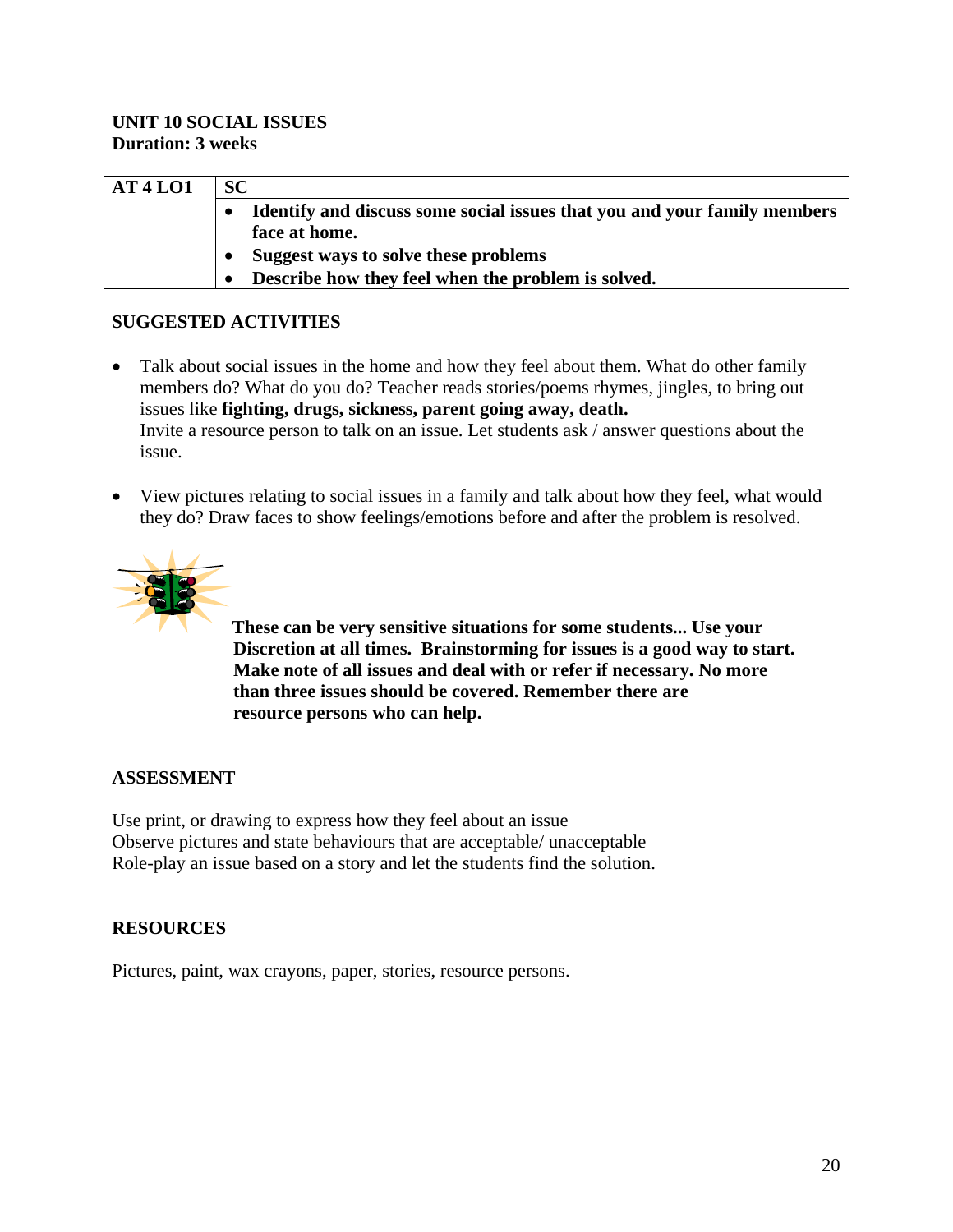#### **EXEMPLAR LESSON PLAN**

**Grade K UNIT 2 Location TIME 30 Minutes** 

**SUB TOPIC:** Location of houses.

**OBJECTIVE:** Students will be able to show where their houses are located using a map or pictures.

**RESOURCES:** flash cards, pictures from magazines and outline map

**INTRODUCTION:** play a game to show directions - up down, to the left, near to, on, in front.

#### **DEVELOPMENT**

- 1. Students look at pictures of houses in different locations. Pupils are asked to share what they observed about where the houses are located. Teacher invites students to look for the location –near the sea, mountain, school etc. Flash cards with these words are posted on the board.
- 2. Students are taken on a walk to observe where some of their houses are located.
- 3. Allow students to study the outline map and identify places on it. Students point to where their house is located. In class, students draw their houses and describe where it is located.
- 4. Teacher provides drawings/ cut outs of sea, mountain, road, building etc and students talk about these places where houses may be located. Students select the one which represents the location of their house. Teacher records students' responses. responses.

#### **CONCLUSION**

Students name the various places where some houses may be located and may choose to give the location of their own house.

#### **EVALUATION**

Given pictures with all the features described in the lesson, students will choose the one which represents the location of his /her house and place it next to their drawings on their books.

Teacher records pupils' responses on location. My name is ……. My house is on a………. Or My house is near a …….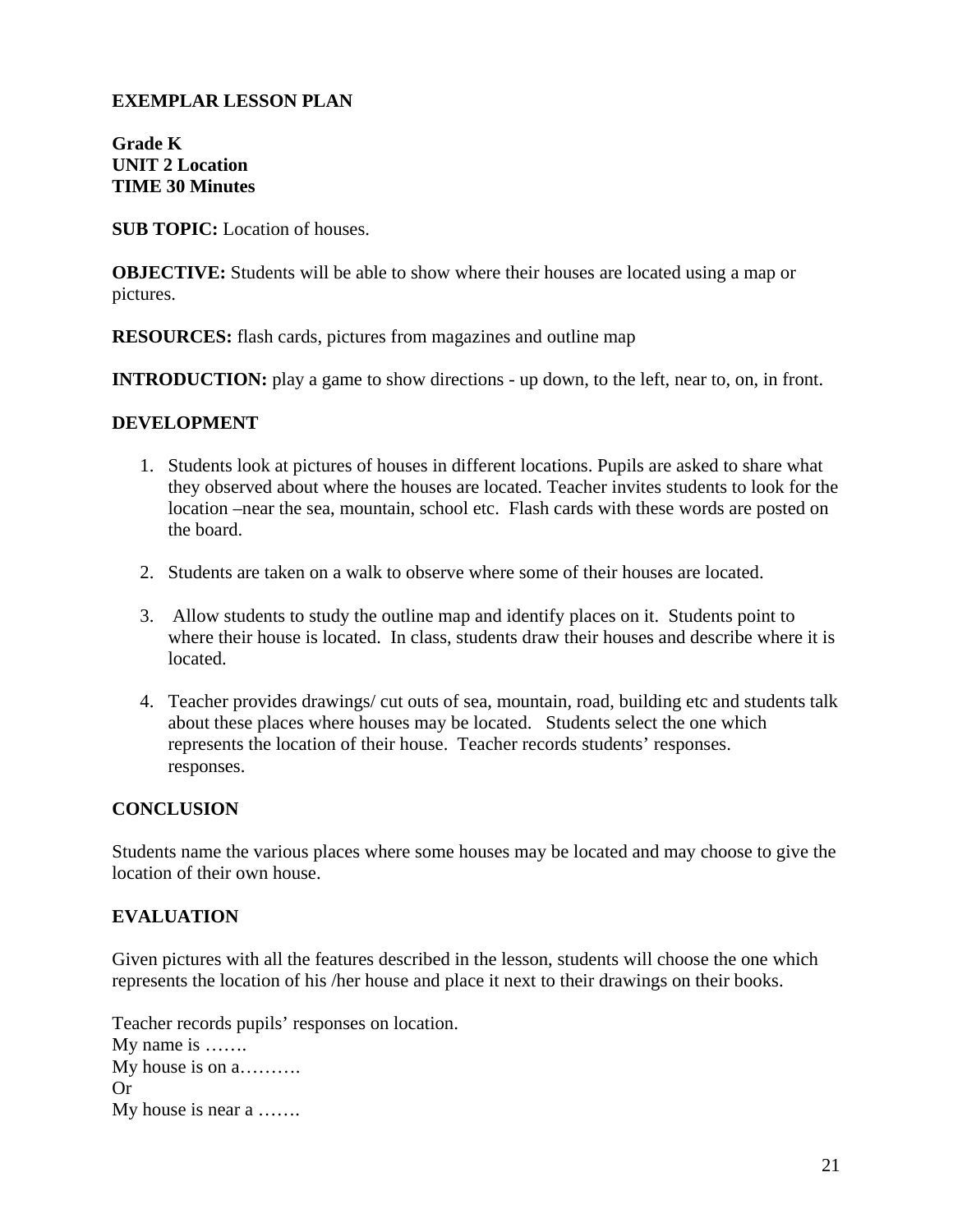#### **SUGGESTED SONGS and RHYMES**

1. Good morning Mr. Sun Our day has just began And in our prayers we say Thank you for bringing day

> One misty moistly morning How cloudy was the weather There I met an old man Clothed all in leather with cap under his chin How do you do?  $(2X)$ And how do you do again?

- 2. It's raining its pouring The old man is snaring He went to bed and bumped his head And couldn't get up in the morning
- 3. Rain, Rain go away You'll come back another day Rain, Rain go away Little Johnny wants-to-play
- 4. The sun is up And it cheers the morn Come let us go to school With cheerful hearts Without a scorn Away, away to school

 We leave our homes And do not cry To mother and father Say good by Away to school, away to school Away, away to school

5. Hearts like doors will open with ease To very, very little keys. And don't forget, that two of these Are "Thank you sir" and "If you please."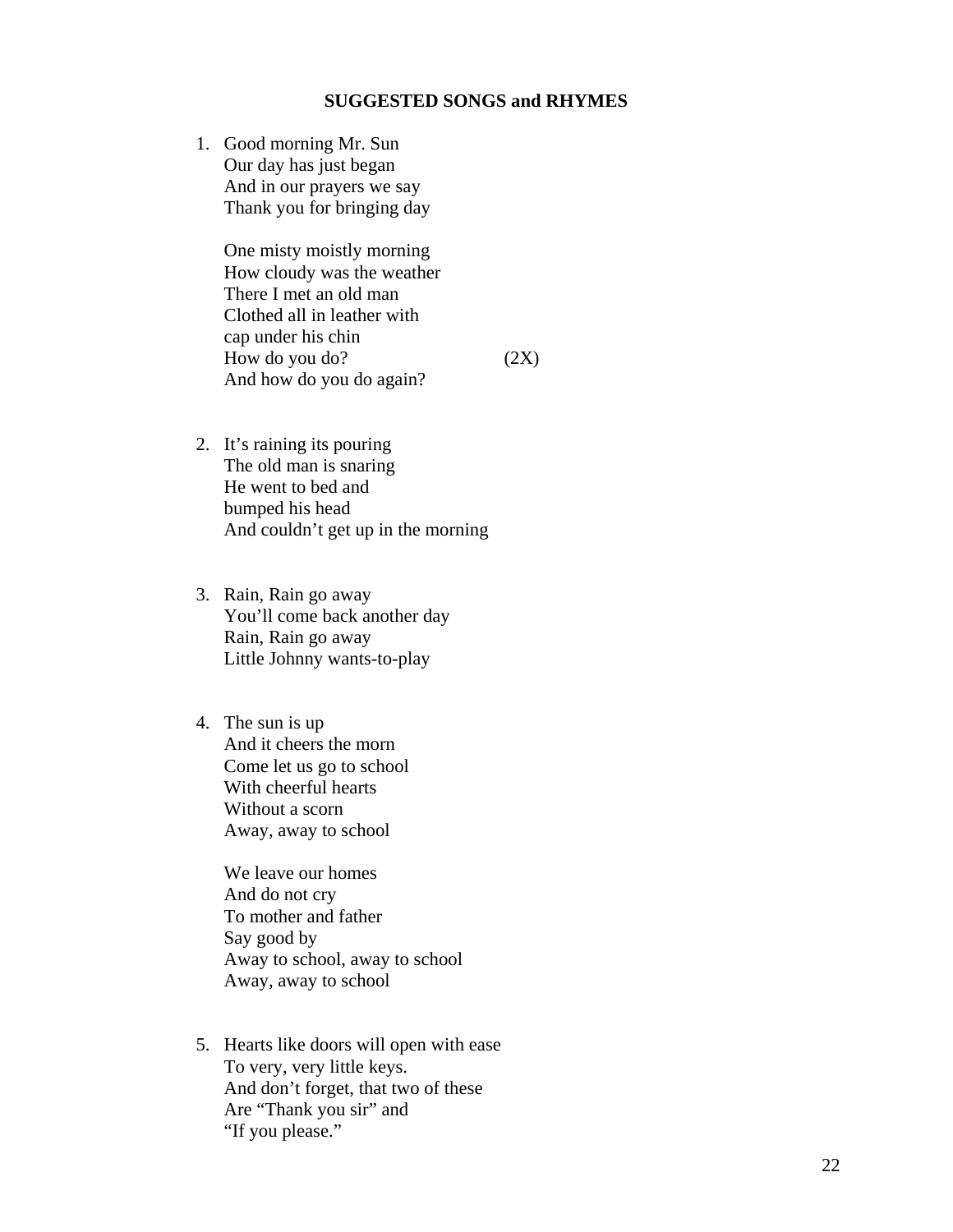6. It's very rude to cough or sneeze And not to say excuse me please The teacher says it makes her wild To see a badly brought up child. You must not push when in a crowd You must not shout out very loud You must not lean against the rail You must not bite your fingernails

For children, this is quite absurd. Let all be seen and never heard Surely, surely can't be right For we must learn to be polite.

- 7. I think it would be lots of fun to be polite to everyone. A boy puts up his little cap. A girl to curtsy just like that.
- 8. Find the leader the leader change.
- 9. I love you, you love me We're a happy family With a great big hug And a kiss from me to you Won't you say you love me too?
- 10. I think it's nice to be polite To say Good Morning and Good Night Thank you sir and if you please There are no better words than these Unless sometimes we say hello Or sorry I stepped on your toe
- 11. Today outside is very hot And sunny is the weather SUNNY, SUNNY, SUNNY And sunny is the weather

 Substitute with : wet - rainy : cold – windy : dark – cloudy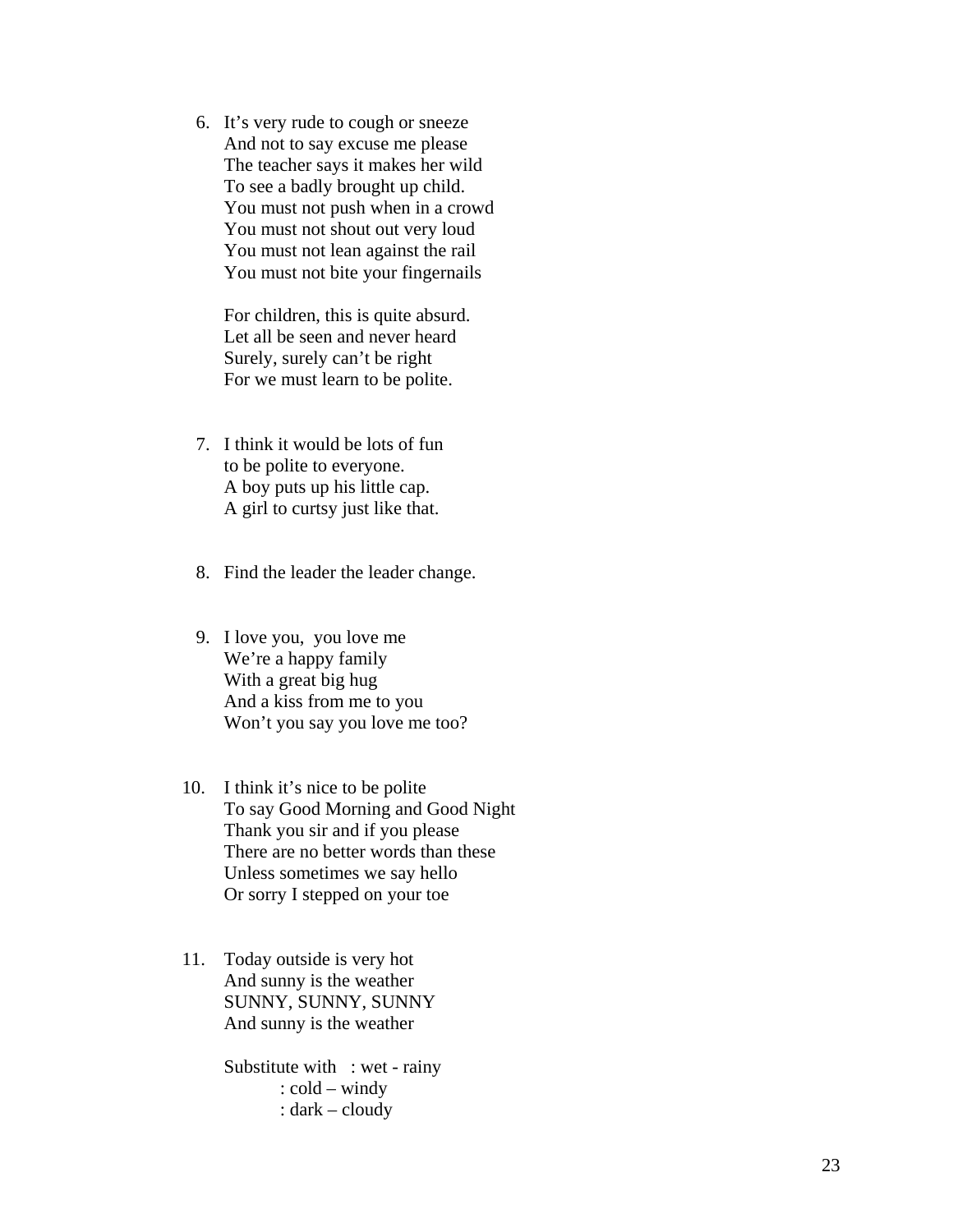- 12. Good Morning to you And how you do Good Morning, Good Morning Good Morning to you.
- 13. Loving in my family makes a happy, happy home Happy, happy home, loving in my family make a happy home Happy, happy home.

Sharing in my family …

Caring ….

Helping …

 14. Clean up Clean up Everybody do their share Clean up clean up Everybody everywhere

> Bits of paper (2X) Lying on the floor  $(2X)$ Makes the place untidy  $(2X)$ Pick them up  $(2X)$ Substitute other words.

 15. Jump left, jump right Jump up and down Face left, face right Turn around and around

> This is my right hand I'll raise it up high Right touch the sky Right hand left hand Roll them around Right hand left hand Round, pound, pound.

 16. See these colours way up high That's a rainbow in the sky. Red and yellow, blue and green A prettier sight, I've never seen.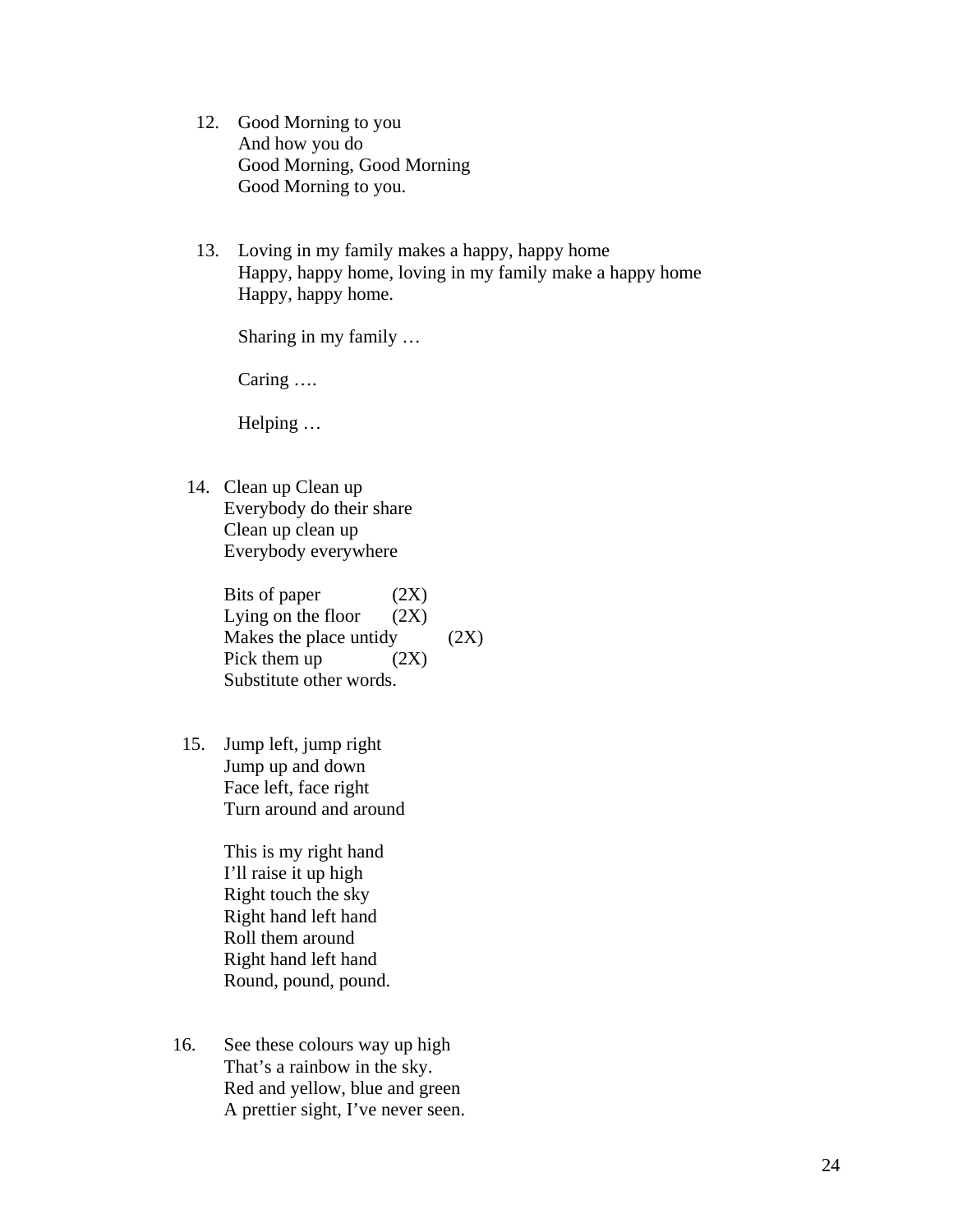- 17. The rain is falling very fast We can't go out to play So we are happy here in side Upon a rainy day. So we clap, clap, all together Clap, clap away This is the way exercise Upon a rainy day
	- 18. The more we are together
	- 19. Little Sally water.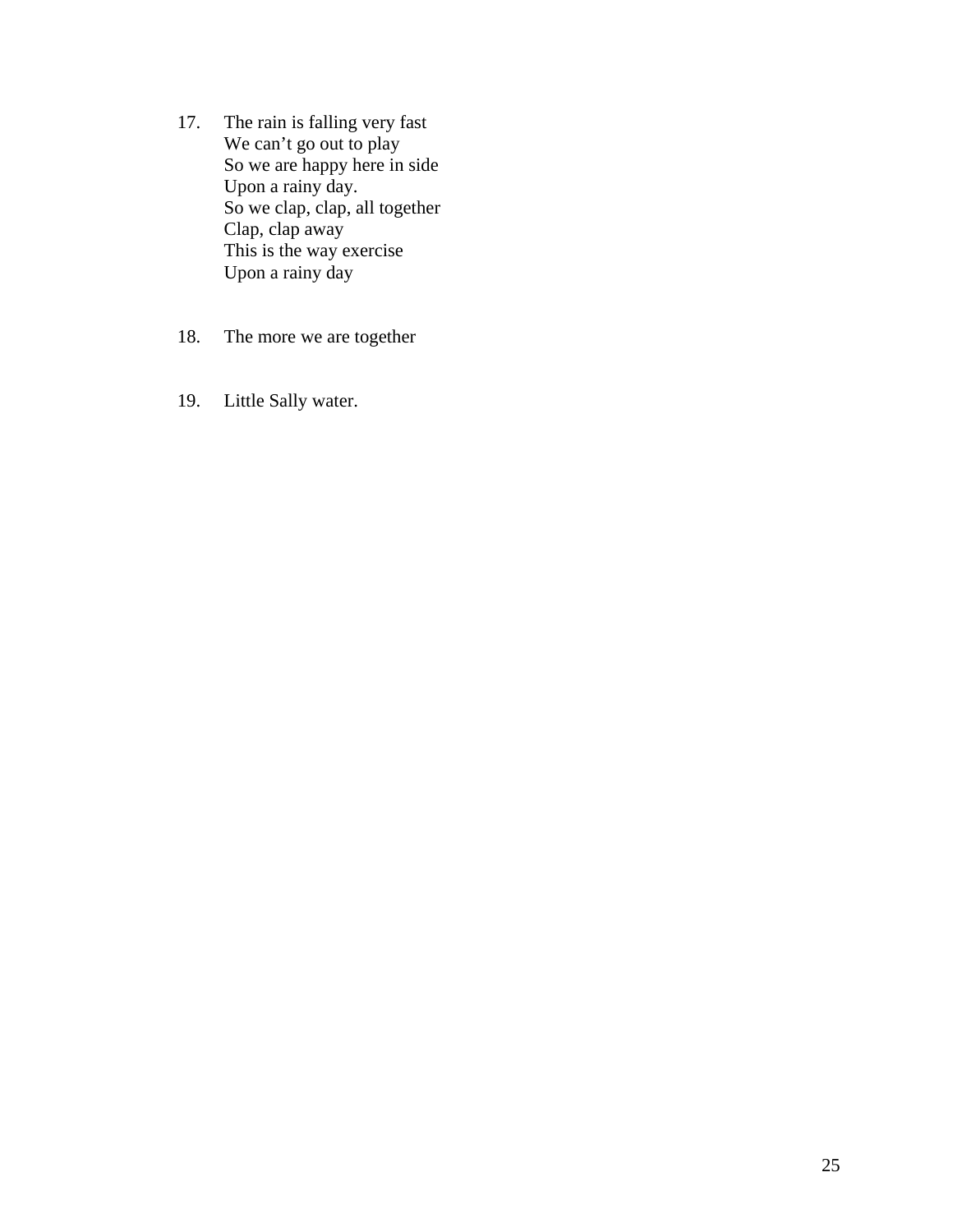## **SOCIAL SCIENCES YEAR SUMMARY GRADE 1**

# **TERM 1**

| UNIT 1            | PEOPLE AND ORIGIN AT 2 LO3 |                 | 3 |
|-------------------|----------------------------|-----------------|---|
|                   | UNIT 2 PATRIOTISM          | <b>AT 1 LO1</b> |   |
|                   | UNIT 3 LOCATION            | <b>AT 2 LO1</b> | 2 |
| UNIT <sub>4</sub> | <b>WEATHER</b>             | AT2LO2          |   |

# **TERM 2**

| UNIT 5            | USES, CONSERVATION/PRESERVATION AT 3 LO 1, 3 |          | 4 |
|-------------------|----------------------------------------------|----------|---|
| UNIT 6            | <b>GROUPS AND COOPERATION</b>                | AT1LO2,4 | 3 |
| UNIT <sub>7</sub> | <b>WORK AND OCCUPATION</b>                   | AT3LO3   | 4 |

# **TERM 3**

| UNIT 8  | <b>SOCIAL CHANGE</b>                           | AT4LO2 | $\mathbf{3}$ |
|---------|------------------------------------------------|--------|--------------|
| UNIT 9  | RIGHTS, RESPONSIBLITIES & GOVERNANCE AT 1 LO 3 |        |              |
| UNIT 10 | <b>SOCIAL ISSUES</b>                           | AT4LO1 | -3           |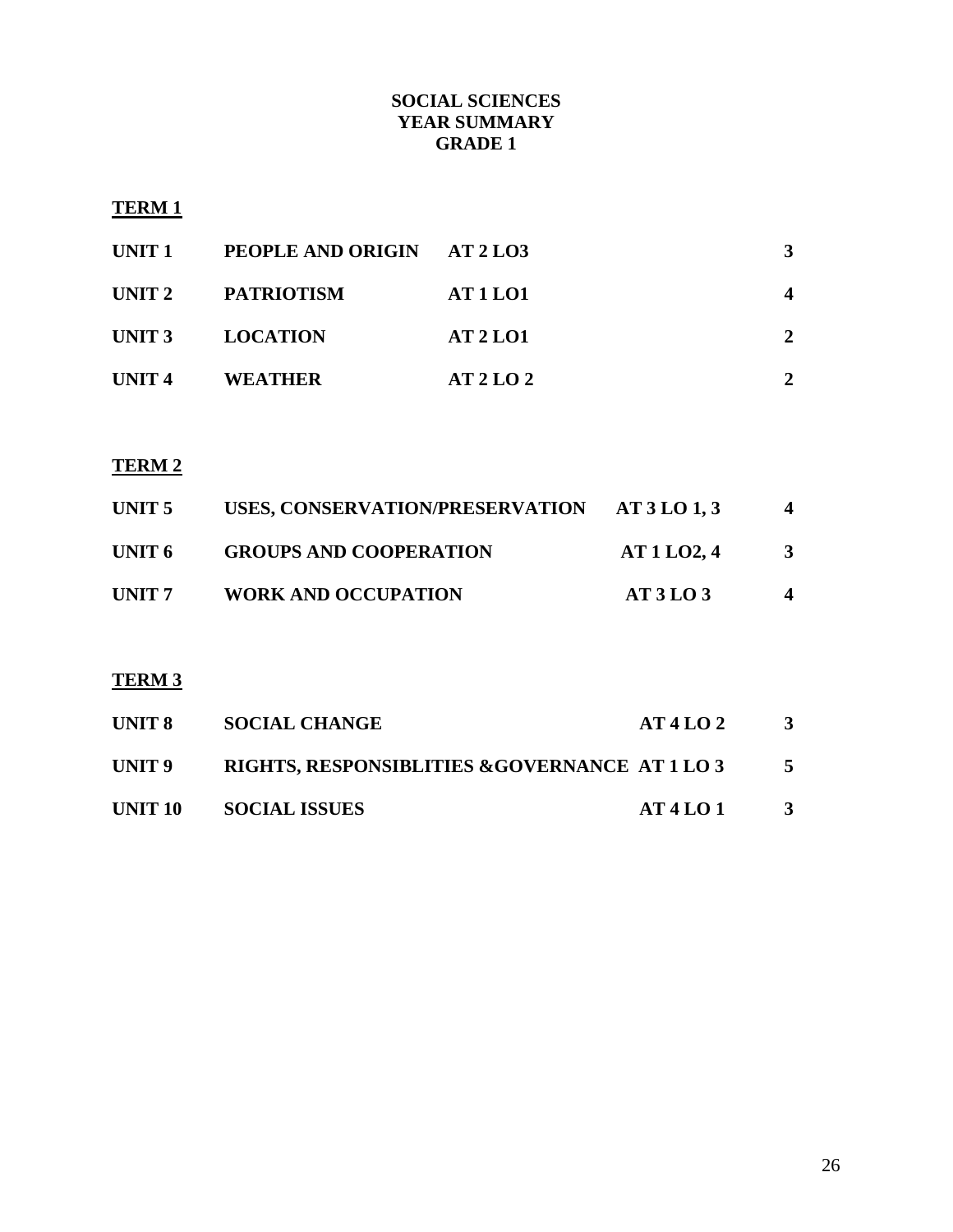# **YEAR SUMMARY GRADE 1**

# **THEME: WHO AM I?**

| <b>TERMI</b>                                                                                              | <b>WEEKS</b>            |
|-----------------------------------------------------------------------------------------------------------|-------------------------|
| UNIT 1 PEOPLE AND ORIGIN AT 2                                                                             |                         |
| LO3: Recognise that our parental ancestors are part of our history.                                       |                         |
|                                                                                                           | 3                       |
| <b>SUCCESS CRITERIA:</b>                                                                                  |                         |
| Draw a family tree to show their parental ancestors including great grand                                 |                         |
| parents.<br>Interview their parents, grand/great grandparents to know more about their past.<br>$\bullet$ |                         |
| Represent information about their ancestors using visual/print.                                           |                         |
|                                                                                                           |                         |
| <b>UNIT 2 PATRIOTISM</b><br>AT1                                                                           |                         |
| LO1: Describe and show appreciation for aspects of their national identity.                               | $\overline{\mathbf{4}}$ |
|                                                                                                           |                         |
| <b>SUCCESS CRITERIA:</b>                                                                                  |                         |
| Demonstrate appropriate behaviour towards national flag, flower, bird anthem                              |                         |
| and Pledge.                                                                                               |                         |
| Describe specific features of the national bird, flower and flag.<br>$\bullet$                            |                         |
| Sing and interpret correctly the $2nd$ stanza national Anthem and recite the pledge.<br>٠                 |                         |
| Identify and describe some things Dominican-music, festivals, language, folk<br>$\bullet$                 |                         |
| stories, dance, and national wear.                                                                        |                         |
| Talk about why they love their country                                                                    |                         |
| UNIT 3 LOCATION AT 2                                                                                      |                         |
| LO1: Describe the location of their school and important place in it.                                     | $\overline{2}$          |
|                                                                                                           |                         |
| <b>SUCCESS CRITERIA</b>                                                                                   |                         |
| Name, describe and locate important places in their school.                                               |                         |
| Show and tell the location of their school.<br>$\bullet$                                                  |                         |
| Explain the importance of their school to them and others.<br>$\bullet$                                   |                         |
|                                                                                                           |                         |
| <b>UNIT 4 WEATHER</b><br>AT <sub>2</sub>                                                                  | 2                       |
| LO2: Understand that the weather changes daily and influences man's                                       |                         |
| activities.                                                                                               |                         |
| <b>SUCCESS CRITERIA</b>                                                                                   |                         |
| Discuss the conditions of the air on a given day and describe how it affects the                          |                         |
| land and people.                                                                                          |                         |
| Illustrate the changes in weather for a given time.<br>$\bullet$                                          |                         |
| Talk about how they feel and what they do or don't do during different weather<br>$\bullet$               |                         |
| conditions.                                                                                               |                         |
| Describe the type of activities other people can or can't do during different<br>$\bullet$                |                         |
| weather conditions.                                                                                       |                         |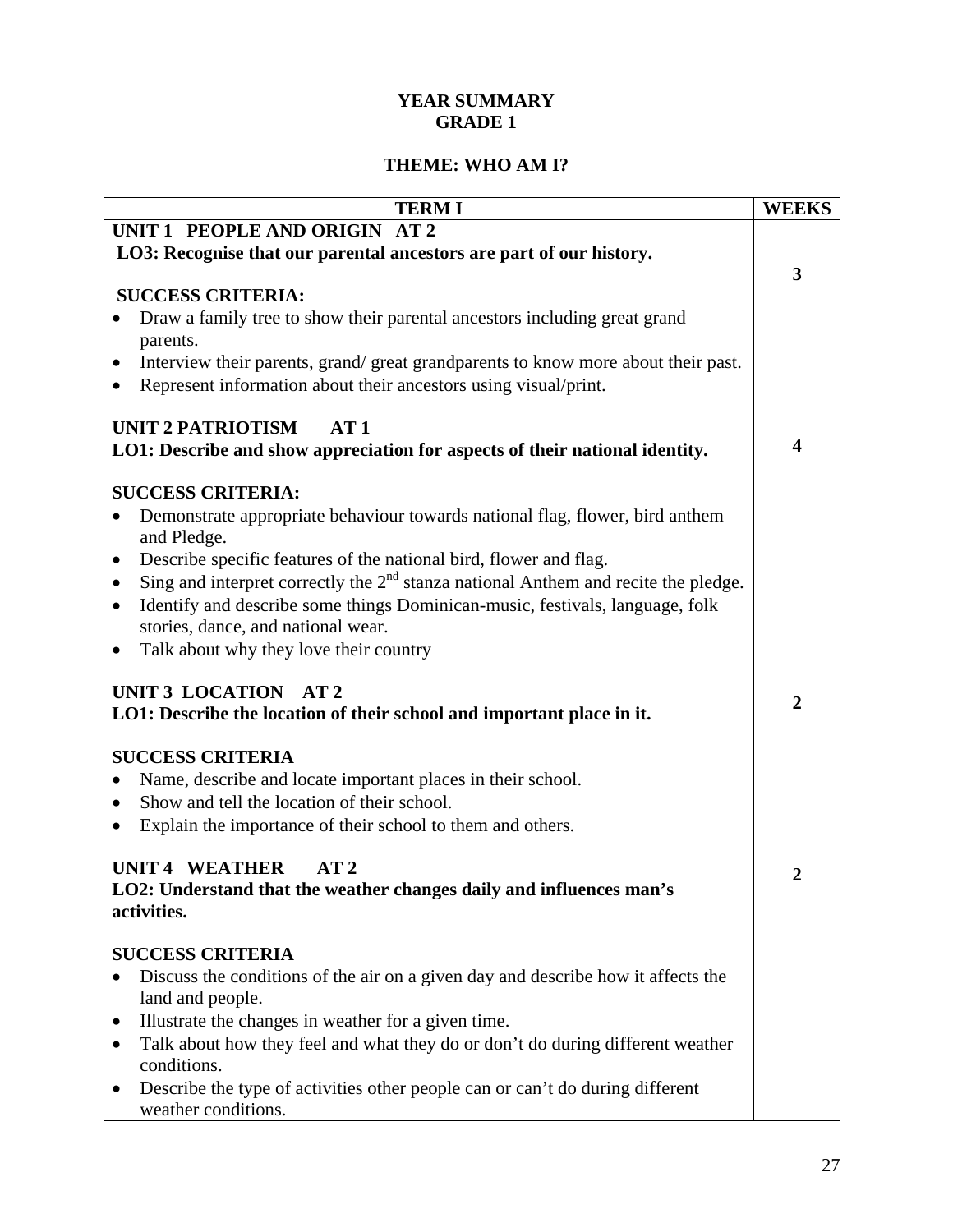| AT2LO3 | <b>SC</b>                                                                        |
|--------|----------------------------------------------------------------------------------|
|        | Draw a family tree to show their parental ancestors including great<br>$\bullet$ |
|        | grandparents.                                                                    |
|        | Interview their parents, grand/great grand parents to know more about            |
|        | their past.                                                                      |
|        | Represent information about their ancestors using visual/print.<br>$\bullet$     |

#### **SUGGESTED ACTIVITIES**

- Introduce a simple family tree showing grandparents and great grandparents as the roots of the family. **(appendix 5 family roots)** Encourage discussions with students about having or not having all four great/ grandparents. Teacher explains the relationships, origin, using the family tree roots-my mother's mother; mother is my great grand mother. Allow students to talk about other members of the family- brothers, sisters, aunts, uncles.
- •

Give pupils questions to find out more about their grand/great grandparents- Where are they now? Where did they come from? What do they do now? Include a copy of the blank family tree roots and ask parents to complete with their child by putting in the names of grand/great parents. In class allow students to write names and sentences about grand/great grand parents. **(appendix 6 sample questions)**

- Teacher reads stories or show pictures which tell of grandparents and allows students to share their own stories of their grand, great grand parents. Students may collect pictures of their grandparents or make drawings to place in their class made album.
- Invite a grand/great grand parent to talk to the students about their way of life and to demonstrate or display things or skills of interest to the students. Make a pictograph to show the total number of grand/ great grand parents among the Students in the class and display in the classroom.



**Make the point that we are who we are partly because of our roots- parents, grandparents and great grandparents.** 

#### **ASSESSMENT**

Complete your family tree to show your great grandparents. Use their names. Place pictures of or make drawings of great grand parents in their album. Complete some facts about their parental ancestors. Participate in a class presentation about their parental ancestors.

**RESOURCES:** Pictures of families, sample of Family tree, resource persons.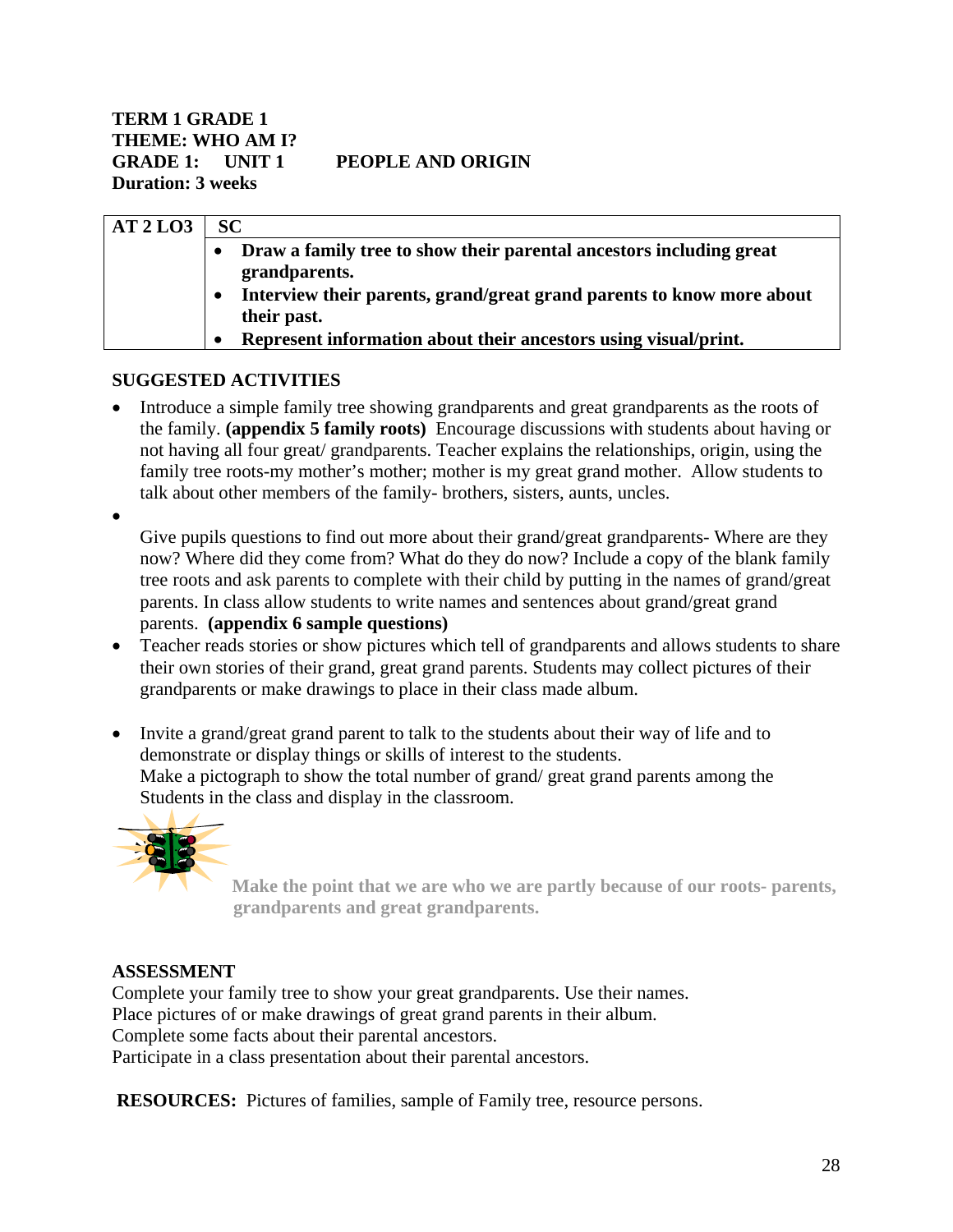#### **UNIT 2 PATRIOTISM Duration: 4 weeks**

| AT1 | <b>SC</b>                                                                                    |
|-----|----------------------------------------------------------------------------------------------|
| LO1 | Demonstrate appropriate behaviour towards national flag, flower, bird, anthem<br>and pledge. |
|     | Describe specific features of the national bird, flower and flag.                            |
|     | Sing and interpret correctly the $2nd$ stanza national Anthem and recite the pledge.         |
|     | Identify and describe some things Dominican-language, national wear. Music.                  |
|     | Give reasons why they love their country.                                                    |

# **SUGGESTED ACTIVITIES**

- Teacher demonstrates how students must stand for the national anthem and pledge. Students give examples of other times when they have to stand and compare them with how they stand for the national anthem and pledge. Let students discuss dos and don'ts concerning the flag, bird and flower.( drag, clothing, destroy birds or flowers, plant a tree)
- Discuss the colours and other features of the flag/ flower and bird. Make a drawing of the flag, and use clay to form the parrot. Find other things in the environment with the colours of the flag, bird, and flower and colour them appropriately. **(see double page spread - national symbols)**
- Review the 1<sup>st</sup> stanza of national anthem. Recite, the pledge and the  $2^{nd}$  stanza of the national anthem with the appropriate posture. Let students model singing after teacher or listen and sing with a recording of the song. Allow students to draw or explain what they understand in the words of the song.
- Teacher displays pictures of things Dominican or realia.. Sing and listen to folk/Dominican songs and stories. Have students participate in a Dominican dress up day to display an aspect of our national wear. Listen to resource person talk about an aspect of Dominican culture or demonstrate a dance. Discuss independence celebrations. Let students write sentences or draw about Dominica following activities.
- Discuss and give reasons why they love or should love their country, its people and its resources. Use the blank map of Dominica to illustrate their love for country. Identify their parish and say something positive about their village or where they live.



 **Make this as meaningful to students by using many pictures, songs, drama and artwork. An important link should be made with Visual and Performing Arts Curriculum Guide. National symbols must be visible in the classroom.** 

#### **ASSESSMENT**

Each student makes a mini scrapbook to show the national bird, flag and flower, using cut outs and write one sentence below each picture. Students stand at attention when the song is being played.Illustrate an aspect of their culture and speak some word in Creole or sing a song. Using a map of Dominica let the pupils depict their love for their country.

# **RESOURCES**

National symbols, clay, crayons, paper, stories, songs, text, national anthem, pledge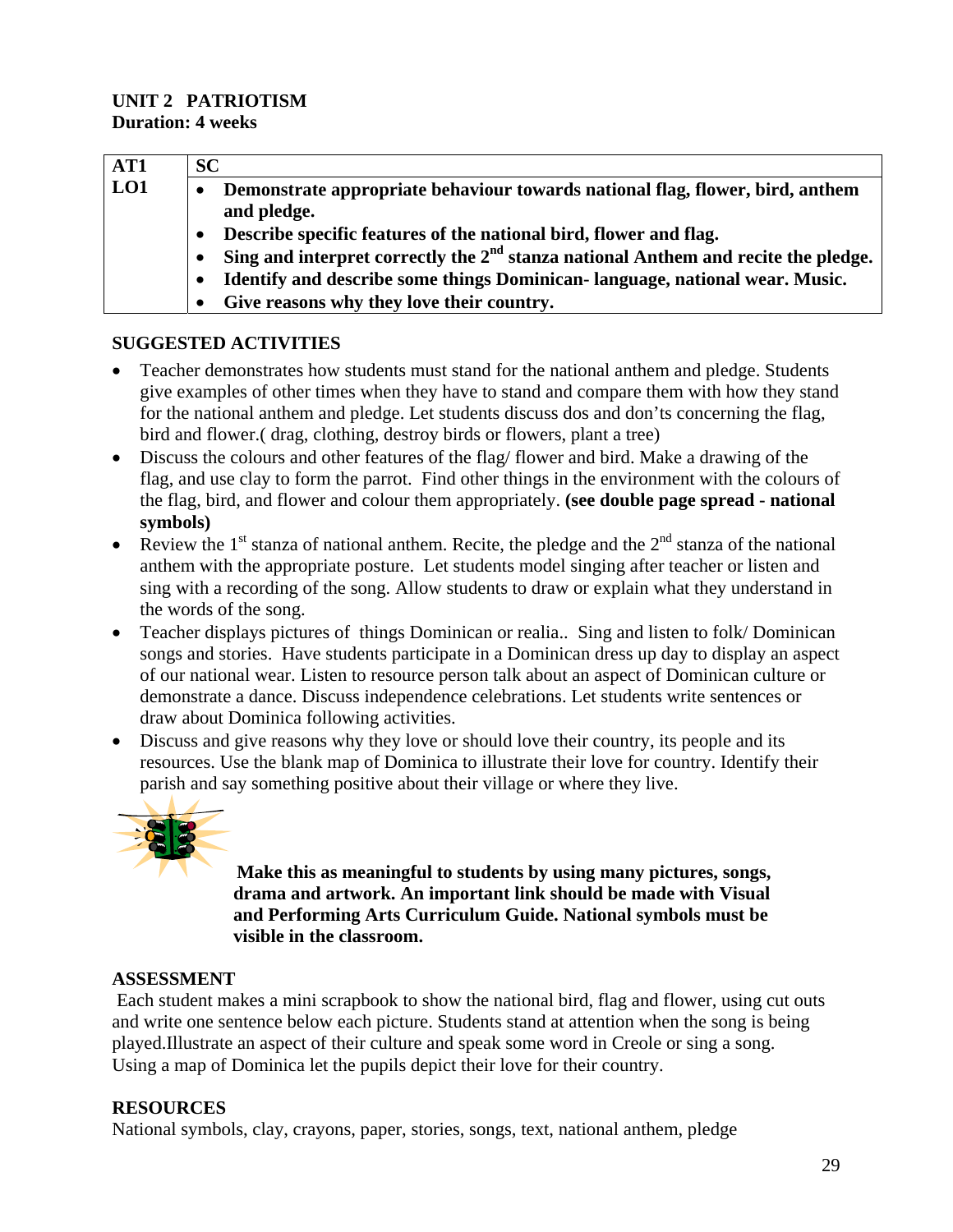# **UNIT 3 LOCATION**

**Duration: 2 weeks** 

| AT2 | <b>SC</b>                                                  |
|-----|------------------------------------------------------------|
| LO1 | Name, describe and locate important places in the school.  |
|     | Show and tell the location of their school.                |
|     | Explain the importance of their school to them and others. |

# **SUGGESTED ACTIVITIES**

- Take students on a walk around the school to observe the various places, buildings, classes, trees, standpipes, other schools. Discuss what they saw, make drawings and write about it. Teacher makes name cards of the various places. Talk about the importance of all these places in the school and what takes place there.
- Let students talk about their school its name, and other schools in their neighbourhood. What they like/ dislike. Why is school important to them? Show pictures of students who do not have a building for a school and let them say how they feel.
- Students participate in a game to identify a specific place or item in their classroom when directions are given. Let pupils sing a song or poem which involves directions. "Little Sally Water" substituting east and west for left and righ.

Students talk about the directions followed to get to specific places at their school- principal's office. The principal reads a story to the class for finding his/her office. Teacher makes signs with these words written on them-stop; turn left, right, up, down. Let pupils use them in giving or following directions to find other places in the school. Locate the direction related to the setting and rising of the sun.

Let students use the cardinal points to locate places (**appendix 7 cardinal positions)** Find out the names of buildings, landmarks, (river, church, clinic, hill). to locate the position of their school. Trace directions from home to school and back.



**It is important that students know the names of streets, buildings, rivers, bridges near to their school or on their way to school.**

# **ASSESSMENT**

Each child is given an outline on which to locate the school.

Make drawings of places in their school, office, toilet, school garden, library and explain why it is important and give its location.

Write to give the location of their school or any part in it.

Make their road map from home to school.

# **RESOURCES**

Signs (stop, turn right left, up, down, east, west, north, south), flash cards, song, riddle, poem, text.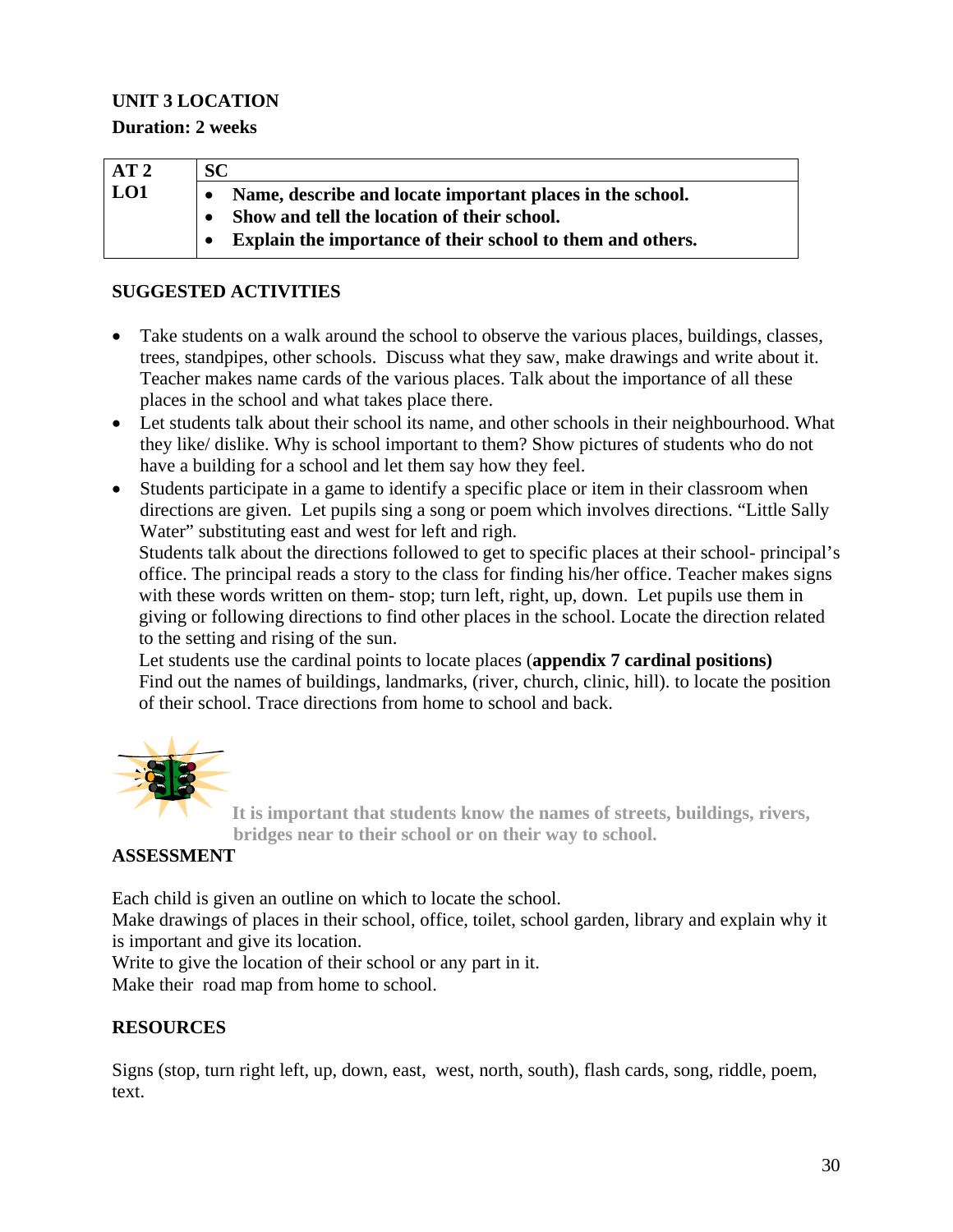# **UNIT 4 WEATHER**

#### **Duration: 2 weeks**

| AT2<br>LO2 | <b>SC</b>                                                                                                                                                                             |  |
|------------|---------------------------------------------------------------------------------------------------------------------------------------------------------------------------------------|--|
|            | Discuss the conditions of the air on a given day and describe how it affects the<br>$\bullet$<br>land and people.<br>Illustrate the changes in weather for a given time.<br>$\bullet$ |  |
|            | Talk about how they feel and what they do or do not do during different weather<br>$\bullet$<br>conditions.                                                                           |  |
|            | Explain the type of activities other people can or cannot do during different<br>$\bullet$<br>weather conditions.                                                                     |  |

# **SUGGESTED ACTIVITIES**

- Take pupils outside to observe the weather and talk about what they notice. Let them display the condition of the weather (lightning, rainbow, sun, thunder, wind) using a weather chart and weather symbols.
- Sing a song or recite a poem related to the specific weather.
- Listen to stories about the weather and identify what specific weather conditions are described.
- Discuss activities that they and their families or other persons participate in during different weather conditions. E.g. plant, paint, wash, sports, kite flying. Illustrate some of these activities.
- Let students describe the weather condition they like/dislike and give reasons for their choice. Let students talk about what they like doing during their favourite weather condition



 **Teacher should note that because our weather pattern does not impact so much on clothing, situations must be provided to assist students to** 

**understand the difference in other places.** 

#### **ASSESSMENT**

Match weather conditions to activity. Ask the students to give reason(s) for their answers Choose the words to complete these sentences. (Rain, wind. Sun, clouds) I like the because I can play in it. I do not like the **Letter** because it blows my book away

Keep daily weather journals and share with class or put on display.

Group/individual presentation of experiences of a specific weather- snow, dry Say what kind of weather you like and why.

# **RESOURCES**

Weather chart, posters, pictures, flash cards, text, stories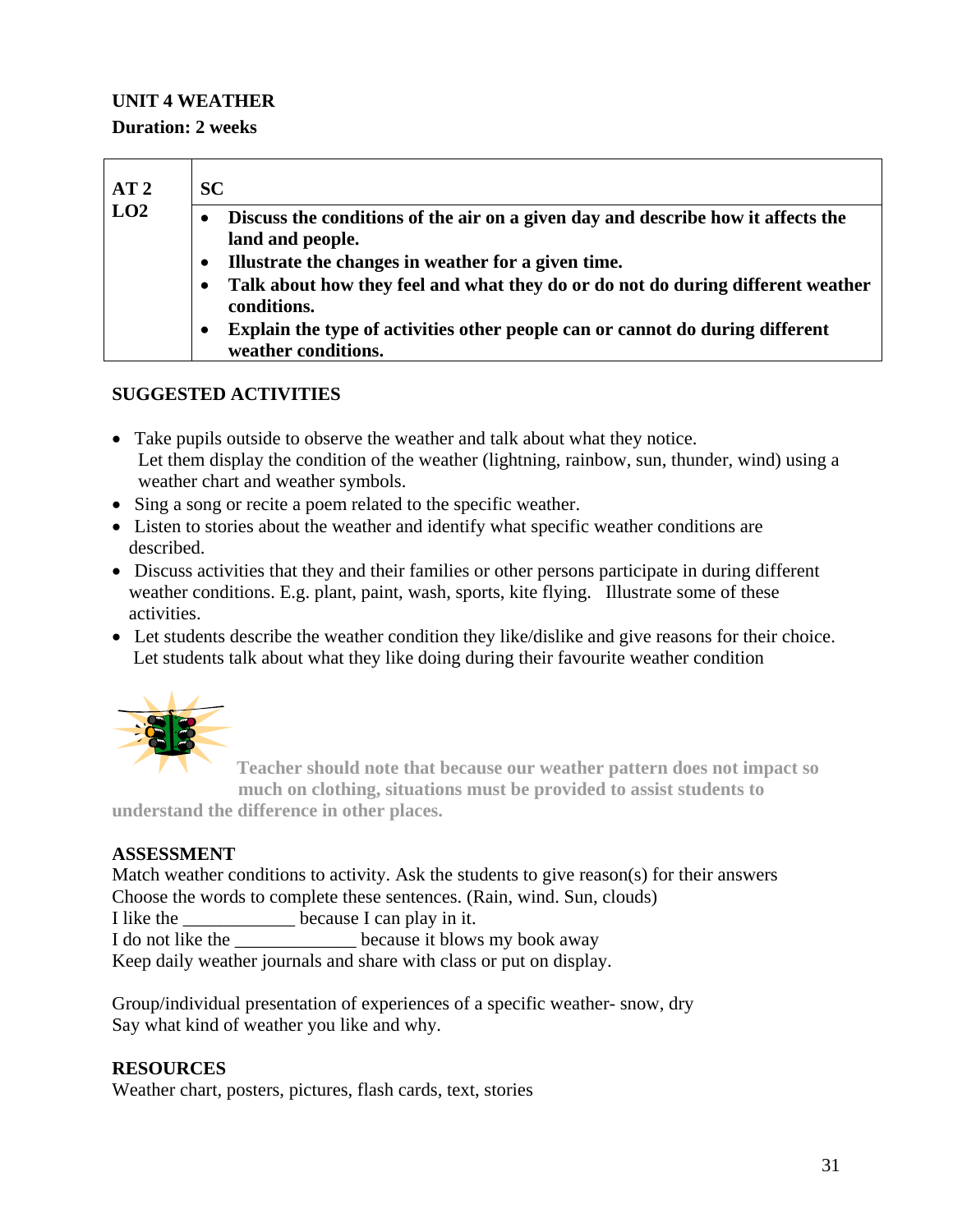| <b>TERM2</b>                                                                                                                                                                                                                                                                                                      | <b>WEEKS</b>            |
|-------------------------------------------------------------------------------------------------------------------------------------------------------------------------------------------------------------------------------------------------------------------------------------------------------------------|-------------------------|
| <b>THEME: OUR RESOURCES</b>                                                                                                                                                                                                                                                                                       |                         |
| USES, CONSERVATION, PRESERVATION AT 3<br>UNIT <sub>5</sub><br>LO1: Recognise and group resources found in their school and<br>surroundings.<br>LO2: Demonstrate responsibility for the sustainable use of resources in<br>school, through conservation and preservation practices.                                | $\overline{\mathbf{4}}$ |
| <b>SUCCESS CRITERIA</b>                                                                                                                                                                                                                                                                                           |                         |
| Group resources found around their school – (man-made, human and<br>natural.)<br>Discuss how each group of resources benefits them- (learning, beautification,<br>$\bullet$<br>provide road, bridges for easy movement, animals for food, human for love,                                                         |                         |
| care and work., sun, rain.<br>Show appreciation for the resources by practicing proper use and explain<br>$\bullet$<br>how a resource can be conserved or preserved.                                                                                                                                              |                         |
| Use a resource to create something useful.<br>$\bullet$                                                                                                                                                                                                                                                           |                         |
| <b>GROUPS AND COOPERATION AT 1</b><br><b>UNIT 6</b><br>LO2: Demonstrate the importance of working together and showing respect<br>for self and concern and tolerance towards others.<br>LO4: Identify the school as a group and distinguish between the role of<br>members and activities in the school and home. | 3                       |
| <b>SUCCESS CRITERIA</b>                                                                                                                                                                                                                                                                                           |                         |
| Describe events at school which require cooperation, respect, tolerance and<br>$\bullet$<br>concern.<br>Identify the school as a group and describe other groups in their school.<br>$\bullet$<br>Describe the importance of a school's unionette.<br>$\bullet$                                                   |                         |
| <b>WORK AND OCCUPATION AT 3</b><br>UNIT <sub>7</sub><br>LO3: Recognise and appreciate that the school has many workers and that<br>money is needed for its functions.                                                                                                                                             | 4                       |
| <b>SUCCESS CRITERIA</b><br>Identify the persons who work in their school and show that the work they do<br>is appreciated.<br>Discuss how the school earns its own money and how the money is used.<br>Participate in a school's activity to help the school meet its needs.                                      |                         |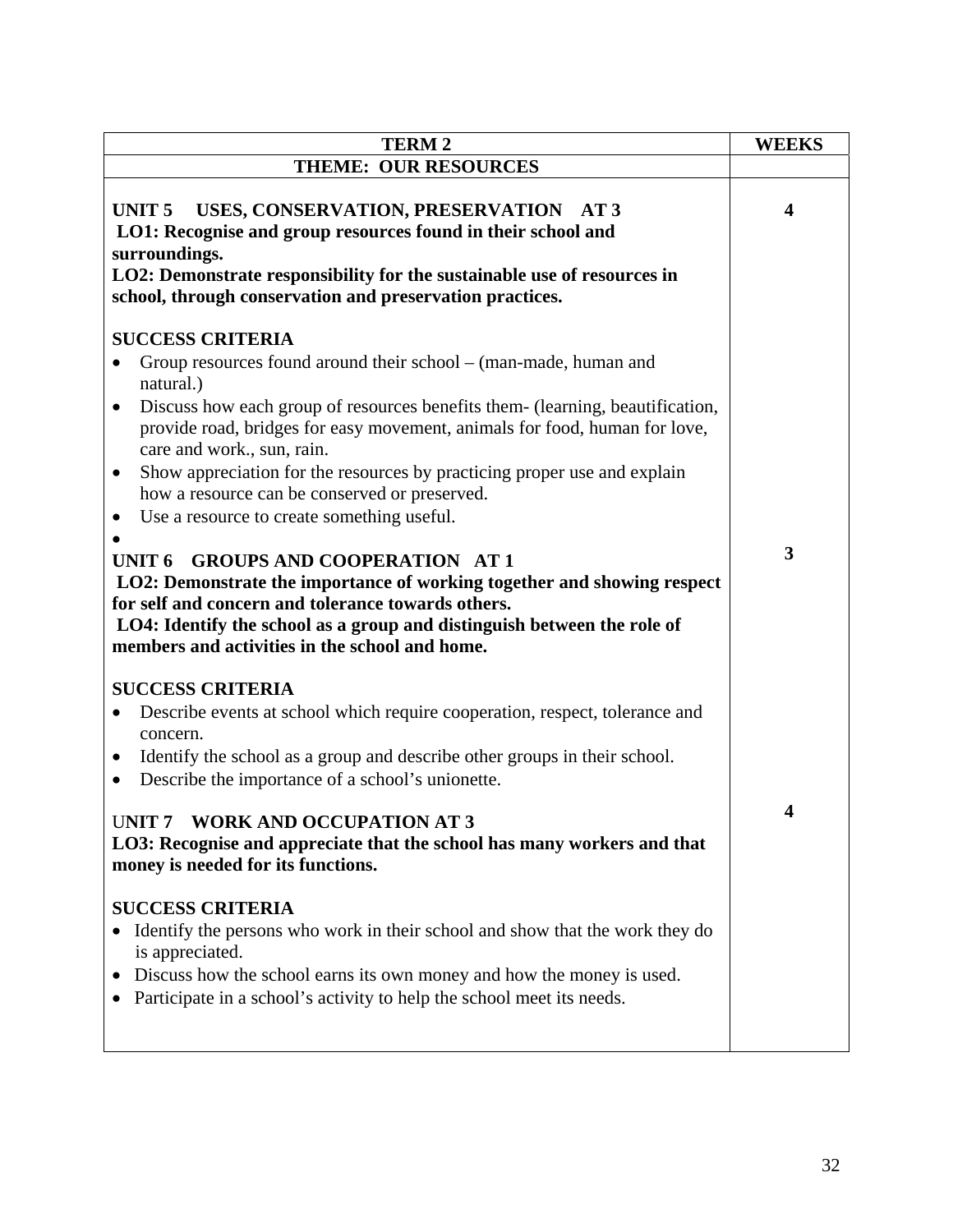# **TERM 2 THEME**: **OUR RESOURCES UNIT 5 USES, CONSERVATION, PRESERVATION Duration: 3 weeks**

| <b>SC</b>                                                                                                                                                                                 |
|-------------------------------------------------------------------------------------------------------------------------------------------------------------------------------------------|
| Group resources found around their school – (man-made, human and<br>natural.)                                                                                                             |
| Discuss how each group of resources benefits them -learning,<br>$\bullet$<br>beautification, provide road, bridge for easy movement, animals for<br>food, humans for love, care and work. |
| Show appreciation for resources by practicing proper use and explain<br>how a resource can be conserved/ preserved.<br>Use a resource to create something useful.<br>$\bullet$            |
|                                                                                                                                                                                           |

# **SUGGESTED ACTIVITIES**

- Pupils take a walk around the schoolyard or its environs to identify resources man made, natural and humans. Help pupils to understand that some natural resources S are used to make man-made resources: (road, bridge). Let pupils discuss how each group of resources are used to facilitate, enhance and supply needs for every day living. Read extracts to reinforce discussions. **Emphasize humans as a resource- our skills, talents, intelligence**.
- Let students talk about do's and don'ts related to resources in the classroom (chalkboard, fruit peels, wrappings, chairs, and books, each other). Teacher stresses the importance of taking care of our resources at school and the surroundings and allows pupils to role-play how they would take care of these resources. Pupils identify bins around their school and demonstrate how waste should be placed in the bins and the type of wastes.
- Let students listen to stories related to conserving/preserving our resources. Teacher produces pictures, songs, posters, highlighting conservation/preservation practices to generate more discussions. Students participate in small projects to take care of the class, schoolyard, books, furniture, and uniforms. Students write some sentences about their responsibility in conserving/ preserving these resources. **(appendix 8 notes on conservation/preservation)** Talk about their feelings when the yard is dirty or benches are broken, or resources are misused.



M**uch time must be spent on this theme to enable the students to understand the concepts of conservation and preservation by using many examples.**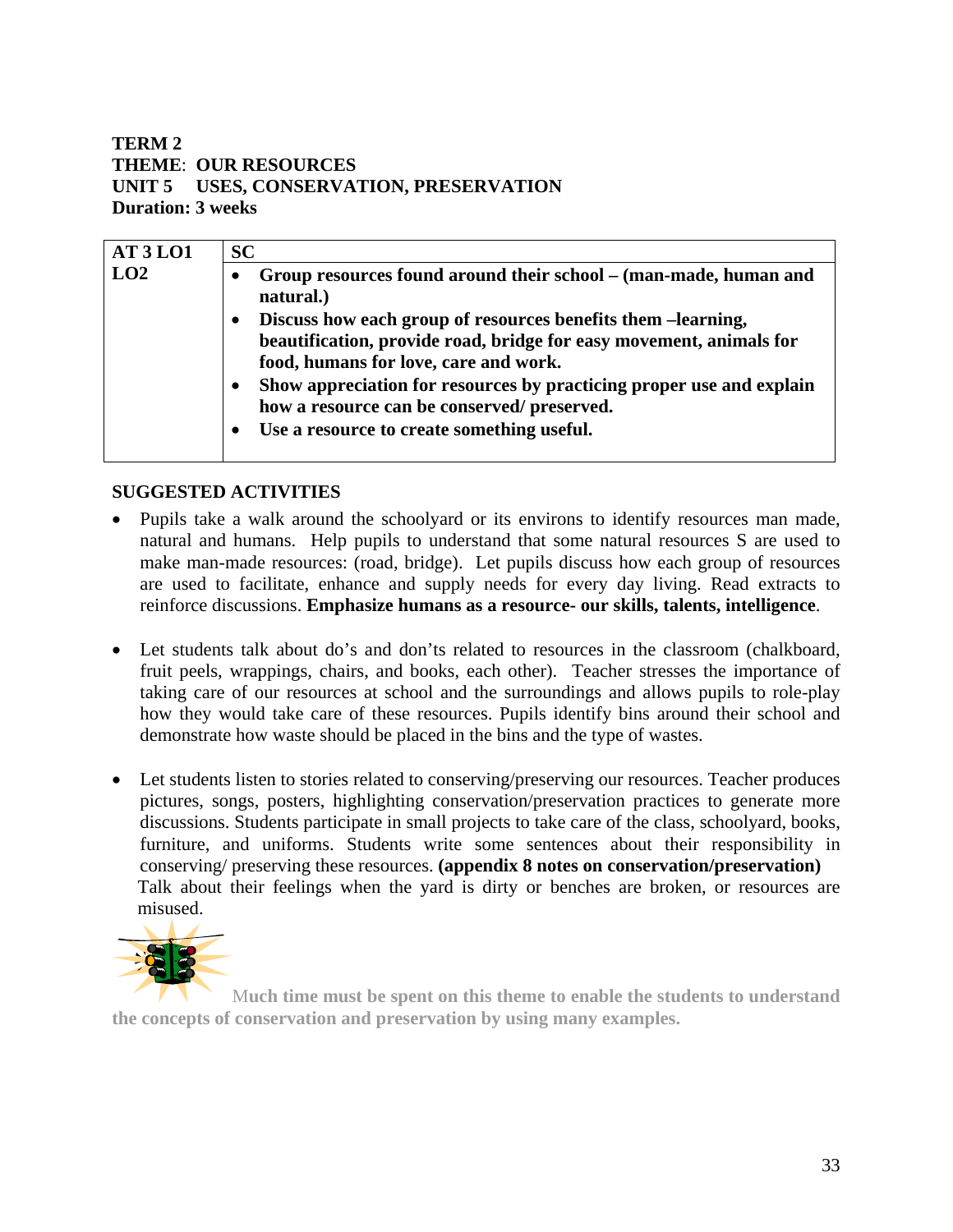# **ASSESSMENT**

Demonstrate simple preservation of resources using food, water (freezing**)** 

Participate in a tidy desk competition.

Let pupils collect and use natural items (seeds, stones, shells leaves) to show how they could create something (necklace, art work,) and later set up a "resource corner" to display pupils work and collections.

Match the resource to its use e.g. flowers-decorations, stones –building

Complete smiley to describe how they feel about the use /misuse of resources. e.g., put biscuit wrappings in a bin, throwing empty bottles in the yard. (Teacher gives incomplete faces/smiley). Illustrate through visual or print, examples of the different groups of resources and how one resource can be conserved.

# **RESOURCES**

Things from the environment, word cards, paper, pictures, text, resource person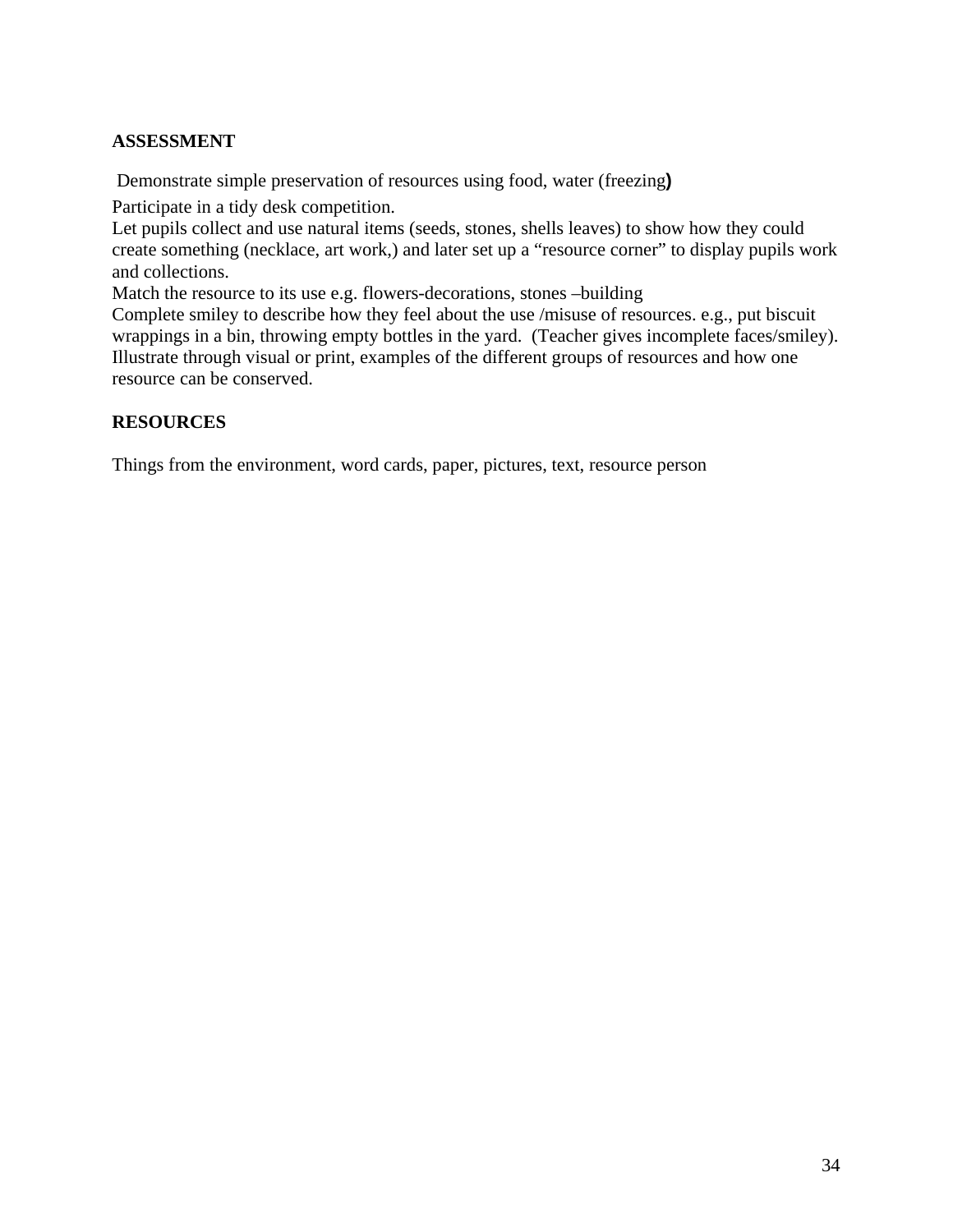# **UNIT 6 GROUPS AND COOPERATION**

# **Duration: 3 weeks**

**AT 1 LO2, LO4 SC**  • **Describe events at school which require cooperation, respect, tolerance and concern.**  • **Identify the school as a group and describe other groups in their school.**  • **Describe the importance of a school's Unionette.**

# **SUGGESTED ACTIVITIES**

- Students play games putting things into groups and placing themselves in groups as called by the teacher. Teacher informs pupils that there are different groups. Let students talk about their family and school as two separate groups and discuss the roles of members there in. students demonstrate the roles of some members in their school-principal, cleaners, security, cooks, vendors.
- In groups discuss pictures of school and home activities and compare them, how they are done, who are the leaders in each case, can you choose to participate or not in the activities? **Let students give examples of times they show respect, tolerance and concern for others. Teacher uses stories to emphasize these attitudes**.

 Let students interview teachers or older students to find out about other groups in the School let them talk with the members and ask them what they do. How does one become a member. Invite members of groups to talk to the students, show uniform, demonstrate a skill and learn a song.

- Teacher emphasizes the importance of cooperation in completing tasks. Provide several situations for pupils to share materials in the Classroom/ School and do tasks, which can be done faster with cooperation. Let pupils draw faces and write words to show feelings about working together. Sing appropriate songs e.g. "the more we work together" Let pupils role-play situations to show tolerance and respect for self and others. Learn the golden rule and basic courtesies. Listen to stories with a moral and demonstrate queuing, speaking politely to others and waiting turn to do so, working with a slow/sick child.
- Invite a resource person to talk about credit unionette at school.



**The importance of respect for self, other students, teachers and principals must be emphasized. This is very important with the rise in violence among students in school.**

# **ASSESSMENT**

Have a dress up day when students represent members of different groups at school and say something about them.

Students participate in making a cake or other item. This is a group effort and each child must contribute in any way possible. Students illustrate or write a sentence about the activity.

Teacher monitors students' involvement in the activity and records participation, respect and cooperation

# **RESOURCES**

Pictures of groups- family, students, riddles, stories checklist.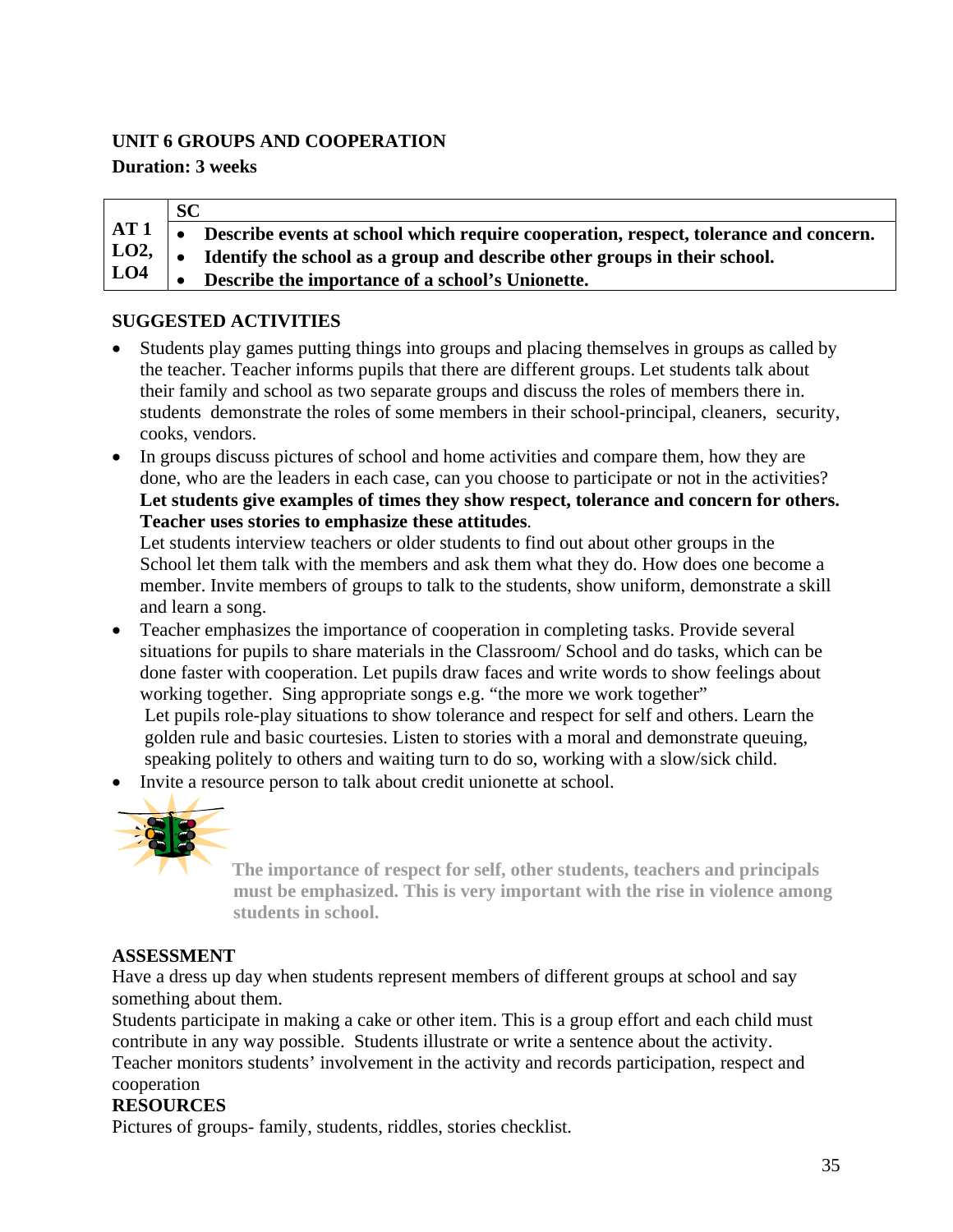## **UNIT 7 WORK AND OCCUPATION**

#### **Duration: 4 weeks**

| AT3LO3 | SC.                                                                                             |
|--------|-------------------------------------------------------------------------------------------------|
|        | Identify the persons who work in their school and show that the work<br>they do is appreciated. |
|        | Discuss how the school earns its own money and how the money is used.                           |
|        | Participate in a school's activity to help the school meet its needs.                           |

#### **SUGGESTED ACTIVITIES**

- Talk to the workers at their school about their work, tools, and hours of work. Who employs them? Do they like /dislike their work. Spend time with one of the workers to see their various tasks. Make drawings and write sentences about the workers. Let students describe the work of teachers and principals. Make a list of all the workers and show how much they care for them. Discuss the value of work.
- Pupils give examples of ways money is used to buy or pay for some things. Let pupils brainstorm to tell who gives money to or how the school makes money (sale of snacks, contributions from parents, visitors, belle marche, fairs, business/financial institutions, others). Let pupils talk about their role in helping to bring money to their school. Pupils interview teachers, parents and older students to find out what the money (collected, or contributed to the school) are used for and report to the class. Let them express their feelings about the fact that money is made and spent for their education.
- Allow pupils to role play any of the activities through which money is earned for the school and make drawings of the same (teacher selling snacks, pupils on a belle Marche or selling raffle tickets.)



**Teach students the importance of supporting their schools in different ways. Make the link with caring for our RESOURCES in school.** 

# **ASSESSMENT**

Engage students in making an item for sale with the help of parents.

Pupils role play shopping for suitable items for school (items should be no more than amount being taught in maths)

Draw the persons who help your school to make money and write the name below. Show recognition towards these people by making cards or other gestures.

# **RESOURCES**

Paper, chalk, duster, snacks and real coins.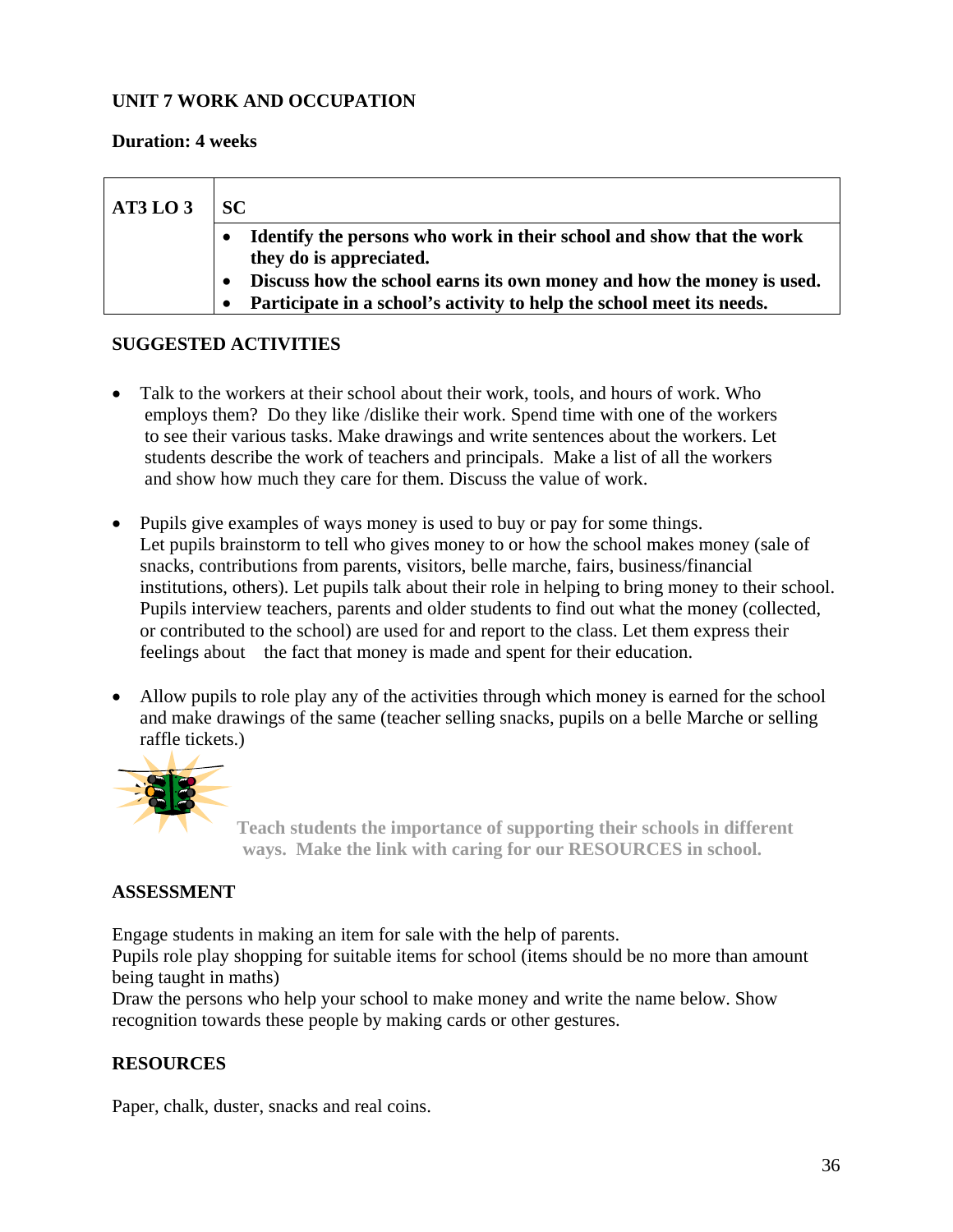| <b>TERM 3</b>                                                                                                                                                                                                                                                                                                                            | <b>WEEKS</b> |
|------------------------------------------------------------------------------------------------------------------------------------------------------------------------------------------------------------------------------------------------------------------------------------------------------------------------------------------|--------------|
| THEME: A CHANGING SOCIETY                                                                                                                                                                                                                                                                                                                |              |
| <b>SOCIAL CHANGE</b><br>UNIT <sub>8</sub><br>AT4<br>LO 2: Understand and appreciate the reasons for changes that take place in<br>their school.                                                                                                                                                                                          | 3            |
| <b>SUCCESS CRITERIA</b><br>Discuss the changes in their school and express their feelings about the<br>changes.<br>Compare the changes and make a judgment about the changes.<br>Suggest other changes they would like to see in their school.                                                                                           |              |
| UNIT 9 RIGHTS, RESPONSIBILITIES AND GOVERNANCE AT 1<br>LO3: Understand their rights and responsibilities at school and show<br>respect for leaders in authority.                                                                                                                                                                         | 5            |
| <b>SUCCESS CRITERIA</b><br>Compare their rights and responsibilities at home and school.<br>Express their feelings when their rights or those of others are not respected.<br>Associate punishment/reward with breaking rules, regulations at schools<br>Identify leaders in their class, school and show respect to those in authority. |              |
| <b>SOCIAL ISSUES AT 4</b><br><b>UNIT 10</b><br>LO1: Recognize and appreciate that social issues at school must be<br>resolved.                                                                                                                                                                                                           | 3            |
| <b>SUCCESS CRITERIA</b><br>Identify problems in the classroom and school which affect them.<br>Suggest ways to solve these problems.<br>$\bullet$<br>Demonstrate how they feel before and after the problem has been resolved.<br>$\bullet$                                                                                              |              |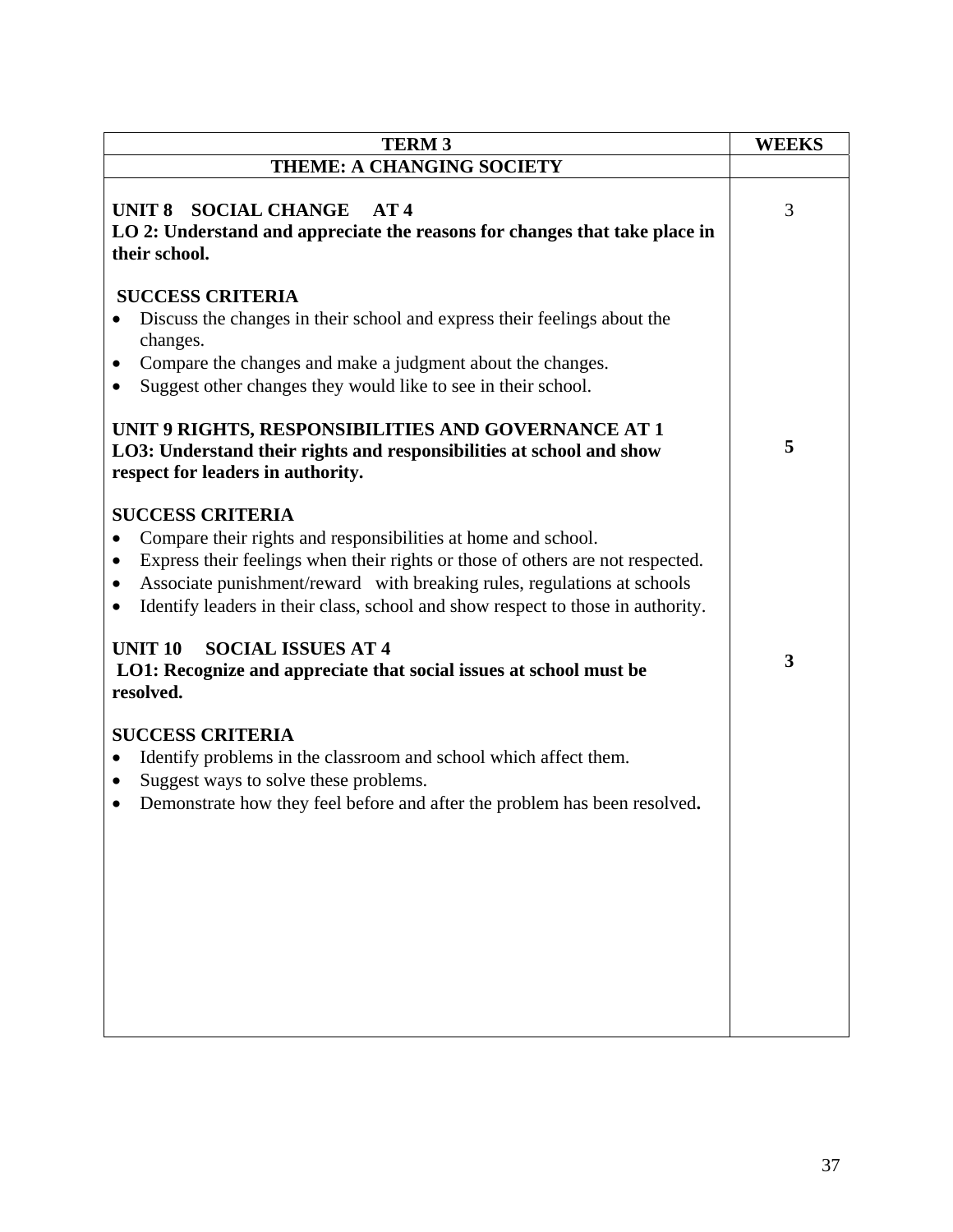#### **TERM 3 THEME: OUR CHANGING SOCIETY**

#### **UNIT 8 SOCIAL CHANGE**

#### **Duration: 3 weeks**

|     | <b>SC</b>                                                                |
|-----|--------------------------------------------------------------------------|
| AT4 | Discuss the changes in their school and express their feelings about the |
| LO2 | changes.                                                                 |
|     | • Compare the changes and make a judgement about the changes.            |
|     | Suggest other changes they want to see in their school and why.          |

#### **SUGGESTED ACTIVITIES**

- Teacher provides many activities to help students understand or see change. Give pictures and ask students to spot differences in pictures and describe the changes- size, position, colour etc. Play games or sing songs, read stories requiring students to change direction, body movements etc. Allow students to talk about their personal changes- change in class, school,books, teacher. **(appendix 9 time line)**
- Teacher informs students that it is important to make changes to improve situations (larger classrooms, change in sitting to avoid sun). Let pupils talk about how they feel about the change in class, books, uniform, teacher).
- Let students look around classroom and notice where things are (duster, teacher's chair, sitting arrangement) Teacher make changes and asks pupils to spot changes. Let them say how they feel about the changes.

 Let the students listen to someone who tells about how things were when they went to school Students ask questions to gather more information. (getting to school, books, behaviour etc). Allow student to compare changes (no chairs, writing on slates) and use print or visual to illustrate the changes.

• Discuss the things they would like to see changed in their school and why.



**Note well that change is not only physical but social and emotional. Change is inevitable. So help the students to understand that change takes place everyday, every where for different reasons.** 

#### **ASSESSMENT**

Make a scrapbook, poster or chart of their school.

Keep record of changes they see in themselves at school, e.g. improving performance, better at a game, making new friends. Pupils may use drawings, sentences, pictures.

In groups pupils find solutions to situations, which require change. E.g. how would you change your school if some pupils do not have a seat? if the rain is coming in your class? if the paint is peeling off?

**RESOURCES:** Pictures of school, newspaper cuttings, text, paper, stories, songs and games.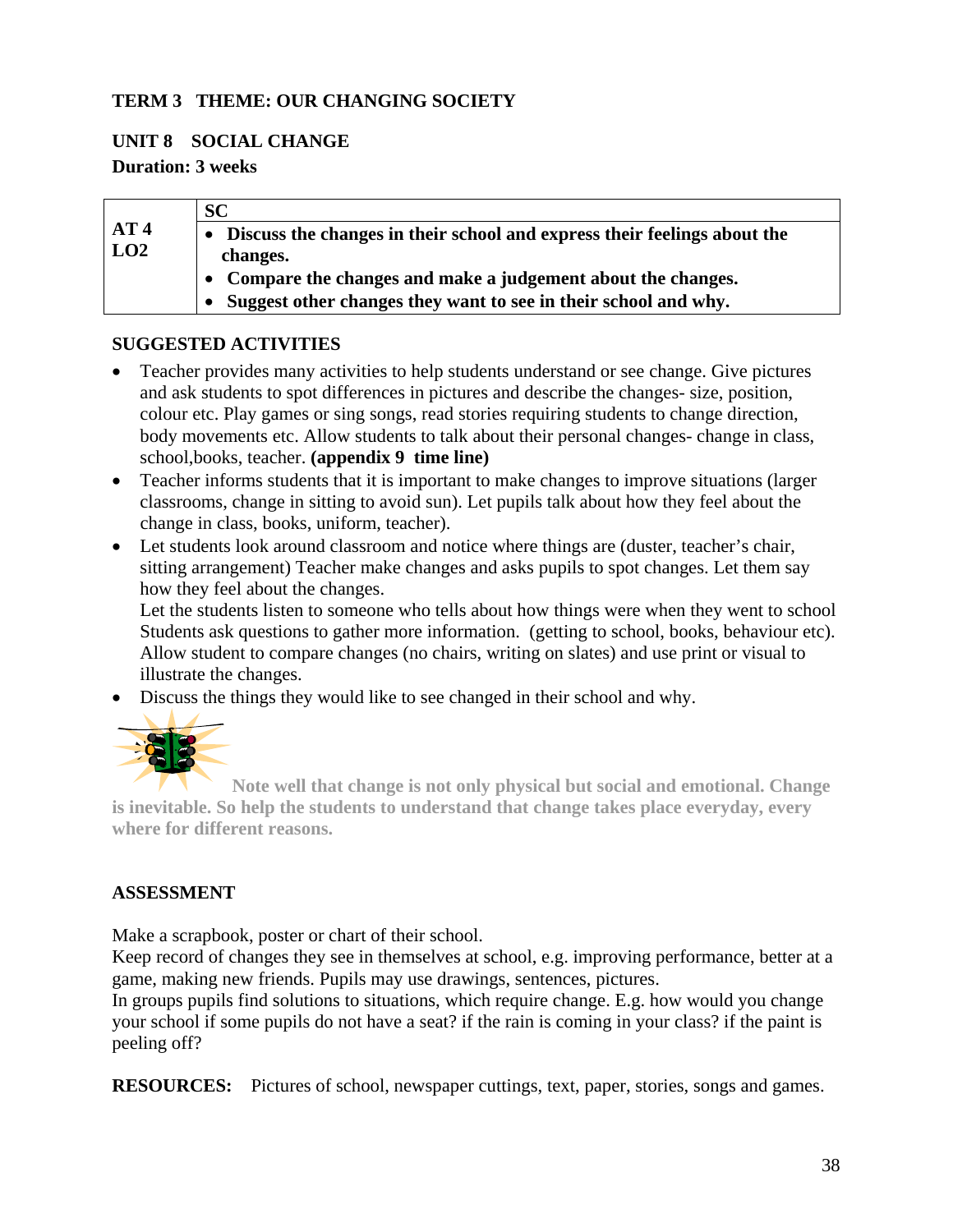#### **UNIT 9 RIGHTS, RESPONSIBILITIES AND GOVERNANCE**

#### **Duration: 5 weeks**

|     | <b>SC</b>                                                                           |
|-----|-------------------------------------------------------------------------------------|
| AT1 | Compare their rights and responsibilities at home and school.                       |
| LO3 | Express their feelings when their rights or those of others are not<br>respected.   |
|     | Associate punishment/reward with rules and regulations at school.                   |
|     | Identify leaders in their class /school and show respect for those in<br>authority. |

#### **SUGGESTED ACTIVITIES**

- Let pupils describe what their rights/ responsibility are at home and school and why it is important to know them and to live up to them. Listen to someone explain their rights. Draw faces to express their feelings when their rights are not respected and they do not live up to their responsibility. Emphasize parents' responsibility to provide their needs-food, clothes, shelter and love. Students should identify ways to show appreciation to parents for providing their needs. **(appendix 4 Rights of the Child)**
- Teacher provides school rules for discussion and students give their feelings about them . Let them participate in changing class rules and give reasons. Discuss consequences when rules are broken or followed. Allow pupils to give examples of rules in different places (road, parks, church, and games. Sports etc.)
- Pupils participate in game "follow the leader" and name and identify leaders in the school and school groups and discuss how the school or group would function without leaders. Discuss what they would look for in choosing a leader and suggest ways in which they would show respect. Explain when they too have been leaders –in a game, class work. Have a discussion on the various leaders they would like to emulate and give reasons.



**Know the rights and responsibilities of the child, but most of all know your Rights and responsibilities as a teacher and citizen of Dominica.**

#### **ASSESSMENT**

Make posters to show their rights/responsibilities and display in the classroom. Perform a skit to depict the consequences of breaking rules. Talk to younger students about school rules. Describe someone in their school they consider to be a leader. Draw their favourite leader.

**RESOURCES:** game, pictures, and class/school rules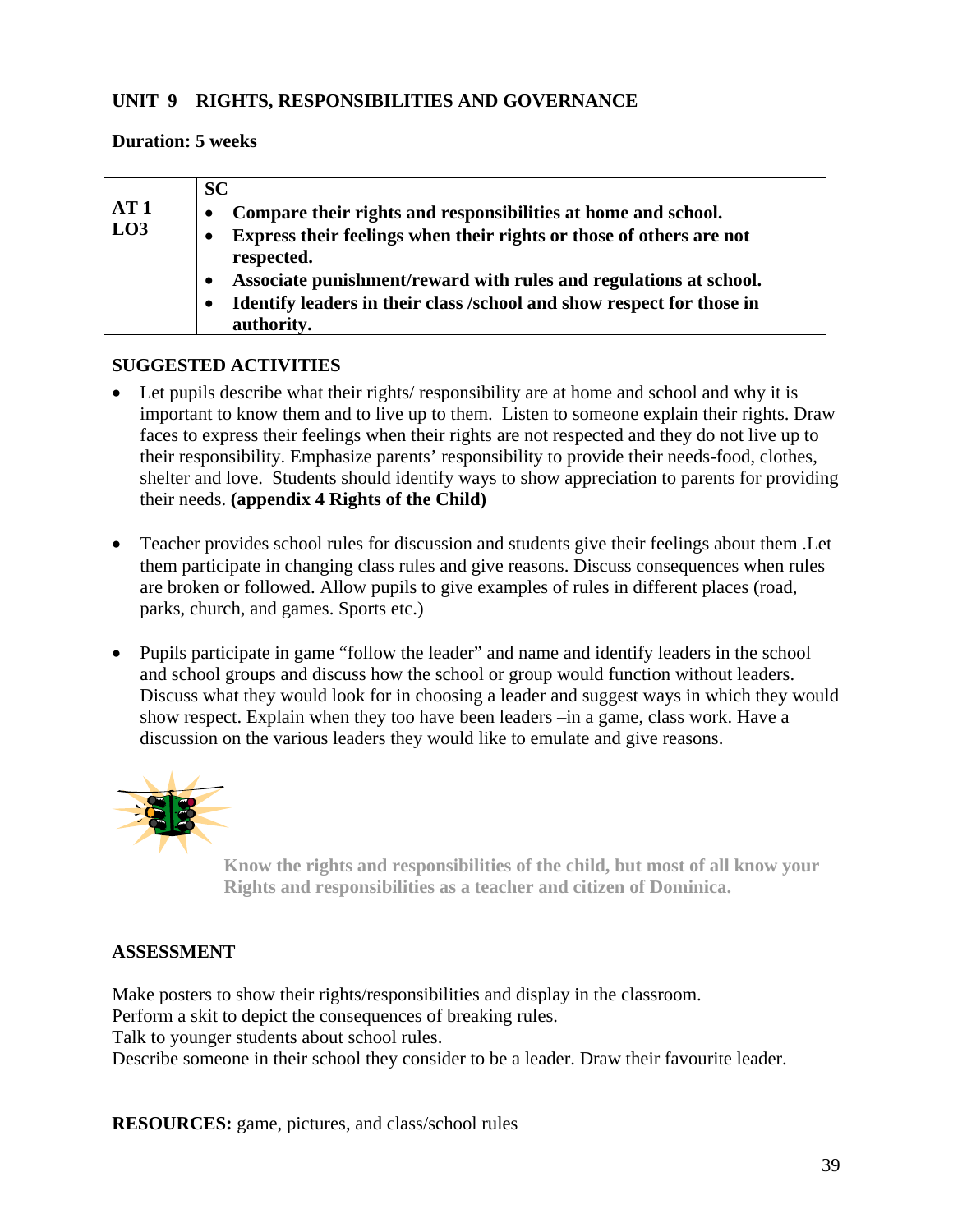#### **UNIT 10 SOCIAL ISSUES**

#### **Duration: 3 weeks**

|                 | <b>SC</b>                                                                 |
|-----------------|---------------------------------------------------------------------------|
| AT <sub>4</sub> | Identify problems in the classroom and school which affect them.          |
| LO1             | Suggest ways to solve these problems.                                     |
|                 | Demonstrate how they feel before and after the problem has been resolved. |
|                 |                                                                           |

#### **SUGGESTED ACTIVITIES**

- Teacher brainstorms to get some issues from students.
- Teacher reads a story which highlights (stealing of recess) or any other problems which occur in the class or school. Students discuss as a class reasons for the problem. Pupils write "I am sorry" and use an illustration to show it.
- Students express their feelings (orally and in writing or by drawing) about the story before and after a solution is found.
- Teacher use **3 issues** to continue the process of problem identification, solving and expression of feelings.



**These can be very sensitive situation. Use your discretion at all times. Brainstorming for issues is a good way to start. Make note of all issues and deal with or refer if necessary. No more than three issues should be covered. Remember there are resource persons who can help!** 

#### **ASSESSMENT**

Pupils put on a skit to portray a situation for the rest of the school at assembly. Write to express their feeling about issues. Draw to express their feelings in various situations.

#### **RESOURCES**

Stories, pictures and text.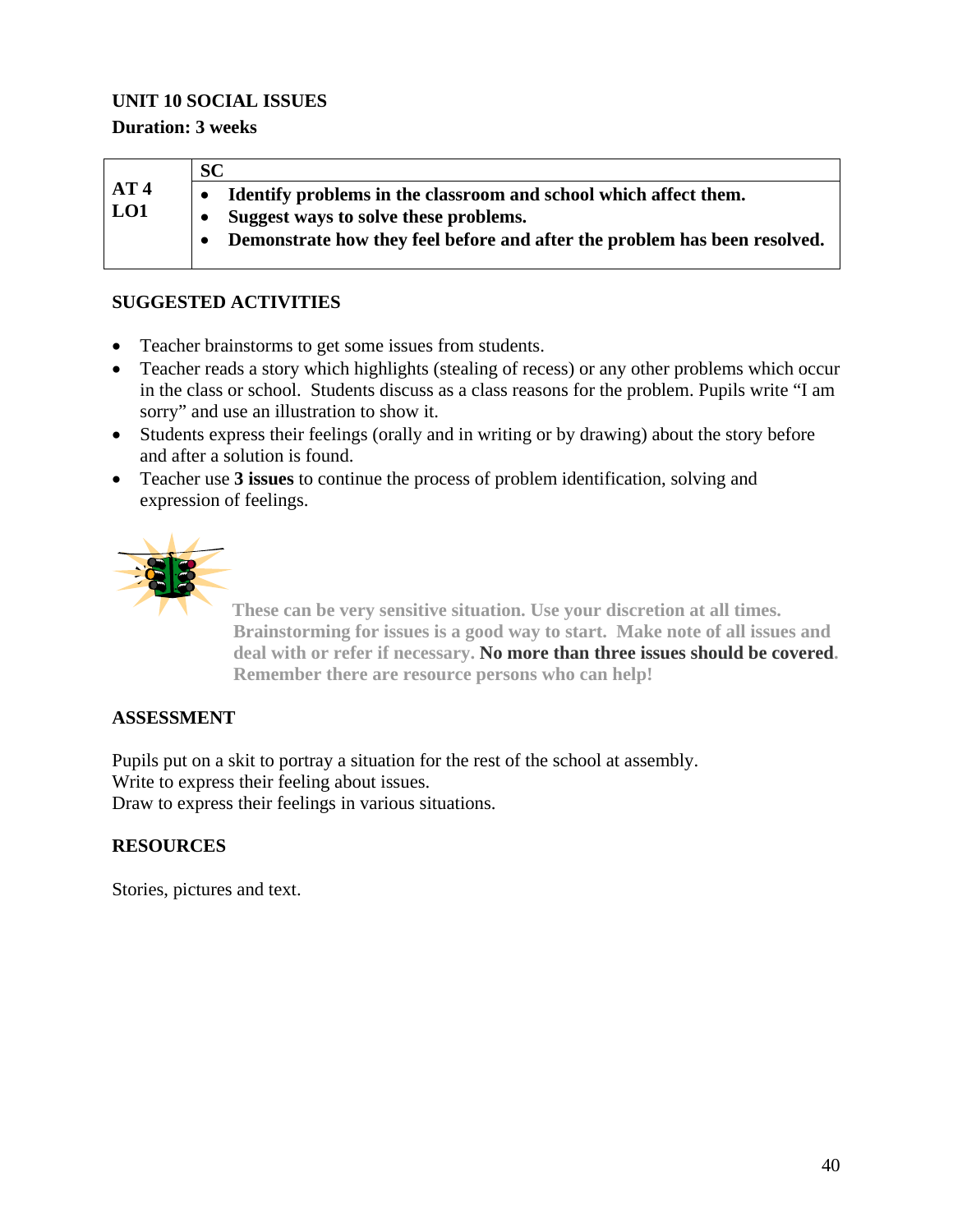#### **EXEMPLAR LESSON PLAN**

#### **GRADE 1**

#### **UNIT 5 Work and Occupation**

**SUB TOPIC:** Workers in my school.

**OBJECTIVE:** Students will be able to describe the kinds of workers in their school.

**RESOURCES:** Magazines, newspapers, song, pictures

#### **INTRODUCTION**

Students sing "Johnny works with one hammer….." or other appropriate song.

#### **DEVELOPMENT**

- 1. Students tell what kind of work Johnny does. Teacher prompts pupils to identify these and other workers in the school. Teacher makes a list for use in the lessons.
- 2. Students talk about the workers that they see- names, dress, how they get to work? Why do we need workers? How many are there?
- 3. Students discuss other places where these kinds of workers are found.
- 4. Students copy one type of worker and show him/her in a drawing.

#### **CONCLUSION**

Students draw stick men every time a type of worker at the school is mentioned and write the number it represents.

#### **EVALUATION**

Make a graph to show the different types of workers at your school.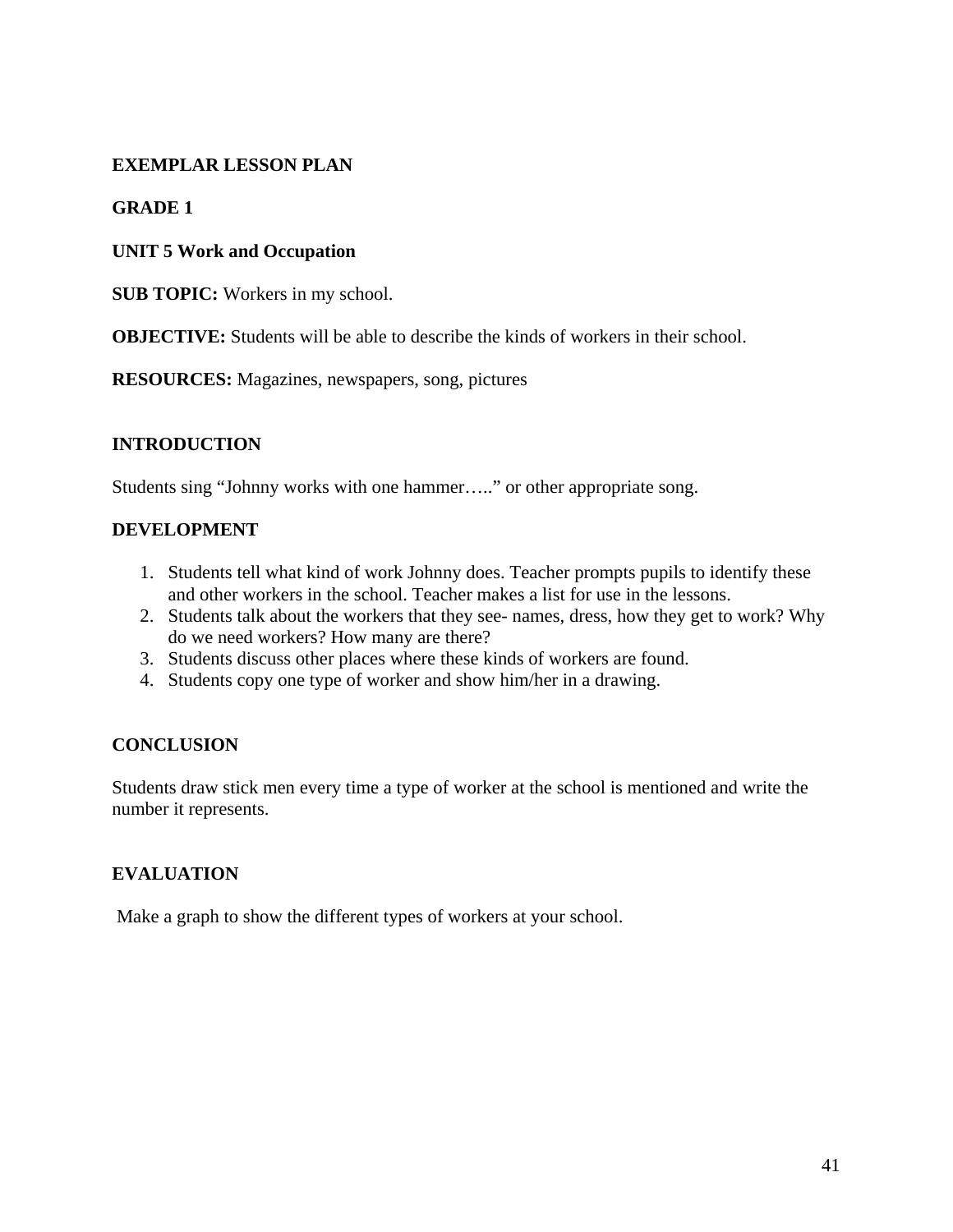#### **SOCIAL SCIENCES YEAR SUMMARY GRADE 2**

#### **TERM 1**

| UNIT 1 | PEOPLE AND ORIGIN AT 2 LO3 |                 | 3              |
|--------|----------------------------|-----------------|----------------|
| UNIT 2 | PATRIOTISM                 | <b>AT 1 LO1</b> |                |
| UNIT 3 | <b>LOCATION</b>            | <b>AT 2 LO1</b> | $\overline{2}$ |
| UNIT4  | WEATHER                    | AT2LO2          |                |

### **TERM 2**

| UNIT <sub>4</sub> | USES, CONSERVATION/PRESERVATION AT 3 LO 1 |          | $\overline{\mathbf{4}}$ |
|-------------------|-------------------------------------------|----------|-------------------------|
| UNIT 9            | <b>GROUPS AND COOPERATION</b>             | AT1LO2,4 | 3                       |
| UNIT 5            | <b>WORK AND OCCUPATION</b>                | AT3LO3   | 4                       |

## **TERM 3**

| UNIT 7  | <b>SOCIAL CHANGE</b>                           | AT4LO2 | 3 |
|---------|------------------------------------------------|--------|---|
| UNIT 8  | RIGHTS, RESPONSIBLITIES & GOVERNANCE AT 1 LO 3 |        |   |
| UNIT 10 | <b>SOCIAL ISSUES</b>                           | AT4LO1 | 3 |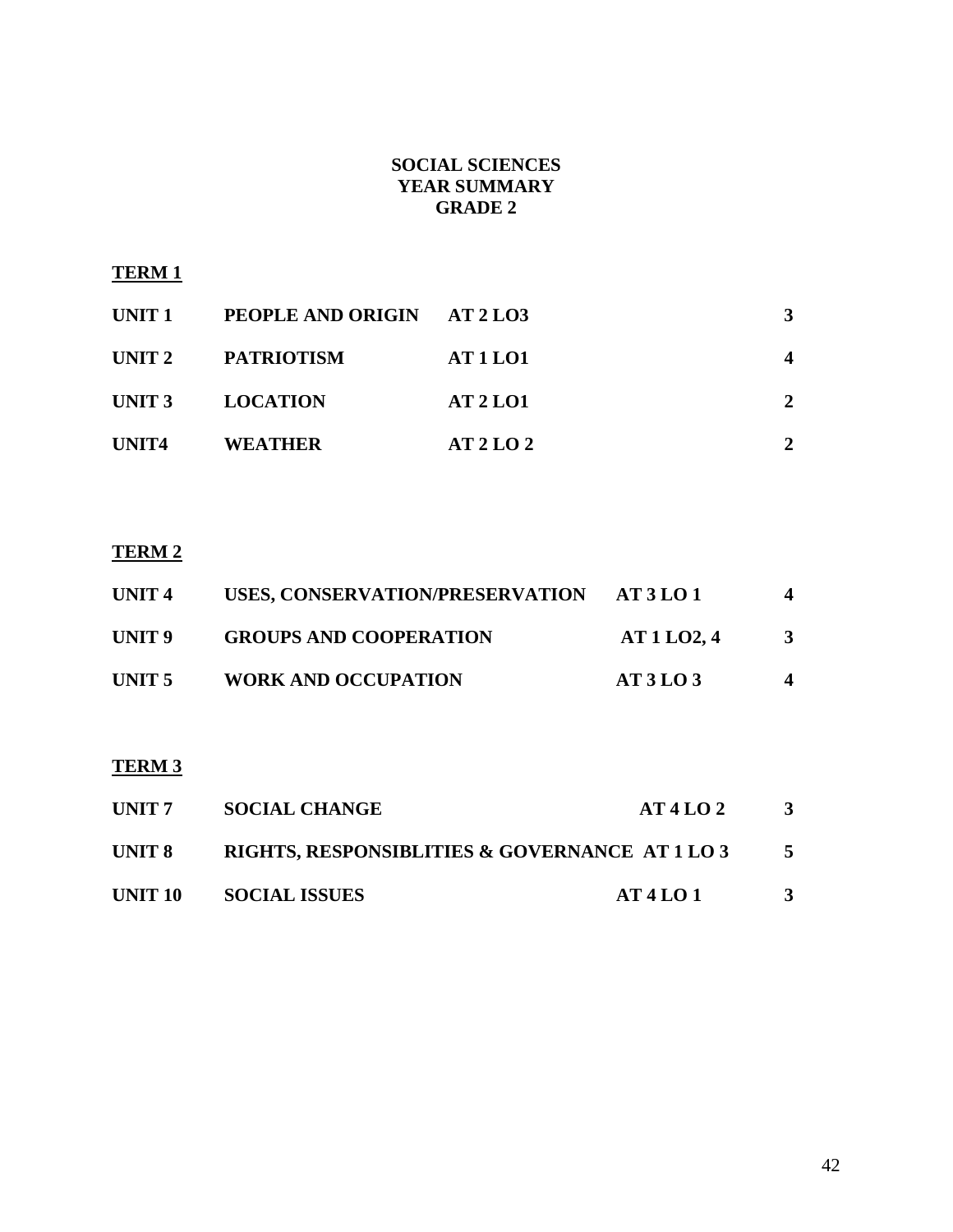### **YEAR SUMMARY GRADE 2**

### **THEME: WHO AM I?**

| <b>TERMI</b>                                                                                                                                                                       | <b>WEEKS</b>   |
|------------------------------------------------------------------------------------------------------------------------------------------------------------------------------------|----------------|
| UNIT 1 PEOPLE AND ORIGIN AT 2                                                                                                                                                      |                |
| LO3: Recognise that we have special groups of people who are our ancestors.                                                                                                        |                |
|                                                                                                                                                                                    | 3              |
| <b>SUCCESS CRITERIA:</b>                                                                                                                                                           |                |
| Identify the Caribs as one group of our ancestors.                                                                                                                                 |                |
| Distinguish between their parental ancestors and other ancestors.                                                                                                                  |                |
| Represent information about the Caribs orally or using visual/print.                                                                                                               |                |
| <b>UNIT 2 PATRIOTISM</b><br>AT1                                                                                                                                                    |                |
| LO1: Understand what makes them a Dominican and how to show love and                                                                                                               |                |
| appreciation for their country.                                                                                                                                                    |                |
|                                                                                                                                                                                    | 4              |
| <b>SUCCESS CRITERIA:</b>                                                                                                                                                           |                |
| Discuss the importance of the national flag, anthem, coat of arms, and pledge to<br>٠<br>them and country.                                                                         |                |
| Listen to, sing and interpret correctly the $3rd$ stanza of the national anthem and recite<br>$\bullet$                                                                            |                |
| the pledge.                                                                                                                                                                        |                |
| Discuss why and how national independence is celebrated in their community and<br>٠                                                                                                |                |
| country and the importance of their involvement in the celebration.                                                                                                                |                |
| Use a variety of ways to demonstrate love for country and its people<br>$\bullet$                                                                                                  |                |
| UNIT 3 LOCATION AT 2<br>LO1: Describe the location of their community in relation to another and their<br>island.                                                                  | $\overline{2}$ |
| <b>SUCCESS CRITERIA</b>                                                                                                                                                            |                |
| Describe the location of their community by identifying special areas or features in<br>$\bullet$<br>or near it- School, church, river, streets, bus stops, and other communities. |                |
| Locate their community on a map of Dominica.<br>$\bullet$                                                                                                                          |                |
| Use a pictorial map to interpret information about a community.<br>$\bullet$                                                                                                       |                |
| Explain the advantages or disadvantages of the location of their community to them<br>and others.                                                                                  |                |
| <b>WEATHER</b><br>AT2<br>UNIT4<br>LO2: Examine how water, land and air impact on the weather, earth and man's<br>activities.                                                       |                |
| <b>SUCCESS CRITERIA</b>                                                                                                                                                            |                |
| Discuss how some natural features are related to our weather.                                                                                                                      | 4              |
| Describe the conditions of the land when there is a flood, landslide or drought.<br>$\bullet$                                                                                      |                |
| Explain how these disasters affect human activities.                                                                                                                               |                |
| Identify individuals or groups who help people in time of these disasters<br>٠                                                                                                     |                |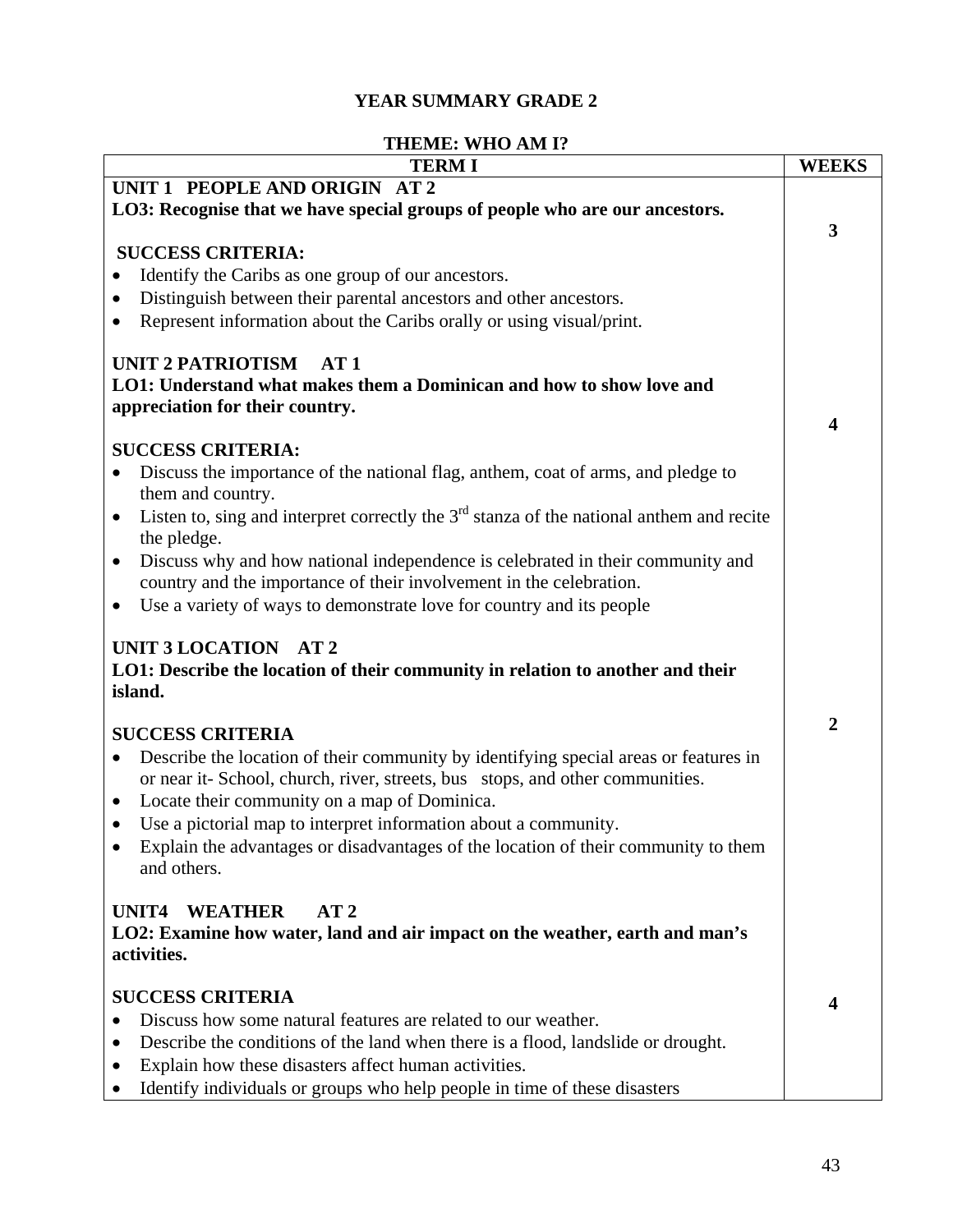#### **GRADE 2**

**TERM 1 THEME: WHO AM I? UNIT 1 PEOPLE AND ORIGIN Duration: 3 weeks** 

| AT2             | SC                                                                    |
|-----------------|-----------------------------------------------------------------------|
| L <sub>03</sub> | Identify the Caribs as one group of our ancestors.                    |
|                 | Distinguish between their parental ancestors and other ancestors.     |
|                 | Represent information about the Caribs, orally or using visual/ print |
|                 |                                                                       |

#### **SUGGESTED ACTIVITIES**

- Students are taken on a field trip to the museum or Carib village where they will observe and gather information; ask questions, draw, and write Carib names and words. Find out where they live and why, what crops they grow, language, culture.
- Teacher reviews family roots **(appendix 5 family roots)** and allow students to complete with their extended family.
- Discuss how the Caribs became as important to us as ancestors. Teacher gives short story of how they defended our island many years ago. Invite a resource person to talk about the Caribs. ( teacher, Carib Chief or College student) Report on findings from field trip. Display all information, pictures. Teacher provides simple facts about the Caribs for reading. Listen to stories /tales about the Caribs. Learn a Carib word. Let students share information orally about the Caribs. **(Appendix 10 the Carib Indians)**



**Note well that the Caribs as a group of people are our ancestors but would not be represented on our family tree. Students may have parental ancestors of Carib descent. No details about the Caribs should be taught.** 

#### **ASSESSMENT**

Make a booklet of all information collected about the Caribs or make a chart as a class activity. Answer questions about the Caribs. Complete a paragraph about the Caribs. Explain why the Caribs are important to us. Draw family tree and explain why the Caribs are not

on our family tree?

#### **RESOURCES**

Resource persons, pictures, brochures, and text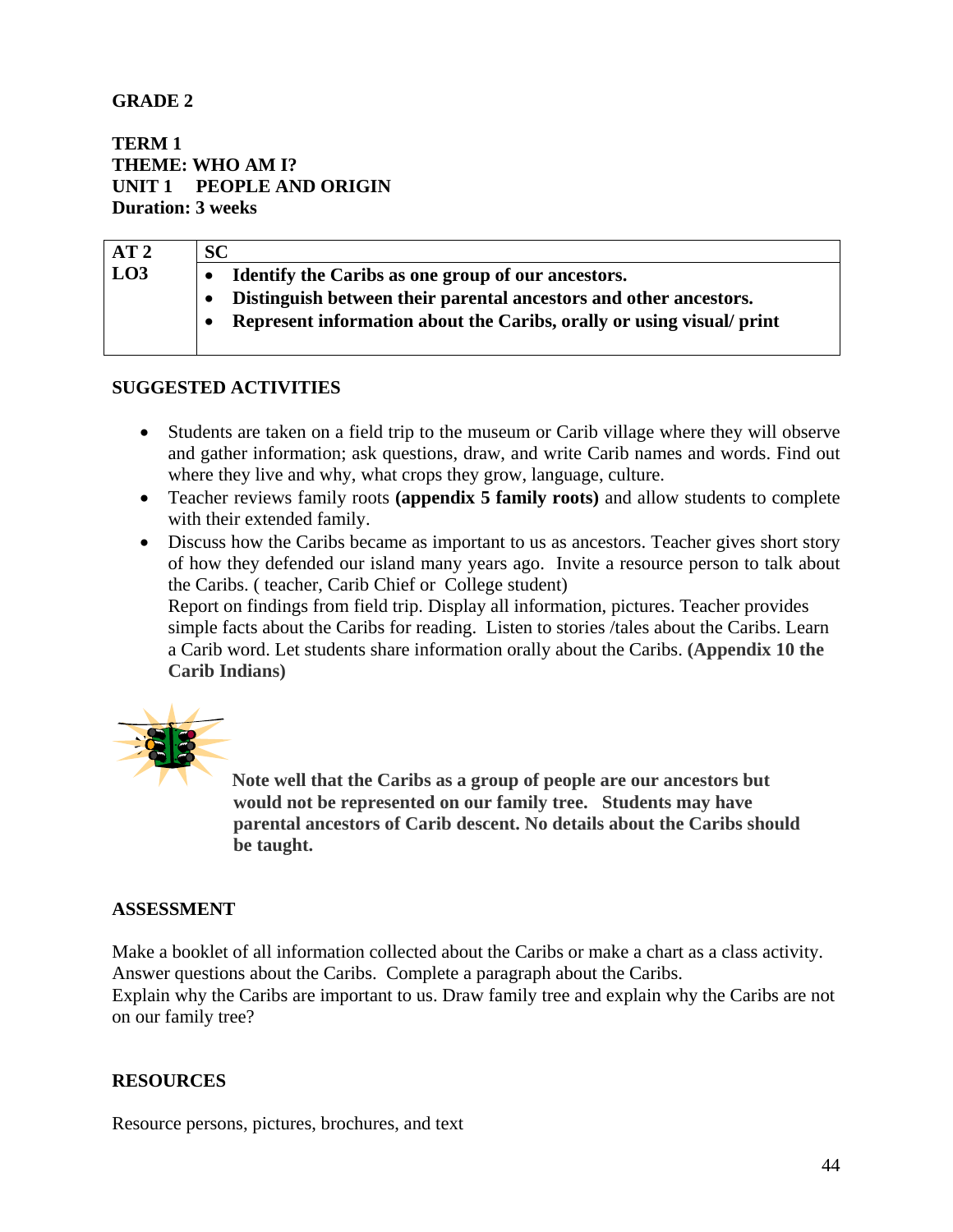#### **UNIT 3 PATRIOTISM**

### **Duration: 4 weeks**

| AT1 | <b>SC</b>                                                                                                |
|-----|----------------------------------------------------------------------------------------------------------|
| LO1 | • Discuss the importance of the national flag, anthem, coat of arms, and pledge to them and              |
|     | country.                                                                                                 |
|     | • Listen to, sing and interpret correctly the $3rd$ stanza of the national anthem and recite the pledge. |
|     | • Discuss why and how national independence is celebrated in their community and country and             |
|     | the importance of their involvement in the celebration.                                                  |
|     | • Use a variety of ways to demonstrate love for country and its people.                                  |

### **SUGGESTED ACTIVITIES**

- Let students identify national symbols, where they are seen or can be found. Students demonstrate appropriate posture for singing national anthem and learn how to salute the flag. Talk about places where they see flags being flown and find out why they are flown there. Compare another flag with theirs and share their observations.
- Review, discuss and sing the meaning of the words of the  $1<sup>st</sup>$  and  $2<sup>nd</sup>$  stanzas of national anthem. Illustrate or write what they understand by the stanzas. **Learn** the  $3<sup>rd</sup>$  stanza and its meaning.

Learn /recite the pledge and allow the student to teach the pledge to another child in the school. Study the coat of arms and identify the objects on it and name some places where the Coat of Arms is found. Demonstrate responsible behaviour towards national flag, flower, bird and anthem. **(see double page spread - national symbols)**

- Talk about their national independence and how they participate and feel about their participation. Let pupils collect pictures to depict aspects of independence. Listen to resource persons present information /demonstrate any aspects of our independence (dance, song, food, Creole/patois, national wear.) Discuss the theme on Independence celebration and recite at assemblies.
- Make a list of ways to show love for country (obey rules, eat local, care for the environment, be kind to tourists, respect self and those in authority, write poem, dance, sing a patriotic song). Make a display for class.



 **The words of the national anthem and Pledge must be placed in a prominent place the classroom.** 

### **ASSESSMENT**

Pupils participate in a class project to produce an item of local significance to demonstrate love for country. (Parents' involvement is necessary.)

Write what any aspect of the flag, national anthem, or coat of arms means.

Make a bookmark of ways to show love for country and what independence means to me. **RESOURCES:** national symbols, words of national anthem and pledge, pictures, text, folk songs, resource persons.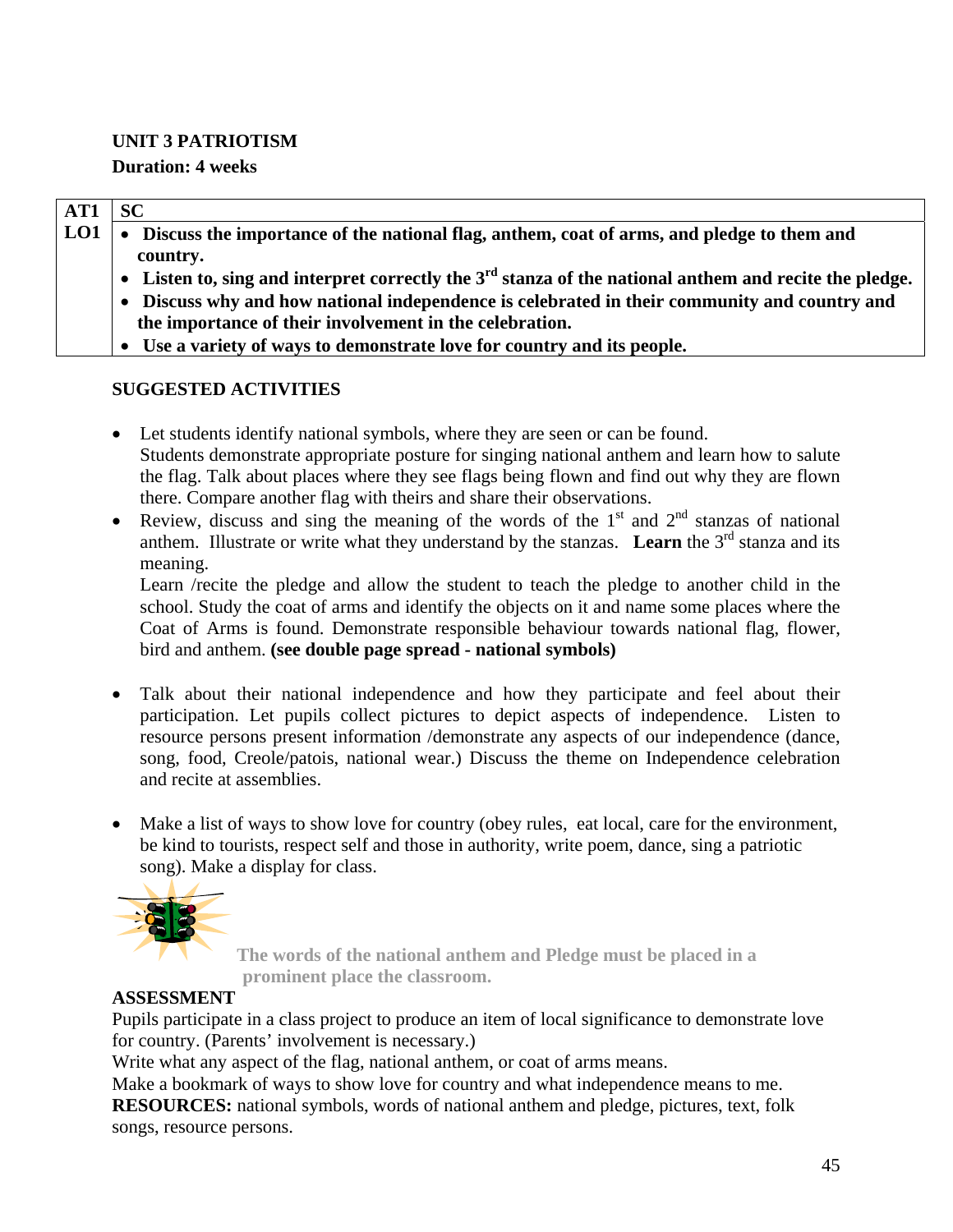#### **UNIT 3 LOCATION Duration: 2 weeks**

| AT2 | <b>SC</b>                                                                |
|-----|--------------------------------------------------------------------------|
| LO1 | Describe the location of their community by identifying special areas or |
|     | features in or near it-school, church, river, Streets, bus stops.        |
|     | • Locate their community on a map of Dominica.                           |
|     | Use a pictorial map to interpret information about a community.          |
|     | Explain the advantages or disadvantages of the location of their         |
|     | community to them and others.                                            |

#### **SUGGESTED ACTIVITIES**

- Play games to find positions like north, south, east and west. Take class for a walk in their community to observe some of its features (Rivers, buildings, trees, roads, lanes). Let students tell the names of these features e.g. Layou river, Rose street, avocado tree, gommier tree. (**Appendix 3 outline map of village)**
- Allow students to talk about their community, its name, where it is located, why is it so called. On a map of Dominica, let students point to, place a sign and write to show where their community is located. Discuss the position on the map. Students make a pictorial map of a community showing river, building, streets and give accurate direction using cardinal points to find places in that community. **(Appendix 11 map of Dominica) (Appendix 12 Blank map of Dominica)**
- Let students talk about any community they have visited. Describe where it is located, what they have seen there, is it close to the sea? Mountain? Take class on a field trip to a neighbouring community. Let them discuss how its location differs from theirs. Teacher reads story about another community and allow students to answer questions to show similarities and differences.
- Students work in groups to discuss the things they like/dislike about their community and how they can improve it.



 **It is important that students know the names of streets, buildings, rivers, bridges near to or in their community.**

### **ASSESSMENT**

Students answer questions using the pictorial map. Illustrate the way they want to see their community in a few years. Write important facts about their community. Insert the name of their community on a blank map of Dominica.

**RESOURCES** Word cards, text, outline of community, pictures, Caribbean Primary Social Studies- Our Local Community.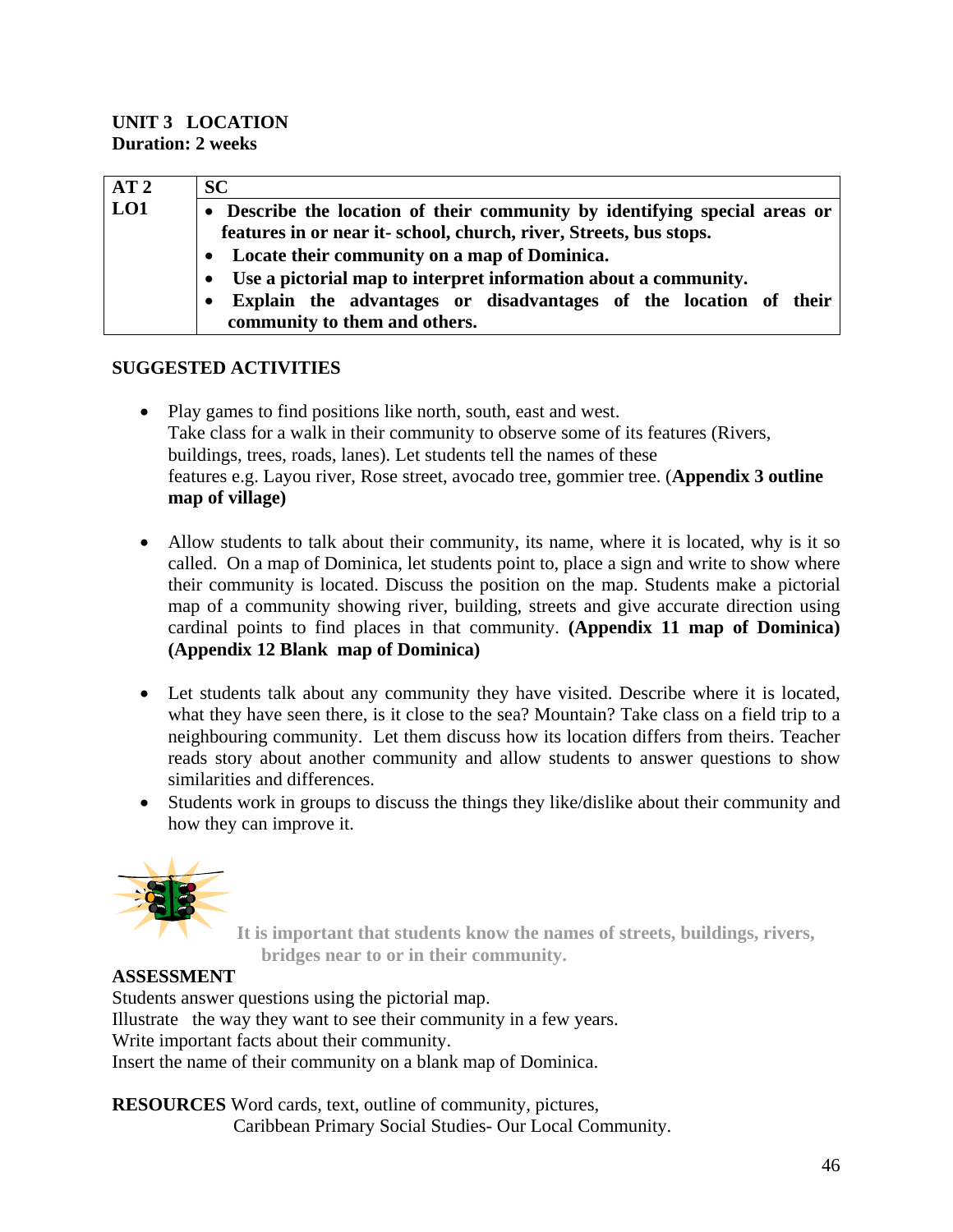#### **UNIT4 WEATHER Duration: 4 weeks.**

| AT2 | <b>SC</b> |                                                                                        |
|-----|-----------|----------------------------------------------------------------------------------------|
| LO2 |           | • Discuss how some natural features are related to our weather.                        |
|     |           | • Describe the conditions of the land during and after a flood, landslide, or drought. |
|     |           | <b>Explain how these disasters affect human activities</b>                             |
|     |           | Identify individuals /groups who help in time of these disasters.                      |

#### **SUGGESTED ACTIVITIES**

- Pictures are used to help pupils discuss the usefulness of River, Mountain, and Forest for our weather and give examples of how they impact on the weather or vice versa. Class discuss different types of weather conditions and view pictures of these. Let pupils share their experiences of these conditions. Pupils say how these conditions affect the natural features (destruction of trees, drought). Pupils listen to recorded weather report to identify elements of the weather (wind, sun, air).
- Teacher uses use flash cards with names (flood, landslide, and drought) and allows students to describe their experience of any of them. In groups let them talk about how each affect the activities of man. (Movement, food, evacuation, water) and the earth (loss of land) Talk about what the weather condition is during these phenomena. Visit a site affected by any of these Phenomena. Discuss and illustrate how the land changes because of these conditions.

 Pupils will listen to a talk on Disaster Preparedness. Then they will be placed in groups where they will study pictures and say how the people are preparing for or helping after a disaster.

 Pupils will be placed in groups where they will discuss and record how people help each other and get help during/following flood, landslide or drought.



**It is likely that pupils may mention other phenomena like hurricanes, Earthquakes, tsunami. These will be studied later.** 

#### **ASSESSMENT**

 Pupils illustrate changes on the natural features by water, wind, and air and present their illustrations to the class.

Write a poem about these phenomena.

Make a maze to get out of a flood.

Read to a student about any of the disasters studied.

#### **RESOURCES**

Pictures, flash cards, text, and resource person**.**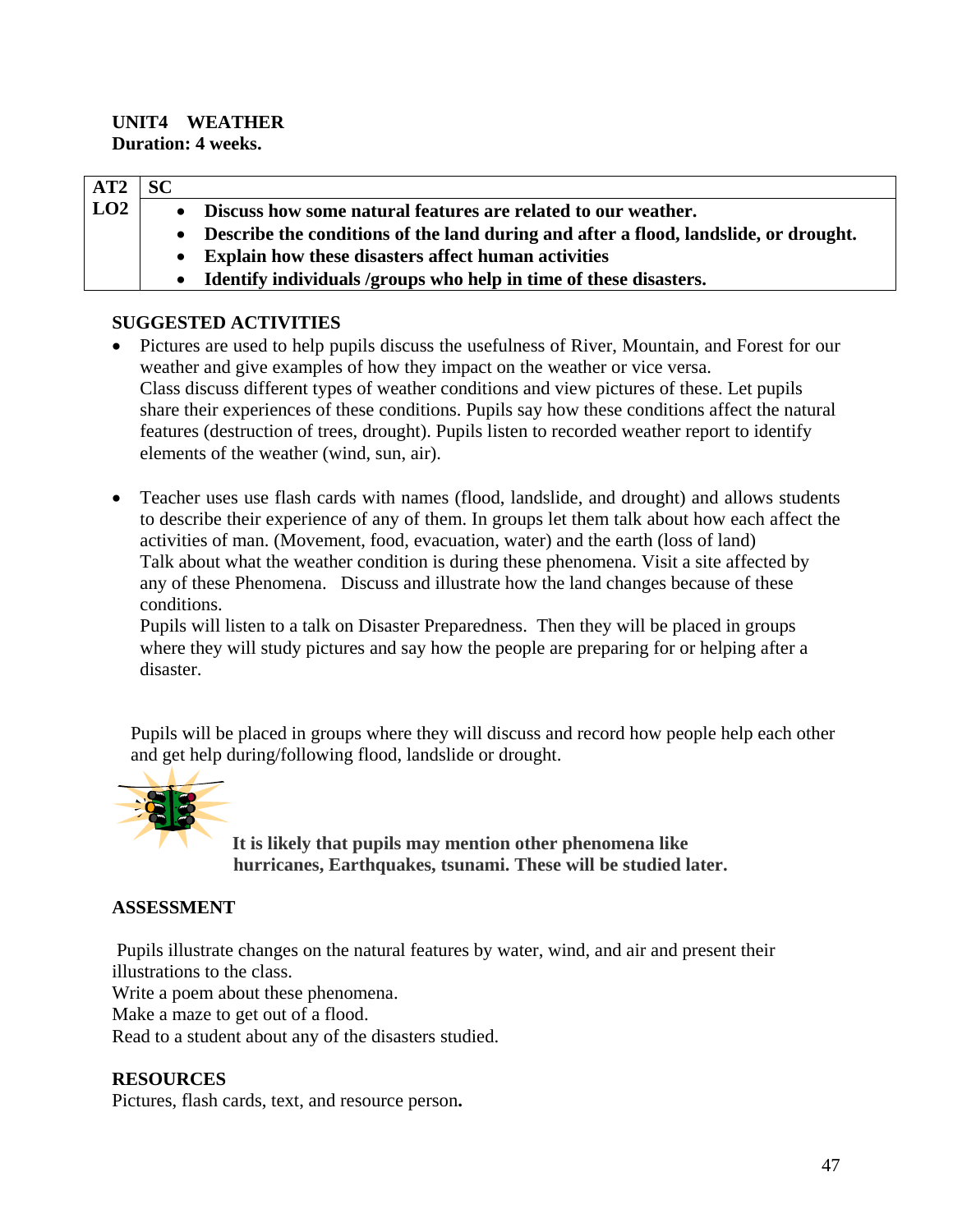| <b>TERM2</b>                                                                                                                                                                                                                                                                                                                                                                                                                                                                                                                                                                                                                       | <b>WEEKS</b> |
|------------------------------------------------------------------------------------------------------------------------------------------------------------------------------------------------------------------------------------------------------------------------------------------------------------------------------------------------------------------------------------------------------------------------------------------------------------------------------------------------------------------------------------------------------------------------------------------------------------------------------------|--------------|
| <b>THEME: OUR RESOURCES</b>                                                                                                                                                                                                                                                                                                                                                                                                                                                                                                                                                                                                        |              |
| USES, CONSERVATION, PRESERVATION AT 3<br>UNIT <sub>5</sub>                                                                                                                                                                                                                                                                                                                                                                                                                                                                                                                                                                         |              |
| LO1: Recognise the interdependence of resources and to appreciate that                                                                                                                                                                                                                                                                                                                                                                                                                                                                                                                                                             |              |
| resources can become scarce.                                                                                                                                                                                                                                                                                                                                                                                                                                                                                                                                                                                                       | 4            |
| LO2                                                                                                                                                                                                                                                                                                                                                                                                                                                                                                                                                                                                                                |              |
| <b>SUCCESS CRITERIA</b><br>Identify different types of resources available in their community.<br>$\bullet$<br>Show how one resource depends on another<br>$\bullet$<br>Predict what would happen if any of the natural resources disappears and<br>$\bullet$<br>suggest how to prevent this from happening.<br>Talk about measures to keep their community clean.<br>$\bullet$<br>Describe and illustrate the best conservation /preservation practices in<br>$\bullet$<br>their community-skip system, water, beaches, and rivers.<br>Participate in a class project to adopt and beautify a selected area of their<br>community |              |
| <b>GROUPS AND COOPERATION AT1</b><br>UNIT <sub>6</sub><br>LO2: Demonstrate the ability to work and play together in community and<br>show respect for self and concern and tolerance for others.<br>LO4: Recognise and appreciate the positive contribution of groups in their<br>community                                                                                                                                                                                                                                                                                                                                        | 3            |
| <b>SUCCESS CRITERIA</b><br>Identify groups in their community, their functions and how they help in<br>their community.<br>Discuss the importance of working together in their community.<br>$\bullet$<br>Show tolerance towards those who do not want to work and those with<br>disabilities.<br>Explain the importance of an existing cooperative in their community.<br>$\bullet$                                                                                                                                                                                                                                               |              |
| UNIT 7 WORK AND OCCUPATION. AT3<br>LO3: Understand that their community provides opportunity for economic<br>activities for its people and the development of the community.                                                                                                                                                                                                                                                                                                                                                                                                                                                       | 4            |
| <b>SUCCESS CRITERIA</b><br>Describe the types of economic activities in their community and the<br>people involved and the goods and services provided.<br>Discuss the benefits of economic activities to the people and their<br>$\bullet$<br>community.<br>Describe and illustrate a typical tourist, banana, or fishing day in their<br>$\bullet$<br>community.<br>Show appreciation for the people who work for the benefit of their<br>community.                                                                                                                                                                             |              |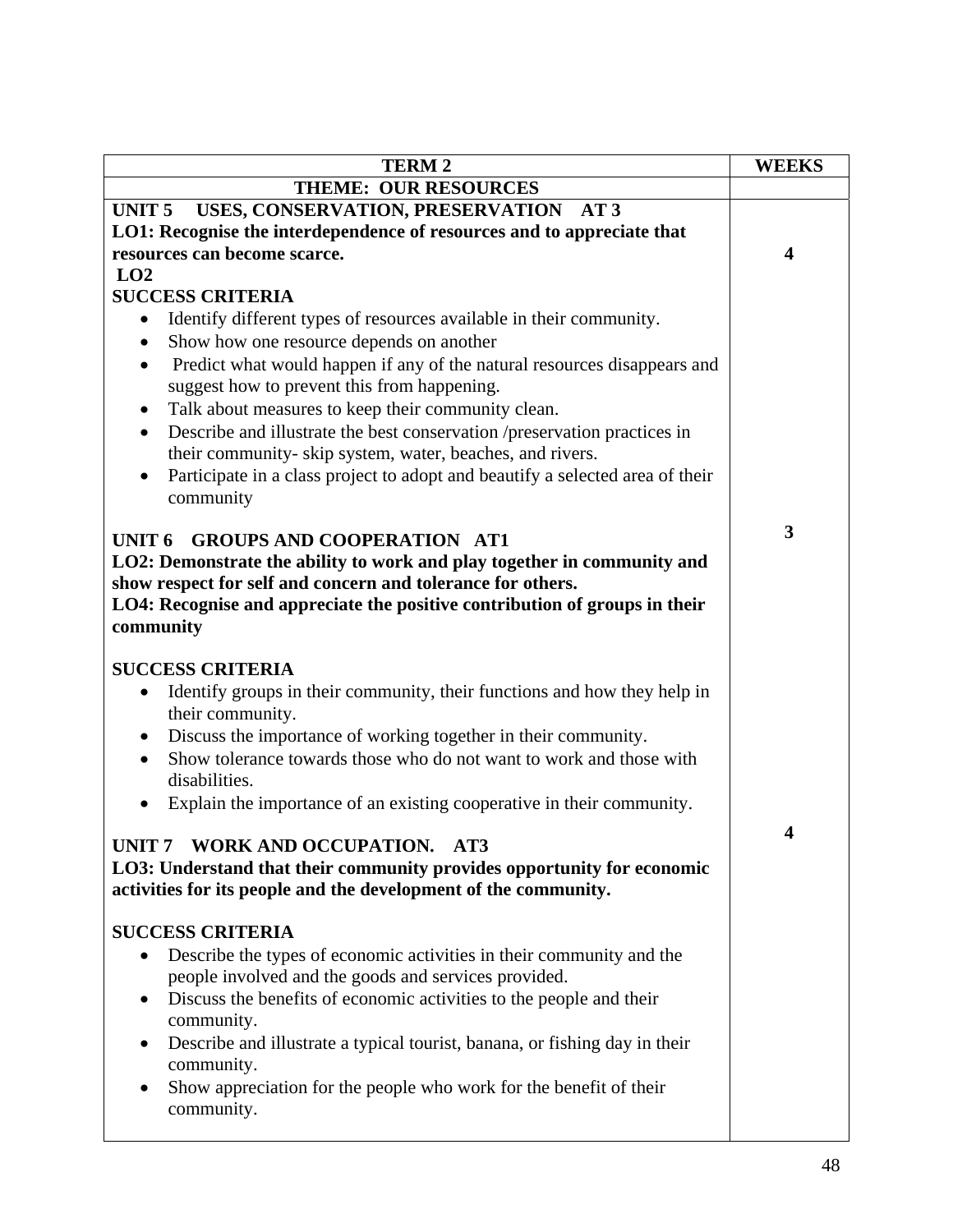#### **TERM 2 THEME**: **OUR RESOURCES**

#### **UNIT 5 USES, CONSERVATION, PRESERVATION**

#### **Duration: 4 weeks**

| AT3  | <b>SC</b>                                                                                                                                            |
|------|------------------------------------------------------------------------------------------------------------------------------------------------------|
| LO1, | Identify different types of resources available in their community.                                                                                  |
| LO2  | Show how one resource depends on another<br>$\bullet$                                                                                                |
|      | Predict what would happen if any of the natural resources disappeared and<br>suggest how to prevent this from happening.                             |
|      | Suggest measures to keep their community clean.<br>$\bullet$                                                                                         |
|      | Describe and illustrate the best conservation/ preservation practices in their<br>community concerning, fishing, agriculture, food, rivers, beaches. |
|      | Participate in a class project to adopt and beautify a selected area of their<br>$\bullet$                                                           |
|      | community.                                                                                                                                           |

#### **SUGGESTED ACTIVITIES**

• Teacher brainstorms to get the meaning of the word "resources" from pupils. Students make a tour of the school and selected parts of the community to observe, and make collection of resources where possible. Students classify and display resources. Discuss the classification. Students make their own drawings in their books to show the classification of resources.

Engage students in discussion about humans as an important resource with skills and talents. Let students identify their own skills and talents and display/use for the benefit of the class.

- Use a large wall chart depicting Natural resources or a class display to stimulate interest. Allow students to group resources and give reasons for their groupings. Teacher provides pictures of paired resources - (fish and sea, man and river, forest and birds, land and food). In groups allow students to give reasons for pairing the resources. Discuss the importance of keeping the resources that we have. Empathize with those who do not have the resources that they have in their community. Explain how the land is used- (housing, parks, forest, crops )
- The class visits an area where a natural resource has disappeared or is disappearing. Let pupils view pictures of people searching for resources. Students talk about their own situation when a resource is scarce and what they do. Students give reasons why resources become scarce. Research the resources not found in their community- doctor, fish, beach, market, school. Make a chart to show these resources. Let them describe how people obtain these resources.
- Let students talk about: what they do to help keep their community and surroundings clean, the effect of improper disposal of bottles, cans and the proper disposal of bottles, cans, and papers. Talk about safe ways of disposing garbage in skips and dumps and discuss the advantages and disadvantages of using skips and dumps. Draw themselves keeping their community clean. Write slogans about keeping their community clean. Illustrate what they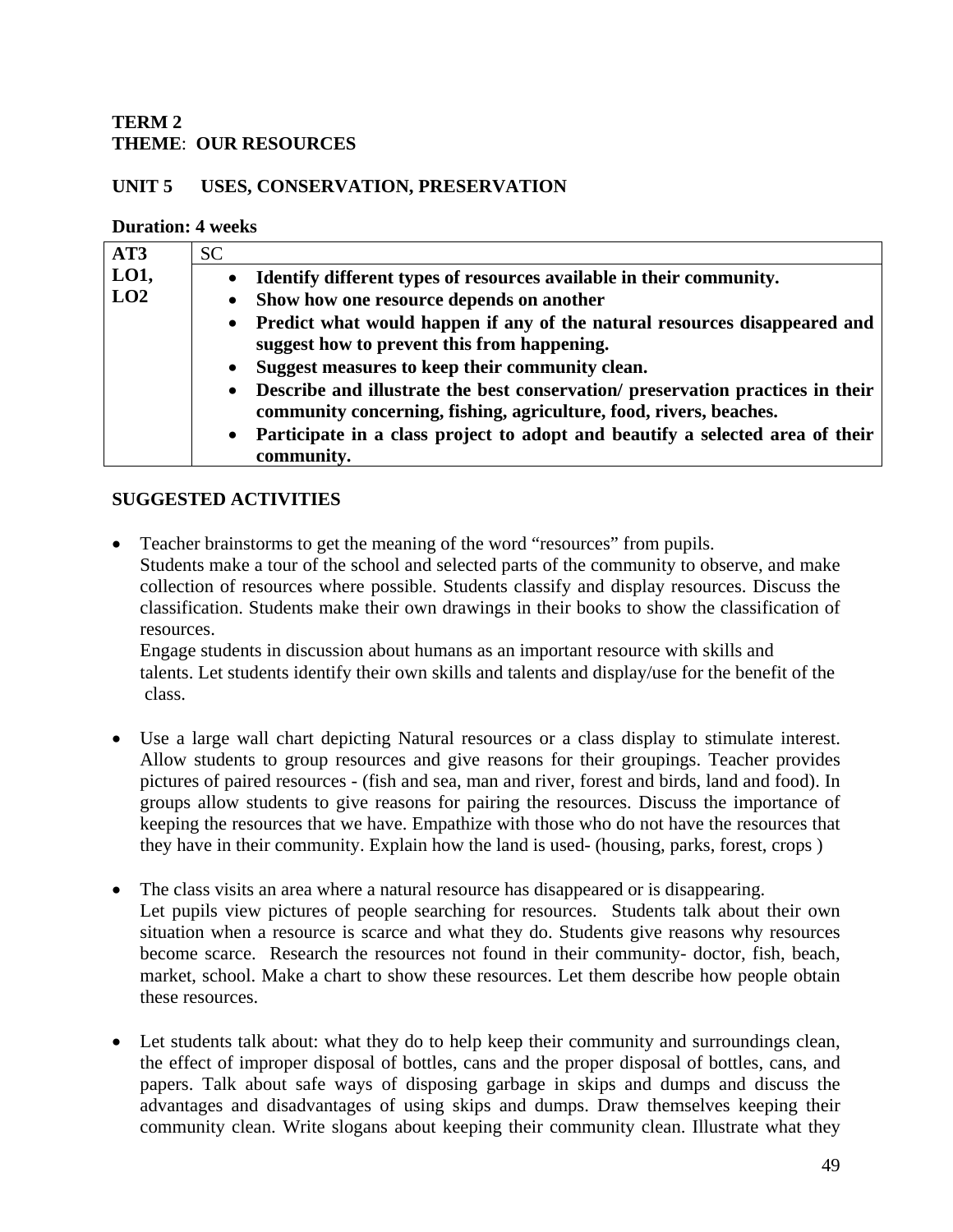dislike about the way the community is kept.**(appendix 8 notes on conservation/preservation)**

• Listen to a conservationist/ forestry officer talk about good conservation and preservation practices in the home or community. Pupils write and demonstrate how to preserve something. Discuss a beautification plan for an area in their community and implement it. **Parental involvement is necessary.**



**Take note that this unit should be activity based and teacher should use as many local** resources **as possible.** 

#### **ASSESSMENT**

Talk to their village /city/town council about a problem in the school /Community.

Collect pictures of good conservation practices in the environment- proper disposal of garbage, beach cleaning.

Make a scrapbook to highlight the resources in their community or their beautification project. Prepare posters for school/community on the topic discussed in the class.

Write to students in another community to find out what resources are scarce and how they obtain them or how they keep their community clean.

Imagine you are given a little plot of land what would you do with it?

### **RESOURCES**

Realia, text, resource person, posters, pictures.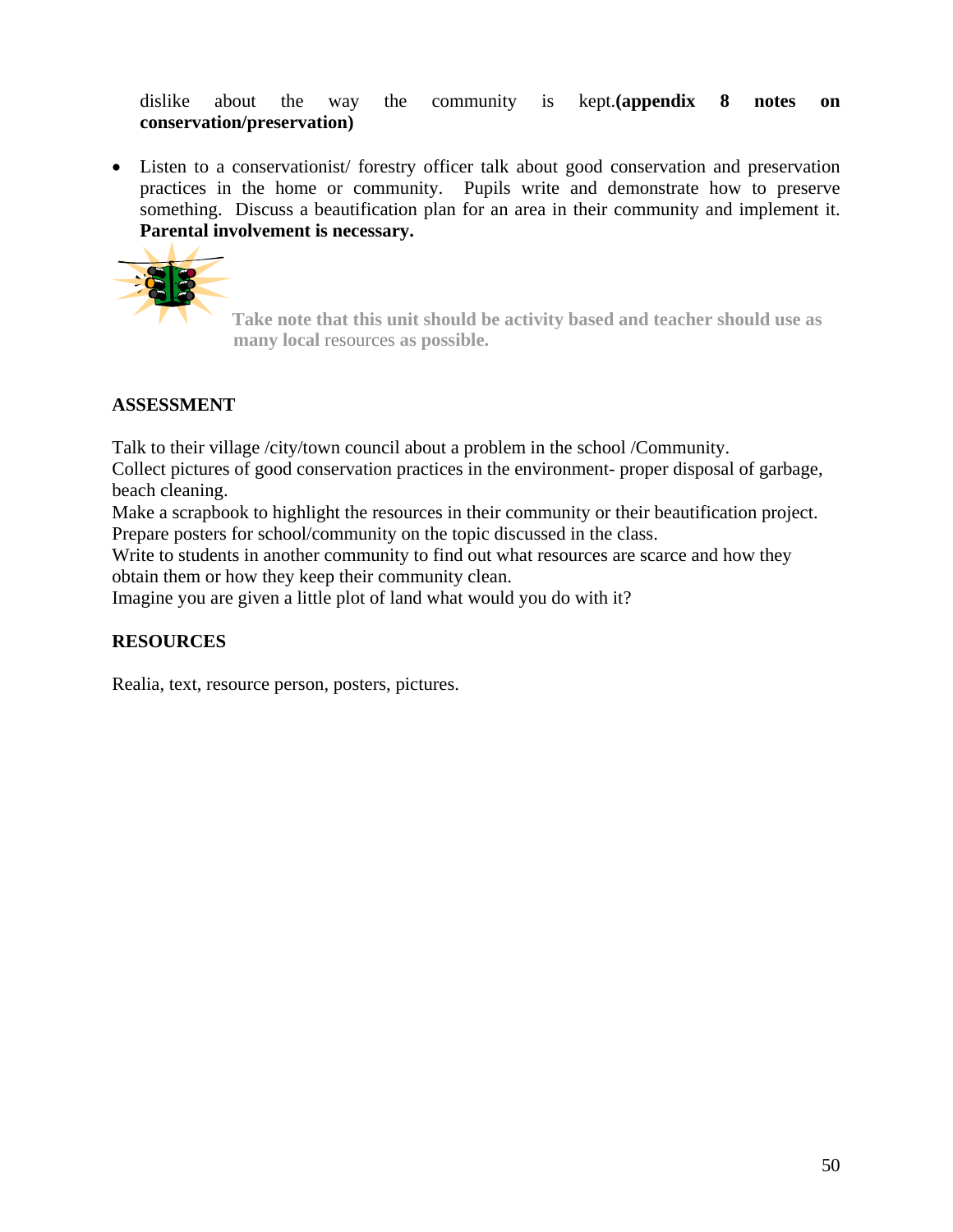#### **UNIT 6 GROUPS AND COOPERATION Duration: 3 weeks**

| AT1             | SC        |                                                                          |
|-----------------|-----------|--------------------------------------------------------------------------|
| LO <sub>2</sub> | $\bullet$ | Identify groups in their community, their functions and how they help in |
| LO4             |           | their community.                                                         |
|                 | п         | Discuss the importance of working together in their community.           |
|                 | п         | Show tolerance towards those who do not want to work and those with      |
|                 |           | disabilities.                                                            |
|                 | п         | Explain the importance of an existing cooperative in their community.    |

#### **SUGGESTED ACTIVITIES**

- Allow students to name some of the groups in their community and make a chart to show the activities they are engaged in. Explain what the groups do, who are the leaders Teacher invites a member from a group to talk about their group - its function, how to become a member, successes. Pupils choose a group that they would like to be a member and give reasons. Discuss how the community gives recognition to people in these groups.
- Allow students to share on the community activities-things that are done together: (clean up, BBQ, church services, helping in a fire, accident) students talk bout the successes and failures of activities and why. Write how they feel about doing things together.
- Students participate in a planned activity to show cooperation. Let students evaluate the activity based on cooperation, respect, tolerance, empathy. Let pupils suggest ways to overcome lack of cooperation. Teacher provides situations for pupils to display tolerance to those who do not cooperate, those with disability or who are slow. Listen to stories about people with disabilities or those who would not cooperate. Illustrate how they accept/ tolerate persons in the community.
- Visit a cooperative in their community. Interview the workers; make a poster to show some important facts about the cooperative. Discuss how the cooperative help their community.



 **The importance of respect for self, other students, teachers and principals must be emphasized. This is very important with the concerns expressed about rise in violence among students.** 

#### **ASSESSMENT**

Twin with students in another school to show cooperation for a beach clean up or planting flowers. Make a list of all the groups in their community and compare with another community. Write or explain to a student about why working together is important. Make an illustration which depicts cooperation.

**RESOURCES:** stories, text, and resource persons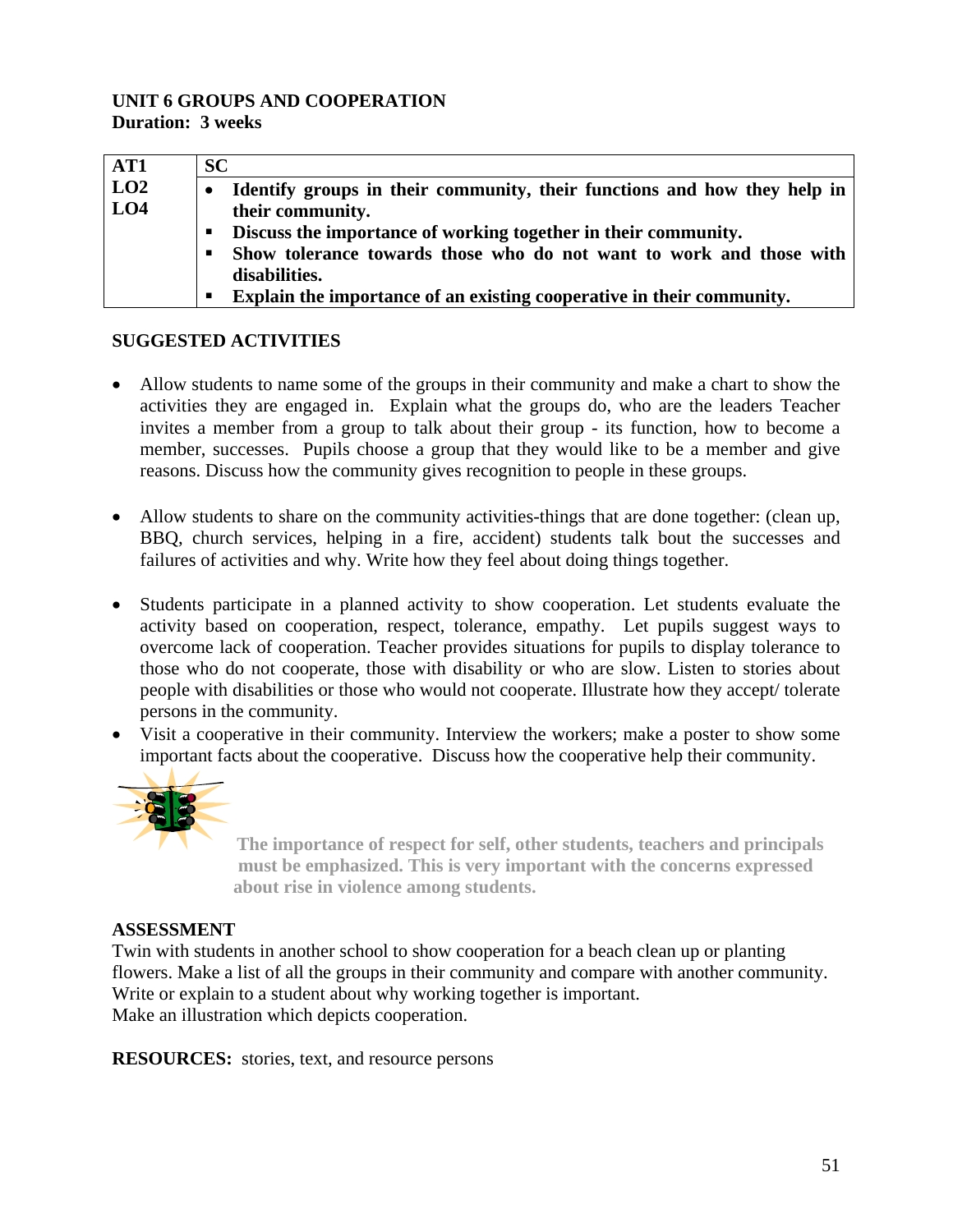#### **UNIT 7 WORK AND OCCUPATION Duration: 4 weeks**

| AT3           | <b>SC</b> |                                                                                       |
|---------------|-----------|---------------------------------------------------------------------------------------|
| $\lfloor$ LO3 | $\bullet$ | Describe the types of economic activities in their community, the people involved and |
|               |           | goods and services provided.                                                          |
|               |           | Discuss the benefits of economic activities to the people and their community.        |
|               | $\bullet$ | Describe and illustrate a typical tourist, banana or fishing day in their community.  |
|               |           | Show appreciation for people who work for the benefit of their community.             |

#### **SUGGESTED ACTIVITIES**

- Let students identify he different goods /services that are provided for people in the community and who are the providers e.g. vendor- souvenirs, farmer- vegetables Students are allowed to study pictures of various providers of goods and services and discuss what they do, the tools they use, clothing, dangers they face. Let students role play a scenario where fisherman is coming from fishing with a huge catch and a crowd of people on beach/shore awaiting eagerly to purchase fish. Teacher uses other providers of goods and services. Invite a provider of goods and services to talk to students.
- Allow students tell how they and their community benefit from the various economic activities. Point to activities that are not done in their community. Students can talk /write about a day on the bus to school. Illustrate people at work in their community and write how they feel. Discuss how their community depend on other communities for some goods and services.
- Discuss the tourism activities in their community. Why is this activity important? What do we offer the tourist - hospitality, respect and sites? Why do they come? Where do they stay? What do they do? What do the tourists offer us? List advantages/disadvantages of tourism in their community. **The same is done for Agriculture, Fishing, telecommunication, and manufacturing**. Participate in growing a crop in container or school plot. Invite a villager to demonstrate a simple skill.
- Visit a site/ factory/workshop, farm, beach, to see first hand, an economic activity in their community or neighbouring community.
- Let pupils discuss how people contribute/use their money, time talent for the development of their community and describe how the people should be recognized. Listen to / read stories about persons who have excelled in their work. Tell how they feel about them. Allow students to discuss the kind of work they want to do later and why. Have a career dress up day.



Pay attention to tourism, agriculture, telecoms, manufacturing in not too much detail.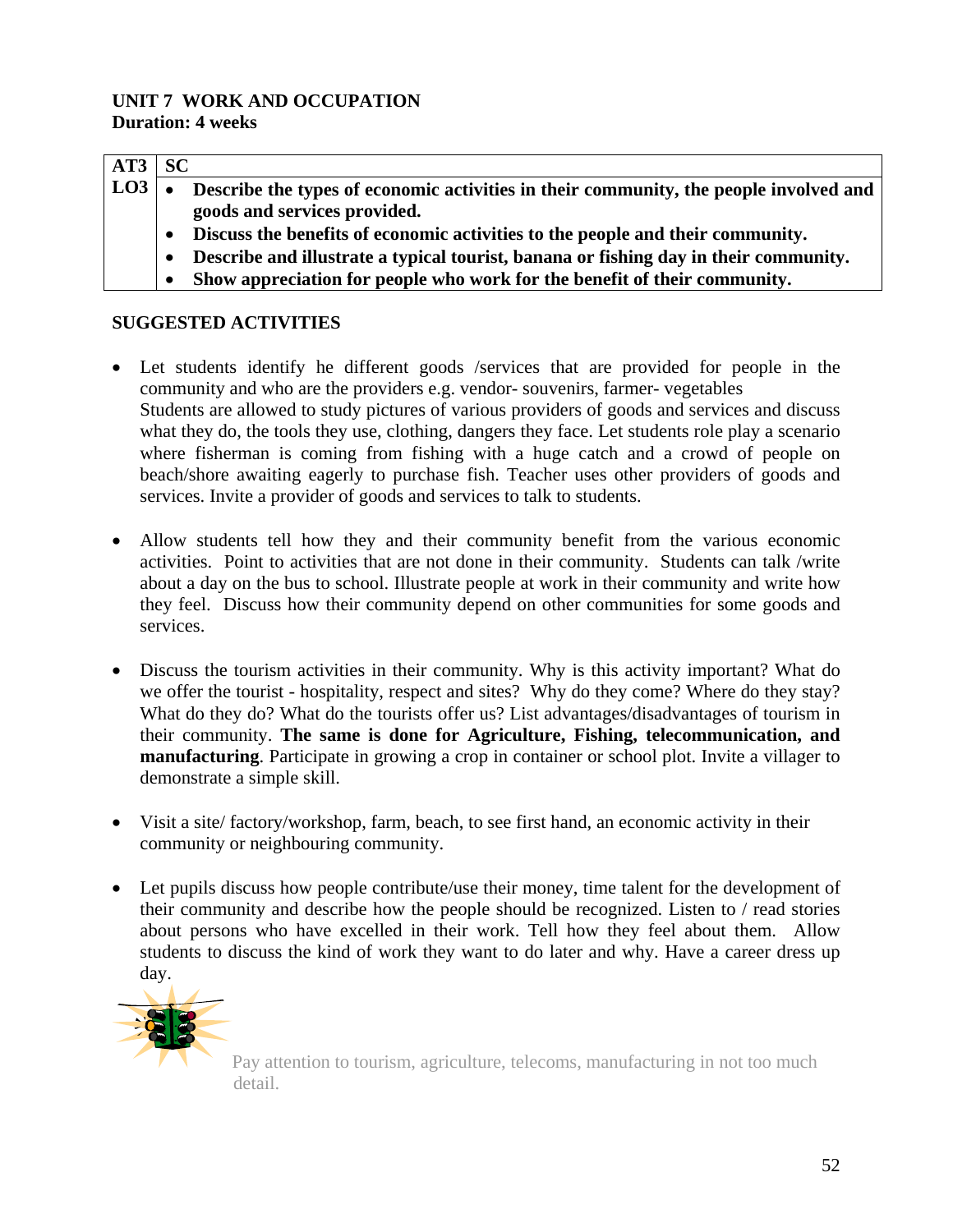#### **ASSESSMENT**

Interview an individual in their community who is involved in an economic activity. Write about the kind of economic activity they would like to be involved in and why. Make a booklet of goods /services and providers in their community. Represent the various economic activities in their community on a pictograph.

**RESOURCES:** Pictures, text, resource persons.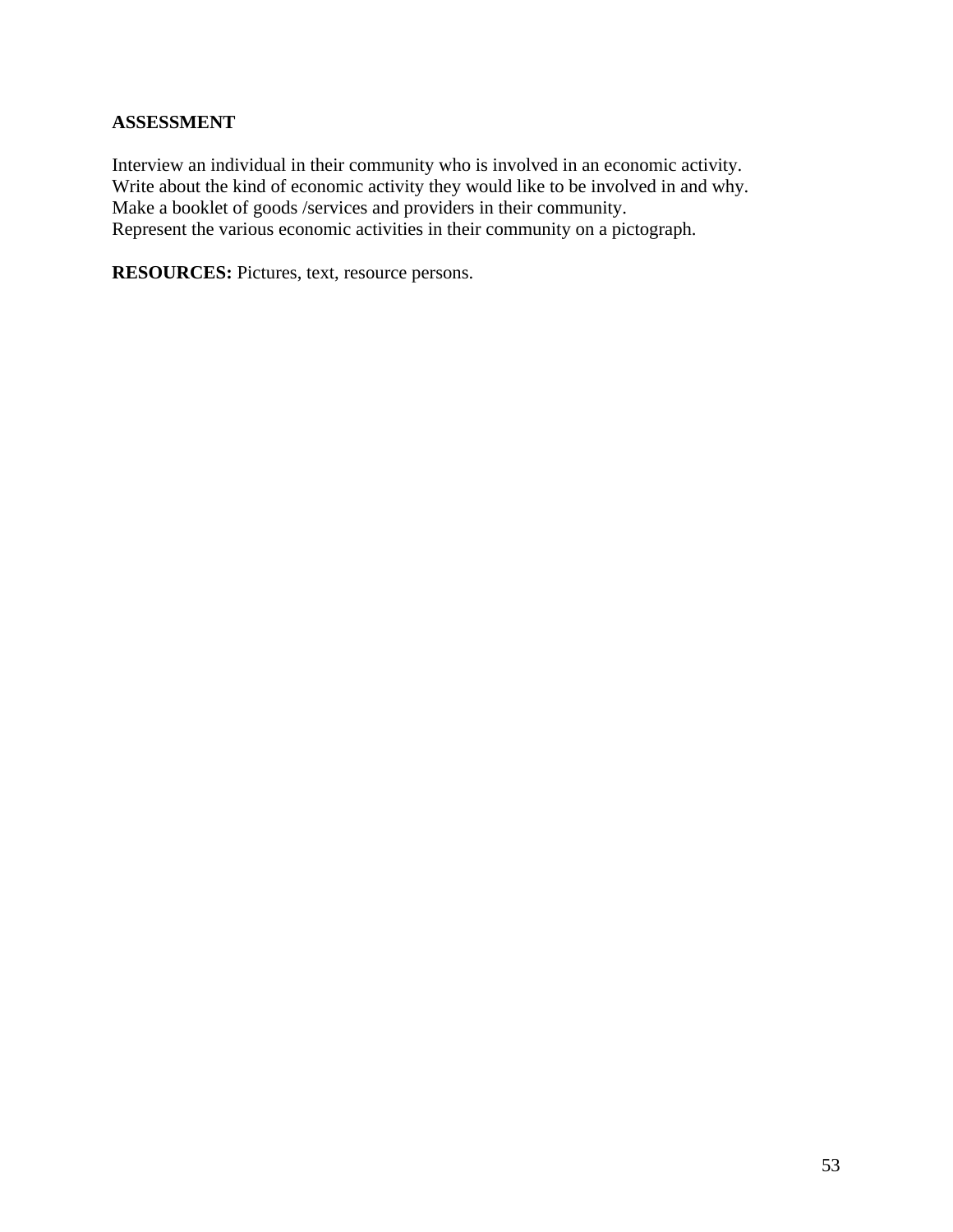| <b>TERM 3</b>                                                                                                                                                                                                                                                                                                                                                                                                                                                                                                                                                                        | <b>WEEKS</b> |
|--------------------------------------------------------------------------------------------------------------------------------------------------------------------------------------------------------------------------------------------------------------------------------------------------------------------------------------------------------------------------------------------------------------------------------------------------------------------------------------------------------------------------------------------------------------------------------------|--------------|
| <b>THEME: A CHANGING SOCIETY</b>                                                                                                                                                                                                                                                                                                                                                                                                                                                                                                                                                     |              |
| UNIT 8 SOCIAL CHANGE<br>AT4<br>LO 2: Recognise that their community is changing and understand the reasons for<br>the changes.                                                                                                                                                                                                                                                                                                                                                                                                                                                       | 3            |
| <b>SUCCESS CRITERIA</b><br>Identify and describe some things that have changed in their community.<br>$\bullet$<br>Compare changes in transportation, communication.<br>$\bullet$<br>Suggest other changes that are necessary for their community.<br>Represent changes in their community using, print/visual or other.<br>$\bullet$<br>UNIT 9 RIGHTS, RESPONSIBILITIES AND GOVERNANCE AT 1 LO3:<br>Recognise that their rights and that of others should be respected by the community<br>and that all leaders must be respected.                                                  | 5            |
| <b>SUCCESS CRITERIA</b><br>Describe their rights and responsibilities in the community where they live.<br>$\bullet$<br>Express their feelings when their rights or those of others are not respected or<br>$\bullet$<br>responsibilities not fulfilled.<br>Identify community leaders-their qualities, responsibilities and ways to recognize<br>their contribution.<br>Depict a leader they would like to emulate.<br><b>UNIT 10 SOCIAL ISSUES AT 4</b><br>LO1: Recognize and appreciate that community problems can be resolved through<br>mutual respect, concern and tolerance. | 3            |
| <b>SUCCESS CRITERIA</b><br>Identify some problems affecting the community.<br>Suggest ways to solve these problems.<br>Choose the appropriate persons to help resolve a problem.                                                                                                                                                                                                                                                                                                                                                                                                     |              |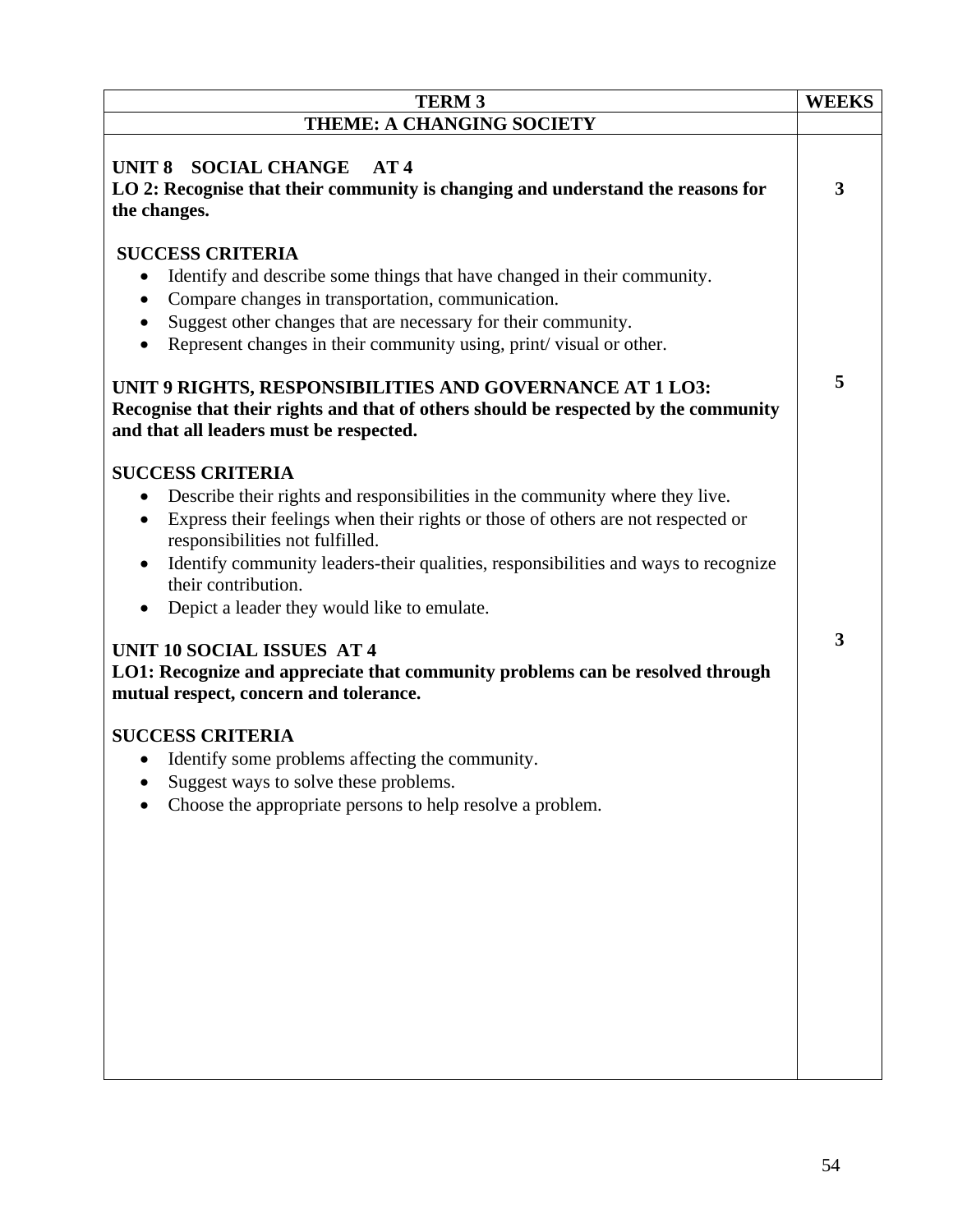### **TERM 3 THEME: A CHANGING SOCIETY**

**UNIT 8 SOCIAL CHANGE** 

**Duration: 3 weeks** 

| AT4 <sub>LO2</sub> | <b>SC</b> |                                                                         |  |  |
|--------------------|-----------|-------------------------------------------------------------------------|--|--|
|                    |           | Identify and describe some things that have changed in their community. |  |  |
|                    |           | Compare changes in transportation and communication.                    |  |  |
|                    |           | Suggest other changes that are necessary for their community.           |  |  |
|                    |           | Represent changes in their community using print, visual or other.      |  |  |

#### **SUGGESTED ACTIVITIES**

• Provide students with a variety of stories, pictures, and cartoons to find differences, changes in things or situations. Allow students to talk about things that have changed in their home, school, or personal life.

Teacher reviews a simple time line **(Appendix 9 time line)** but with information about the community. Let students practice using the timeline.

 Students explore their community and observe how things are presently- buildings, people in positions, bridges, environment-rivers, trees. Students can interview persons

 in the community to find information about number and type of houses, cars, type of jobs, sports, toys of the past. **Parental involvement is necessary.** 

 Study changes in transportation and communication. Compare and draw pictures of these Changes.

 Invite a resource person to tell how these things were before. Students can make a collection of items, pictures, to present to the class. Use pictures of transportation /communication of long ago and let students discuss how transportation and communication have changed. Let students express their feelings about these changes. View a video or listen to stories about the way things were in their community.

- Allow students to visit a communication/transportation centre to observe the activities and report to the class using print, visual, drama. Talk about their favourite radio or TV programme. **If computer/internet is available show how it is used.** Let students visit a bus stop to interview the bus drivers, observe what happens, record the number of people and buses. Note what people do (pay, get on and off the bus, read,)
- Students will discuss the changes they would like to see in their community and give reasons for them. Allow students as a class to make a chart showing their new community.



 **Change is inevitable, so help the student to understand that change takes place everyday, everywhere and for different reasons.** 

#### **ASSESSMENT**

Find a picture showing any area in their community in the past, visit the area and make illustrations or write descriptions of what is present. Use a time line to show changes of interest in their lives in their community**. (Parental help is needed**). Write to a student in another community about how some things have changed and how you feel about the changes- (fisheries complex, stadium, road, cutting of a tree, garbage).

**RESOURCES:** pictures, text, video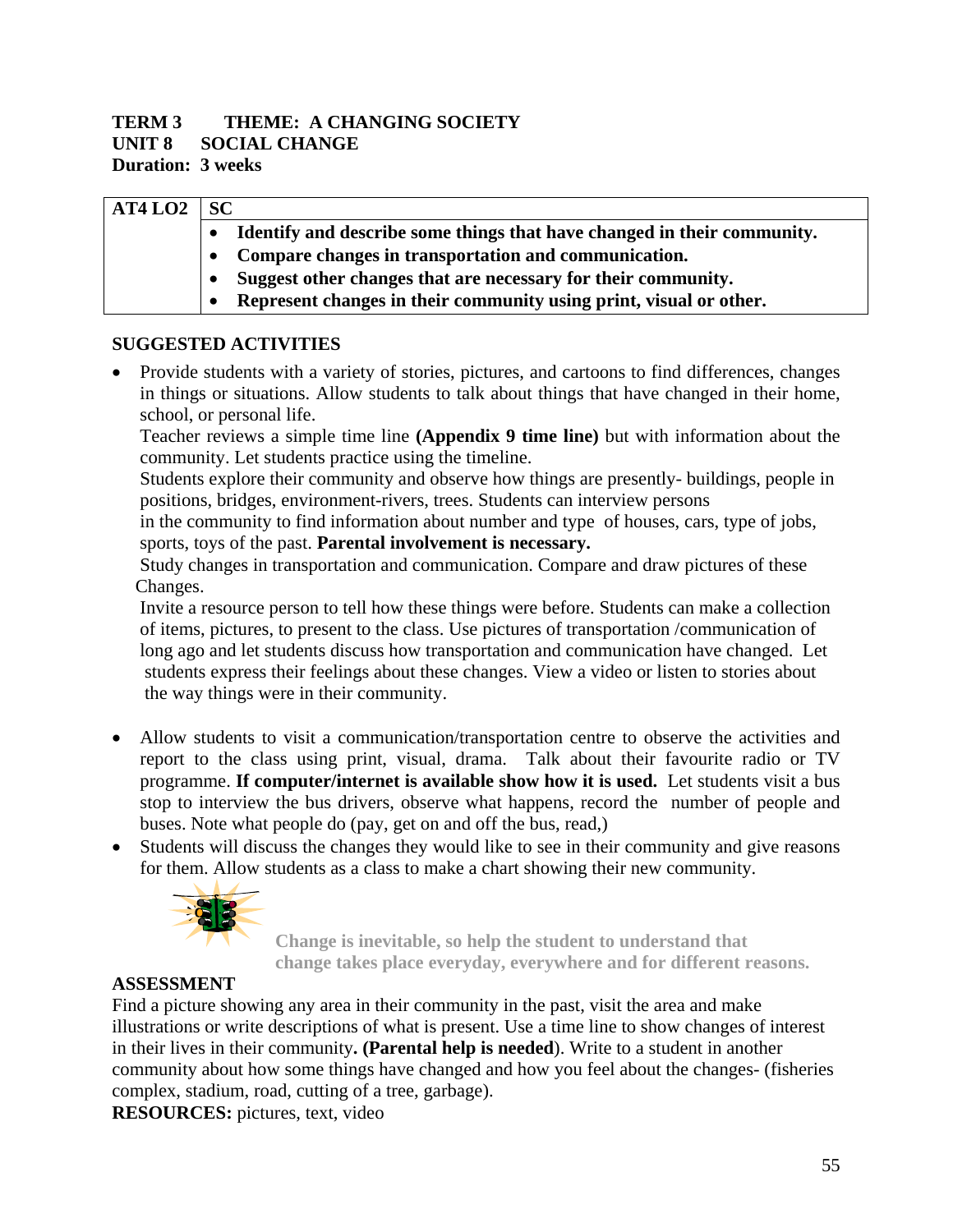#### **UNIT 9 RIGHTS, RESPONSIBILITIES AND GOVERNANCE Duration: 5 weeks**

| AT1 | SC |                                                                                                                       |
|-----|----|-----------------------------------------------------------------------------------------------------------------------|
| LO3 |    | Describe their rights and responsibilities in the community where they live.                                          |
|     |    | Express their feelings when their rights or those of others are not<br>respected or responsibilities not fulfilled.   |
|     |    | Identify community leaders, their qualities and responsibilities and suggest ways<br>to recognize their contribution. |
|     |    | Identify a leader they would like to emulate.                                                                         |

#### **SUGGESTED ACTIVITIES**

- Let students talk about how their needs (food shelter etc.) are met. Allow them to articulate their rights and to take responsibility when and where necessary. Teacher may use stories to show situations when their rights are not respected. Allow students to demonstrate some of their responsibilities at home school, community. Illustrate or write how they feel about their rights and responsibilities. (**appendix 4 rights of the child)**
- Students discuss the importance of respect for the rights of others and their role in helping others to fulfil their responsibilities- class, school or community. Make a poster to show one of their rights and responsibilities
- Students play games which help to show leadership example "Simon Says". Let students tell who are the leaders in their community and discuss why they are leaders. Students give examples of times when they were leaders or had leadership role- class work, home, club. Talk about good and bad qualities of leaders. Invite a leader in the community to talk to students about his/her responsibilities as a leader and also the benefits of being a leader with good qualities in sports, education, and religion.
- Pupils choose a leader (sports, church, school, home) and say what that person does and why he/she is a leader. Suggest how they would show appreciation to that person (make cards, draw a picture of the person, write a poem or song). Students may choose to depict the leader in different ways.



 It is important to focus on the good and bad qualities of leaders and not good and bad leaders.

### **ASSESSMENT**

Write a short paragraph about a leader they admire. Role-play a leader in their community. Display their responsibilities in relation to their personal things, safety, playing fairly.

**RESOURCES:** Pictures, resource persons.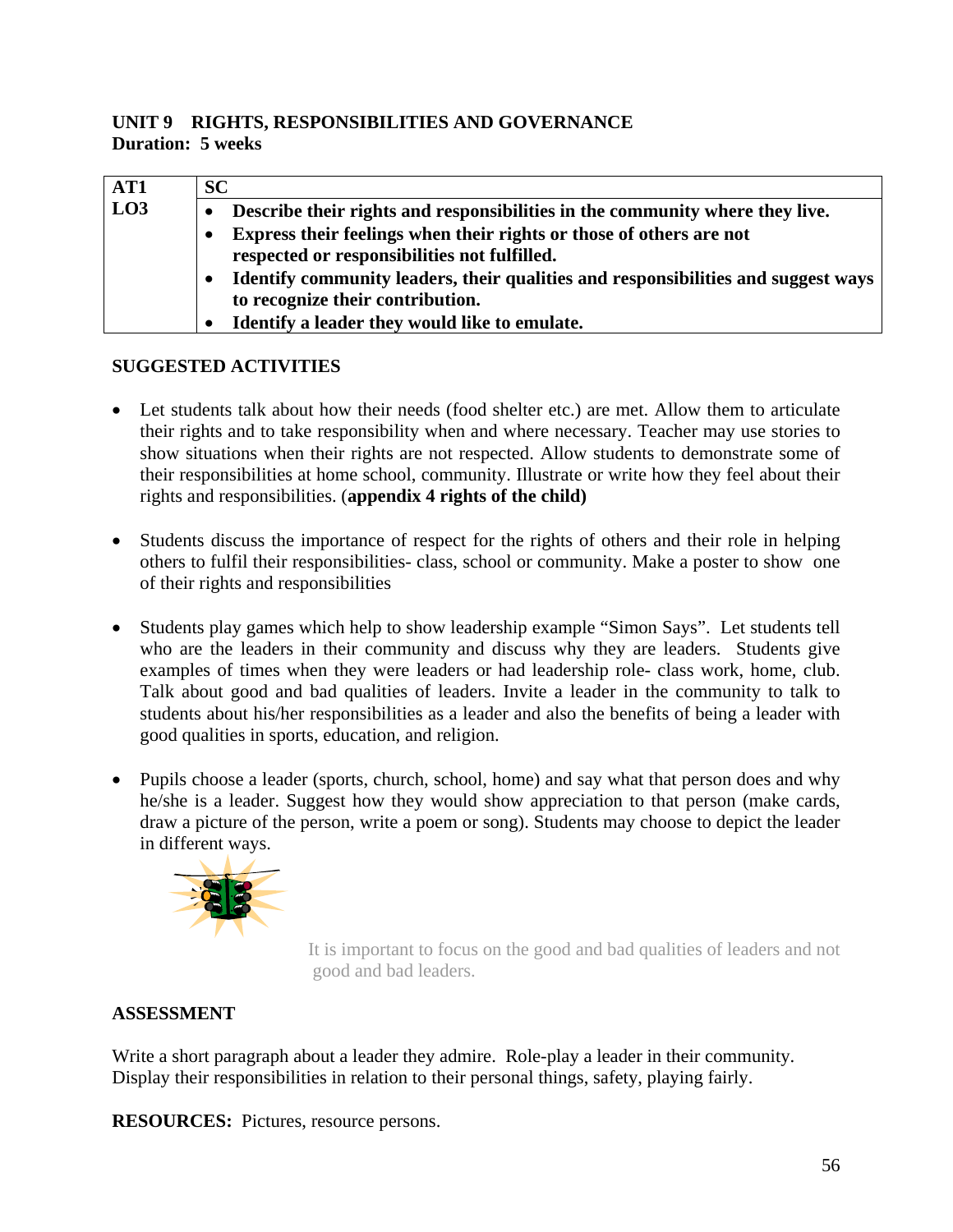#### **UNIT 10 SOCIAL ISSUES**

**Duration: 3weeks** 

| AT4 LO1 | <b>SC</b>                                                 |  |  |
|---------|-----------------------------------------------------------|--|--|
|         | Identify some problems affecting the community.           |  |  |
|         | Suggest ways to solve these problems.                     |  |  |
|         | Choose the appropriate persons to help resolve a problem. |  |  |

#### **SUGGESTED ACTIVITIES**

- Students listen to a story which tells of situations with which they can identify: **drugs, garbage, noise, , turtles, cruelty to animals, stray animals (appendix 13 puzzle).**
- Listen to a resource person on one of the issues. Let students write one way to deal with the situation discussed. Let pupils represent their feelings before and after the situation orally or in writing. Create different situations for students to role- play. Let pupils suggest persons to whom these problems should be addressed.
- Teacher provides scenario and students discuss how to resolve the situation. Students name persons who could assist them in that situation. Allow the students to express how they feel before and after the situation is resolved. View video or look at pictures of a situation and discuss how the matter was dealt with. Students share their feelings or experiences.
- Discuss a problem and draw pictures to show the stages of the problem up to the solution. (**Class activity**).



 **These can be very sensitive situation. Use your discretion at all times. Brainstorming for issues is a good way to start. Make note of all issues and deal with or refer if necessary. No more than three issues should be covered. Remember there are resource persons who can help!** 

### **ASSESSMENT**

When given a number of pictures, students will arrange them in correct sequence to show how a situation was solved and write one sentence for each picture. Write how they felt when the problem is resolved.

Use puzzles to show how a problem is solved. Students may design their own puzzle. **(Parental help is needed.)** 

Illustrate a situation using print, visual, or other.

#### **RESOURCES**

Pictures, stories and resource persons.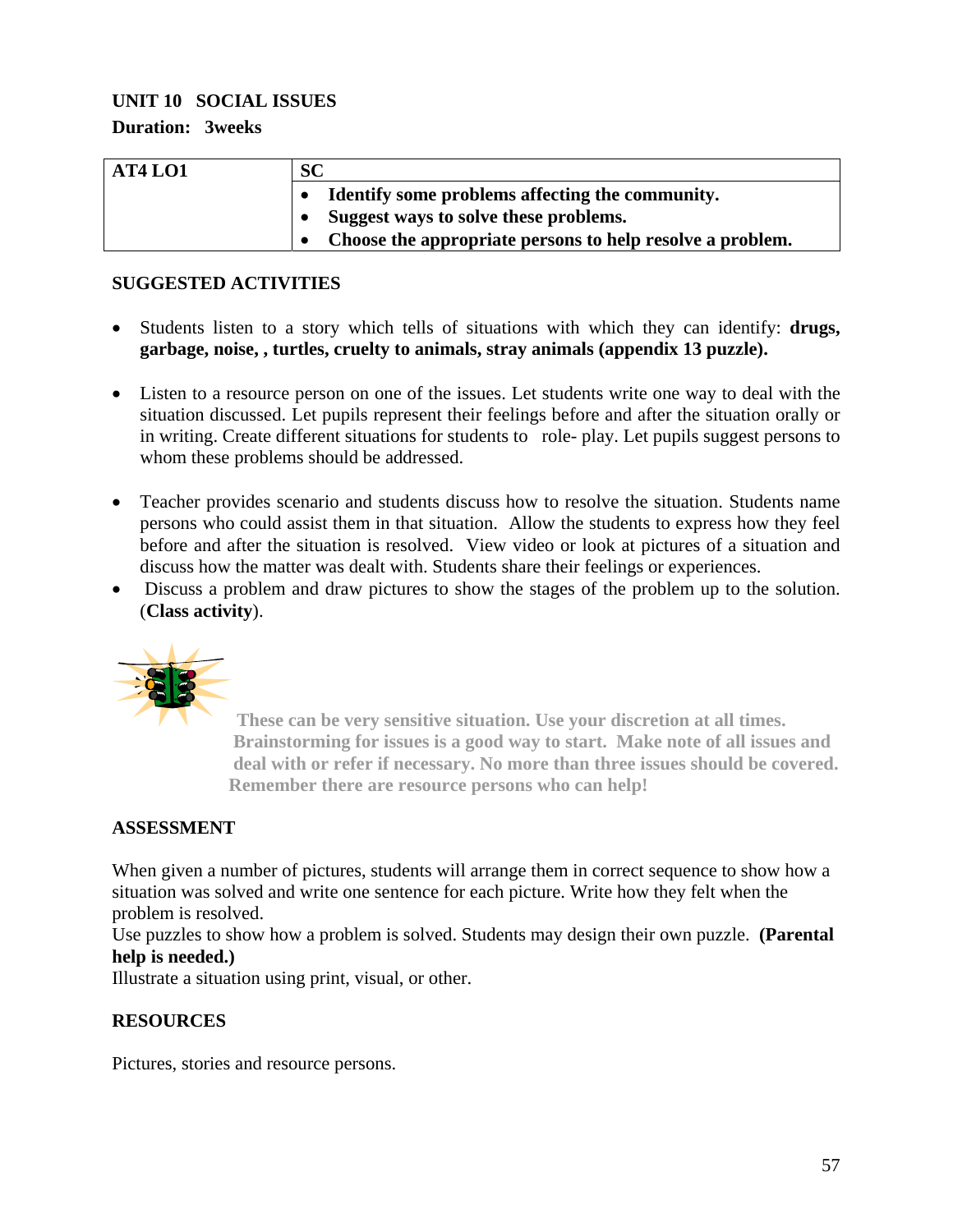#### **EXEMPLAR LESSON PLAN**

#### **GRADE 2**

| <b>UNIT 10</b>    | <b>SOCIAL ISSUES</b>                                                    |
|-------------------|-------------------------------------------------------------------------|
| <b>SUB TOPIC:</b> | Stray Animals.                                                          |
| <b>OBJECTIVE:</b> | Pupils will be able to describe how this problem affects the community. |
| <b>RESOURCES:</b> | Story, pictures, video, recorder, puzzle                                |

#### **INTRODUCTION**

Teacher plays recording of sounds of dogs and asks students to identify the sounds and explain what may be happening.

#### **DEVELOPMENT**

- 1. Teacher invites students to talk about any experience related to dogs.
- 2. Teacher prompts and probes to get students to describe the situation with dogs in their community. Let students with dogs tell how they keep their dogs.
- 3. In groups let students illustrate the problem and discuss how they feel about the problem.

#### **CONCLUSION**

Let students role play a scene with dogs all over their community and say how they feel.

#### **EVALUATION**

Given a number of pictures, students must choose the one which shows people being affected by dogs. (All pictures must contain dogs.)

Write one sentence to describe the problem.

Solve the puzzle **(appendix 13)**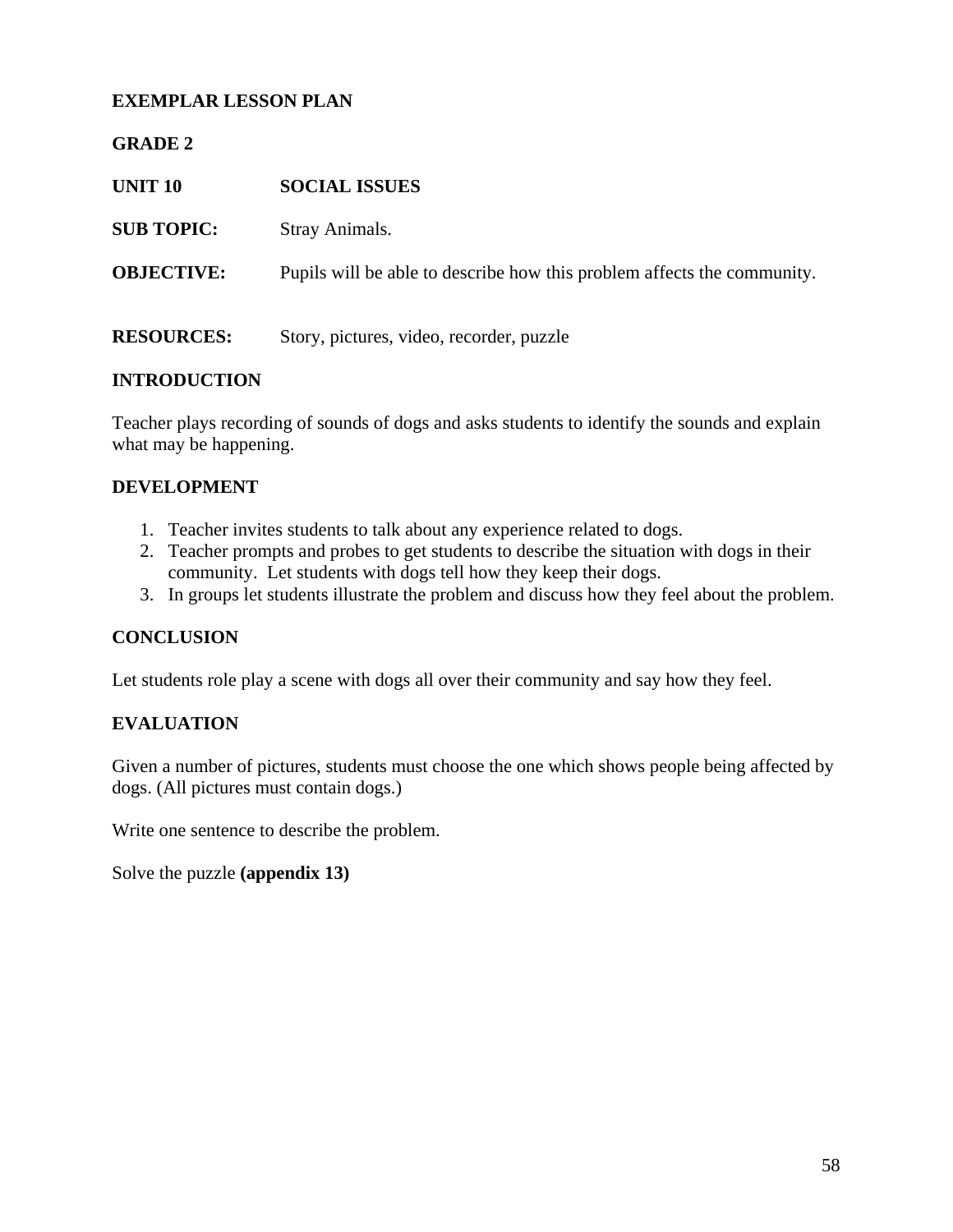## **Appendix 1 FAMILY ROOTS**



Mother father father mother father father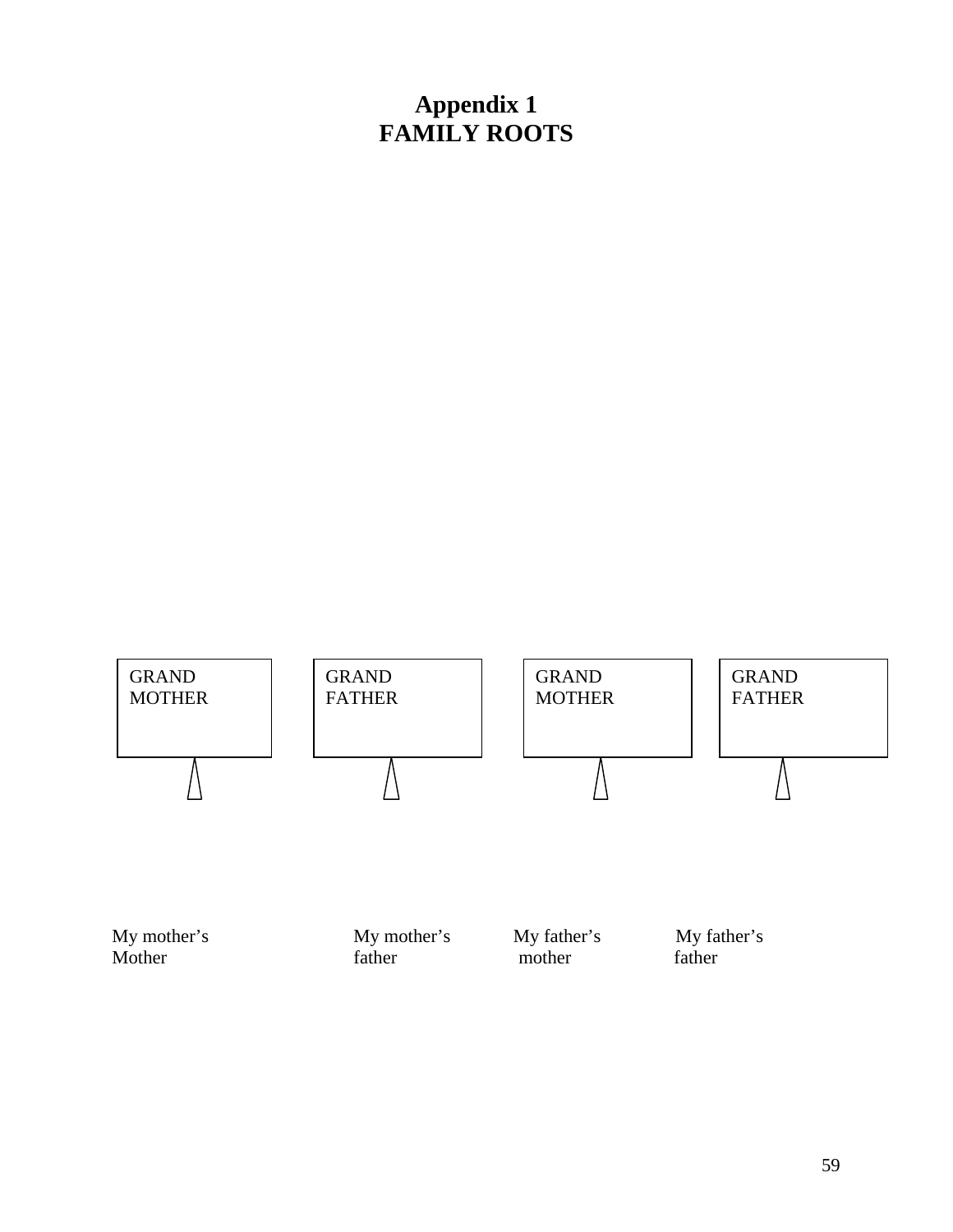# **Appendix 2 FAMILY CHART**

MY BROTHER

………………………

MY FATHER

**I AM** 

MY SISTER

.....................................

…………………………

**………JAMAL………**

MY MOTHER

………………………………

MY GRANDFATHER ……………

MY GRANDMOTHER

………………………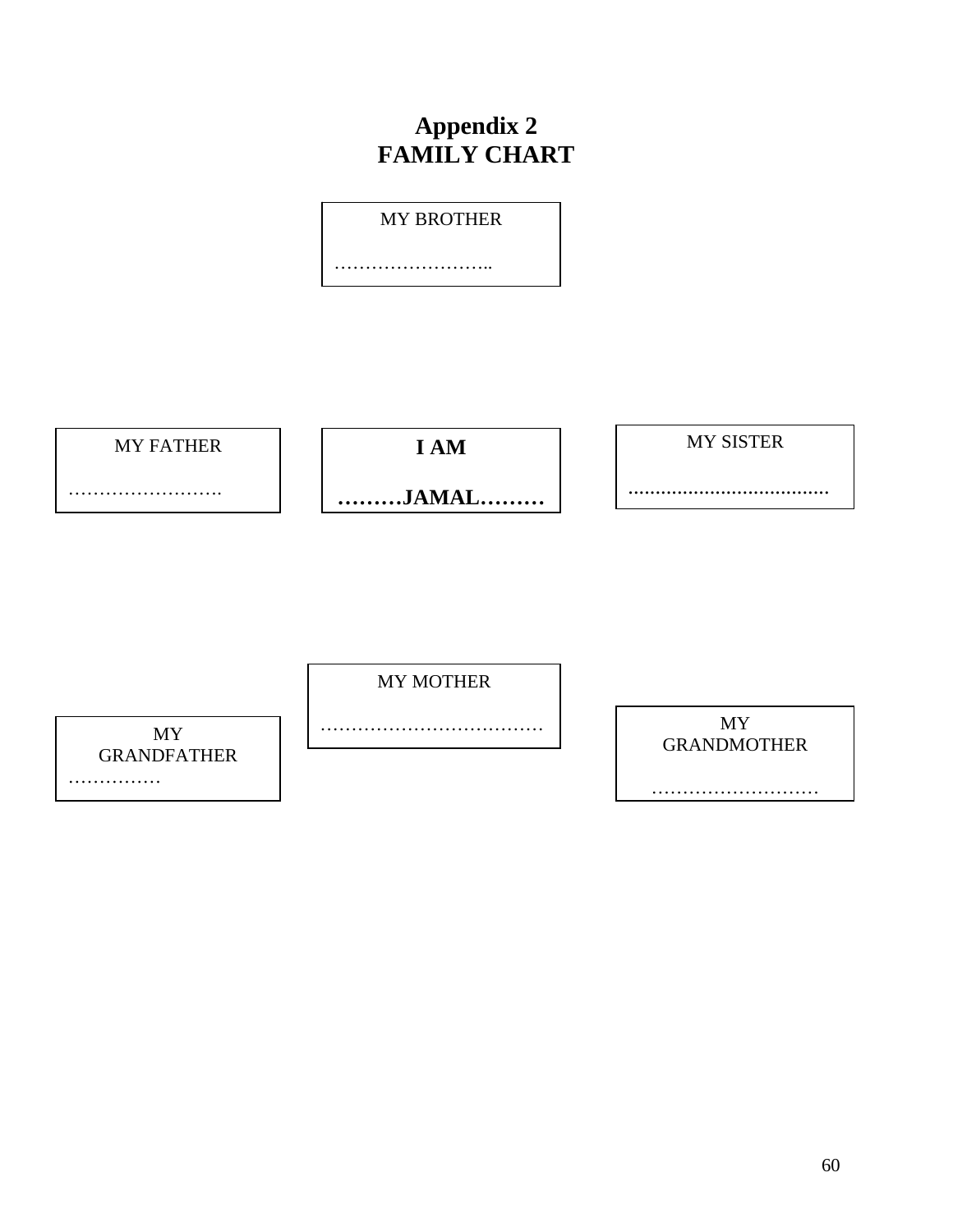**Appendix 3 OUTLINE MAP OF VILLAGE / TOWN**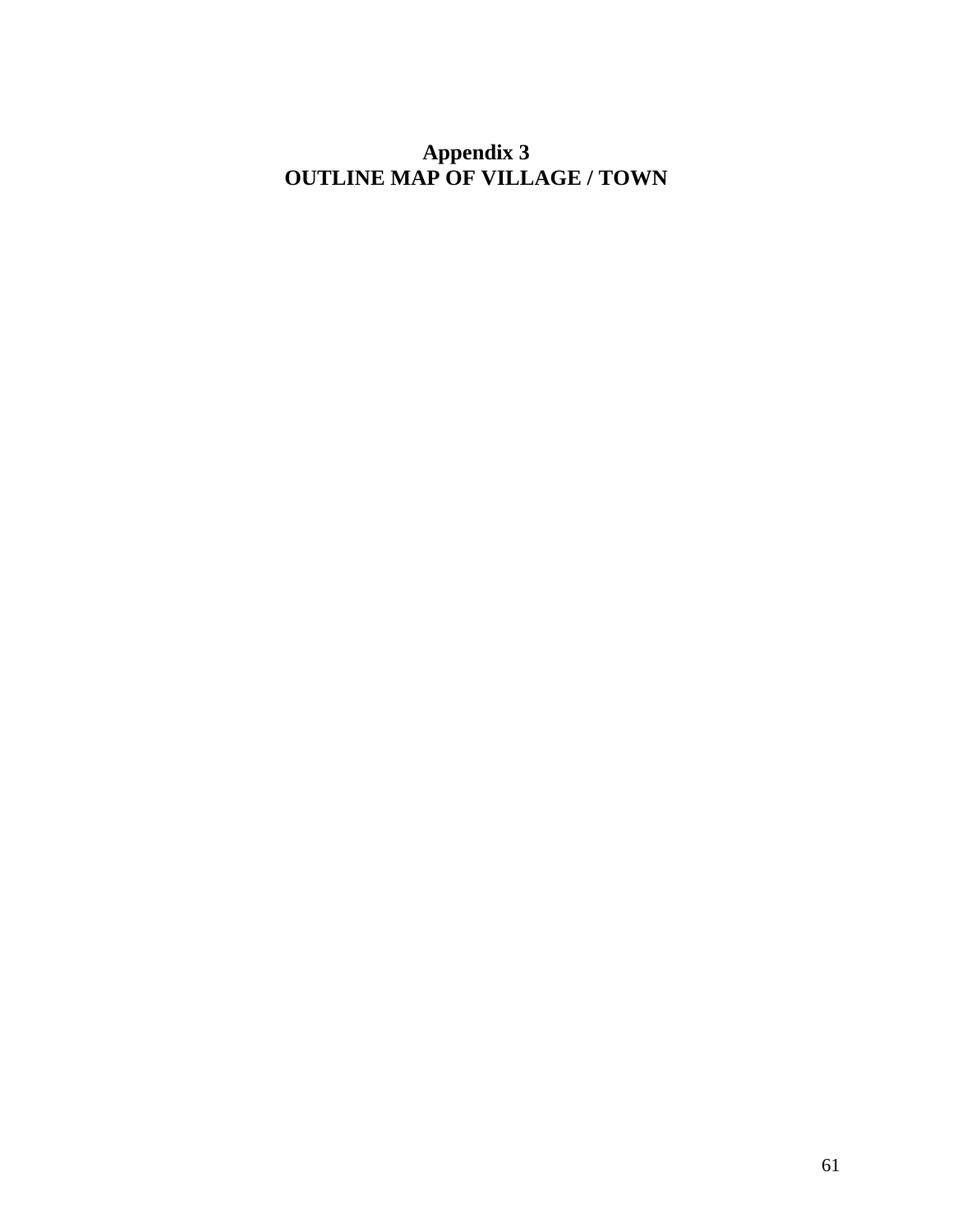## **Appendix 4 RIGHTS OF THE CHILD**

**Teacher information, not for student to learn by rote. Teachers should ensure that students are aware of these rights and the responsibilities which go along with them.** 

### **EVERY CHILD HAS THE RIGHT TO:**

- Love, care and understanding.
- To develop mentally, physically and socially
- Receive a name and to have a nationality
- To be treated as equals, no matter race, religion, colour, nationality, or sex.
- Enough food, safe and comfortable housing and health care.
- Individual and specialized care if a disability exists.
- Protection from persecution of any kind.
- To be protected from cruelty, neglect and exploitations
- To be protected before, during and after a disaster.
- To be brought up knowing to be his brother's keeper and to live in peace.

### **Responsibilities as relates to the home, school and community.**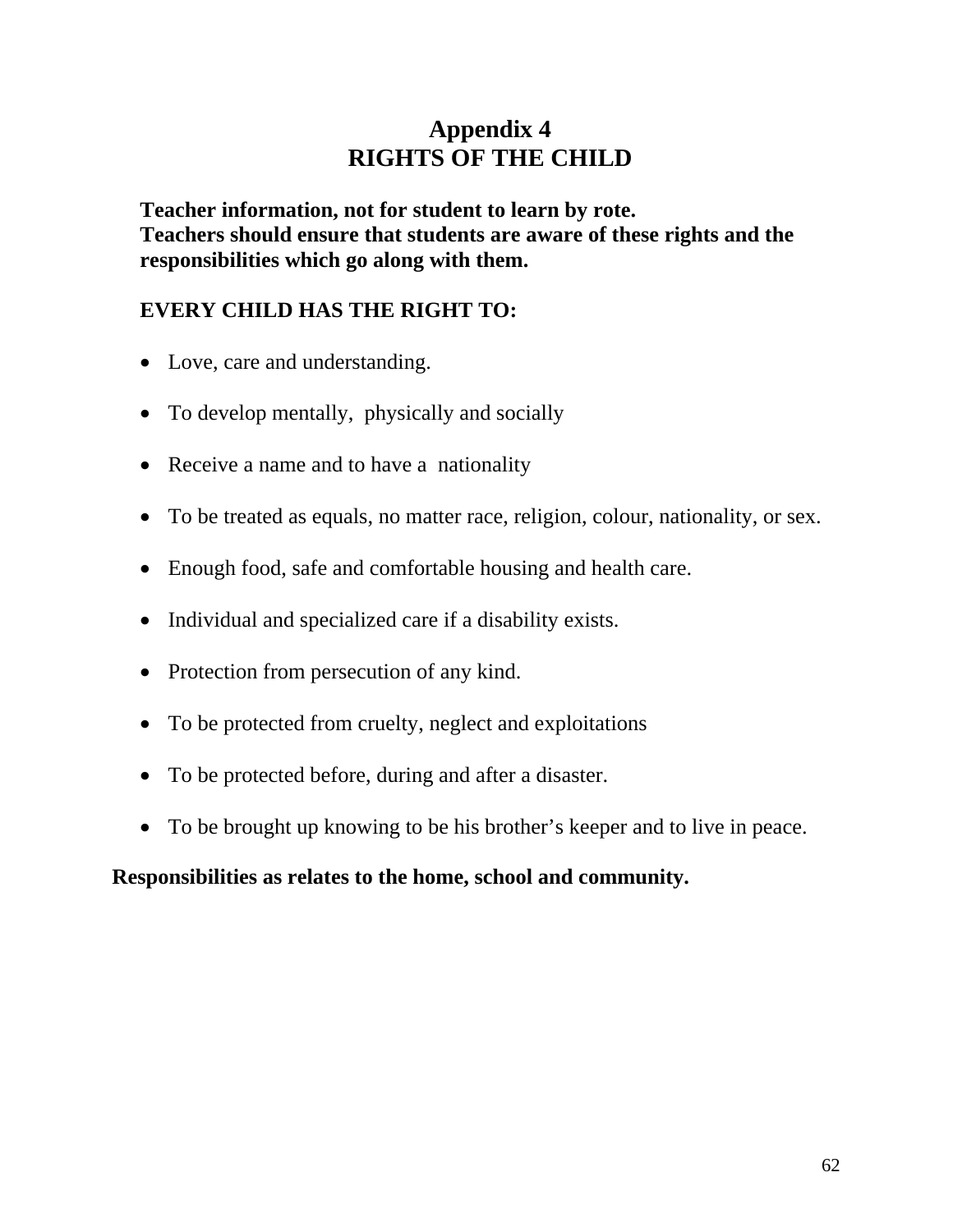## **Appendix 5 FAMILY ROOTS**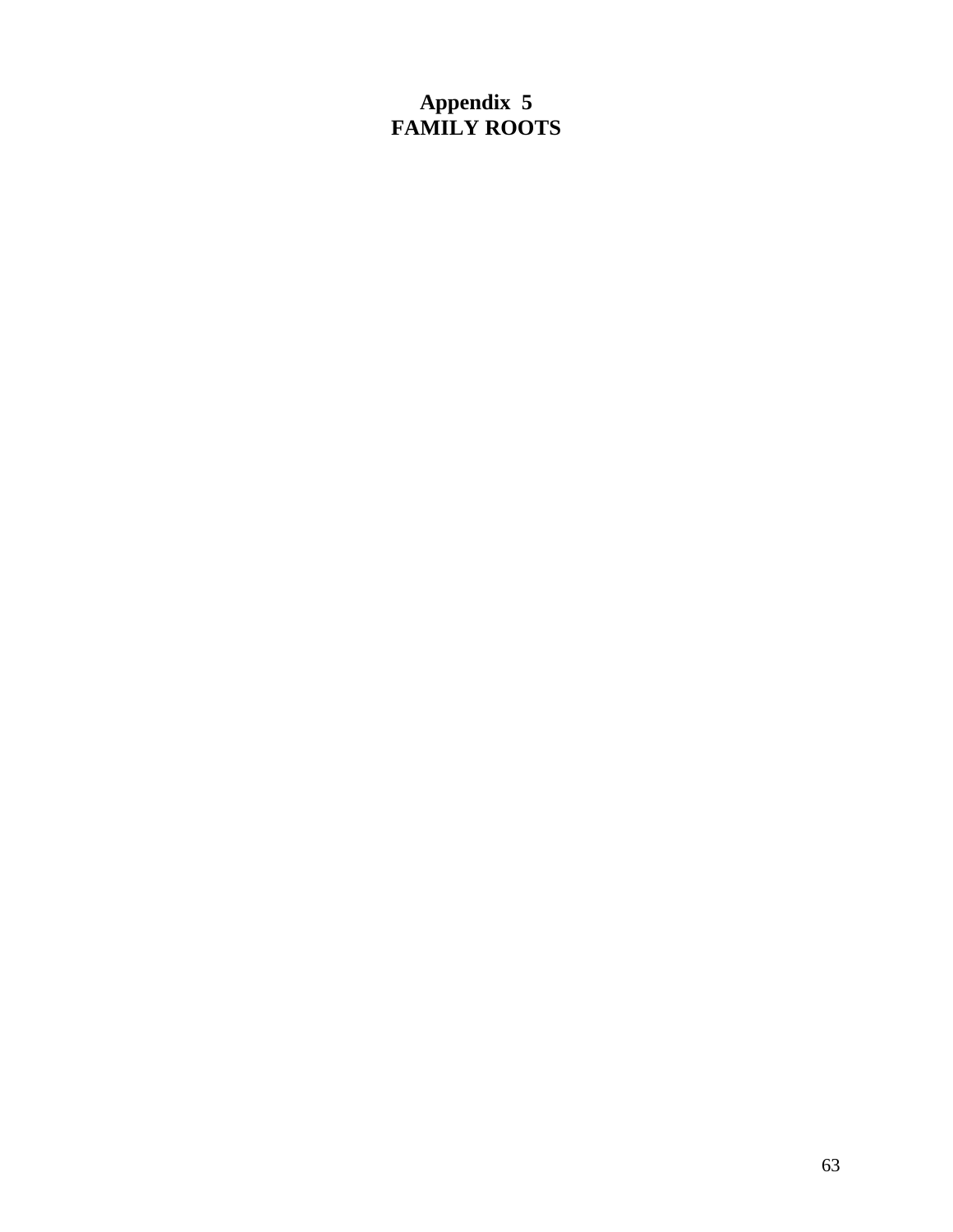## **Appendix 6 SAMPLE QUESTIONS**

- 1. WHAT WAS YOUR BEST SUBJECT AT SCHOOL?
- 2. WHERE DID YOU LIVE?
- 3. HOW MANY CHILDREN DID YOU HAVE?
- 4. DID YOU GET PUNISHED BY YOUR PARENTS AND FOR WHAT?
- 5. ARE YOUR CLASSMATES ALIVE?

#### B

- 1. WHERE DID YOU GO TO SCHOOL?
- 2. WHAT GAMES YOU PLAYED AT BREAKTIME
- 3. IN WHAT CLASS DID YOU LIVE SCHOOL?
- 4. HOW DID YOU GET TO SCHOOL?
- 5. DID YOU HAVE A TELEVISION IN YOUR HOUSE?

#### C

- 1. TELL ME ONE THING YOU COULD DO VERY WELL
- 2. COULD YOU GO OUT TO PARTIES?
- 3. WHEN DID YOU GET MARRIED?
- 4. DID YOU HAVE TO DO HOUSE WORK?
- 5. WHAT WERE YOUR FAVOURITE FOODS?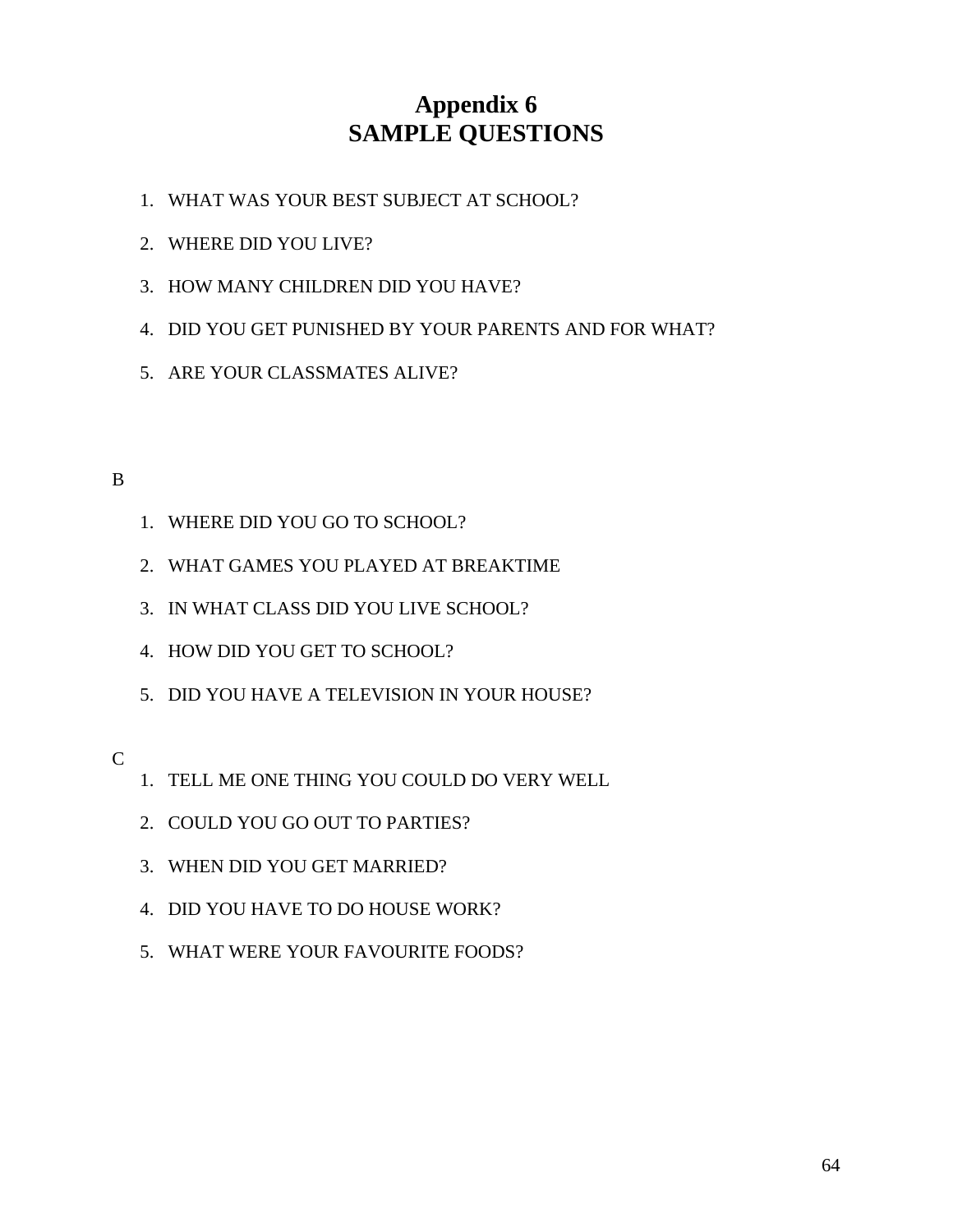## **Appendix 7 CARDINAL POSITIONS**







MY **SCHOOL** 

SCHOOL'S **KITCHEN** 

MY SCHOOL IS …………………….. OF THE TREE

THE LIBRARY IS ……………………OF THE TREE

THE GARDEN IS ……………………OF THE TREE

THE KITCHEN IS …………………….OF THE TREE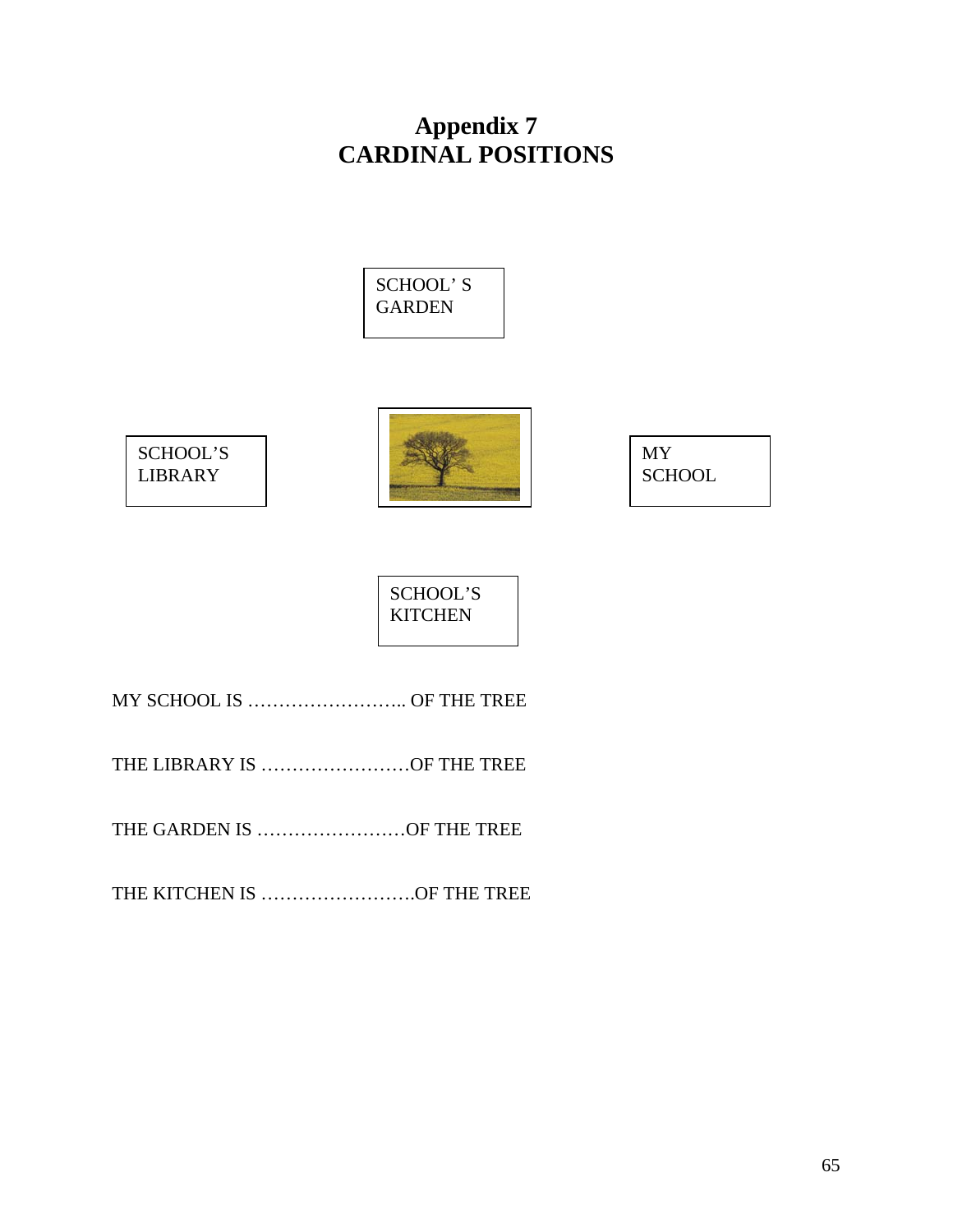# **Appendix 8 (a)**

## **NOTES ON CONSERVATION**

#### **This information is for you the teacher. Use it based on class level.**

- Conservation is the wise use of natural resources (nutrients, minerals, water, plants, animals, etc.). Planned action or non-action to preserve or protect living and non-living resources.
- Management of the human use of the biosphere so that it may yield the greatest sustainable benefit to present generations while maintaining its potential to meet the needs and aspirations of future generations. It includes the preservation, maintenance, sustainable utilization, restoration and enhancement of the environment.
- Achieving the use of less energy, either by using more efficient technologies or by changing wasteful habits.
- The use of natural resources in a way that ensures their continuing availability to future generations
- Preserving and renewing natural resources to assure their highest economic or social benefit over the longest period of time. Clean rivers and lakes, wilderness areas, a diverse wildlife population, healthy soil, and clean air are natural resources worth conserving for future generations.
- The protection, improvement and wise use of natural resources to provide the greatest social and economic value for the present and future.
- The protection of the environment.
- The planned management of a natural resource to prevent exploitation, destruction, or neglect
- The management and protection of the natural world
- The scientific process of cleaning--and often repairing and/or restoring--an artefact in order to preserve it for further study and/or display.
- Protecting, maintaining or restoring the environment, and keeping it safe from destruction or degradation.
- The protection or wise use of natural resources, such as forests, rivers and fuels, to ensure their continuation.
- Land conservation setting aside parcels of land for protection and public enjoyment or for scientific research.
- Wildlife conservation management of game animal populations to provide opportunities for hunting, fishing and observation.
- Conserving endangered species techniques that enhance survival probability and design of nature reserves of particular species.
- Conservation also includes the preservation and maintenance of culturally significant objects. These include: Paintings, sculptures, drawings and photographs, furniture, ceramics, paper documents and books, archeological materials – pottery of Caribs and Arawaks, monuments and historic buildings.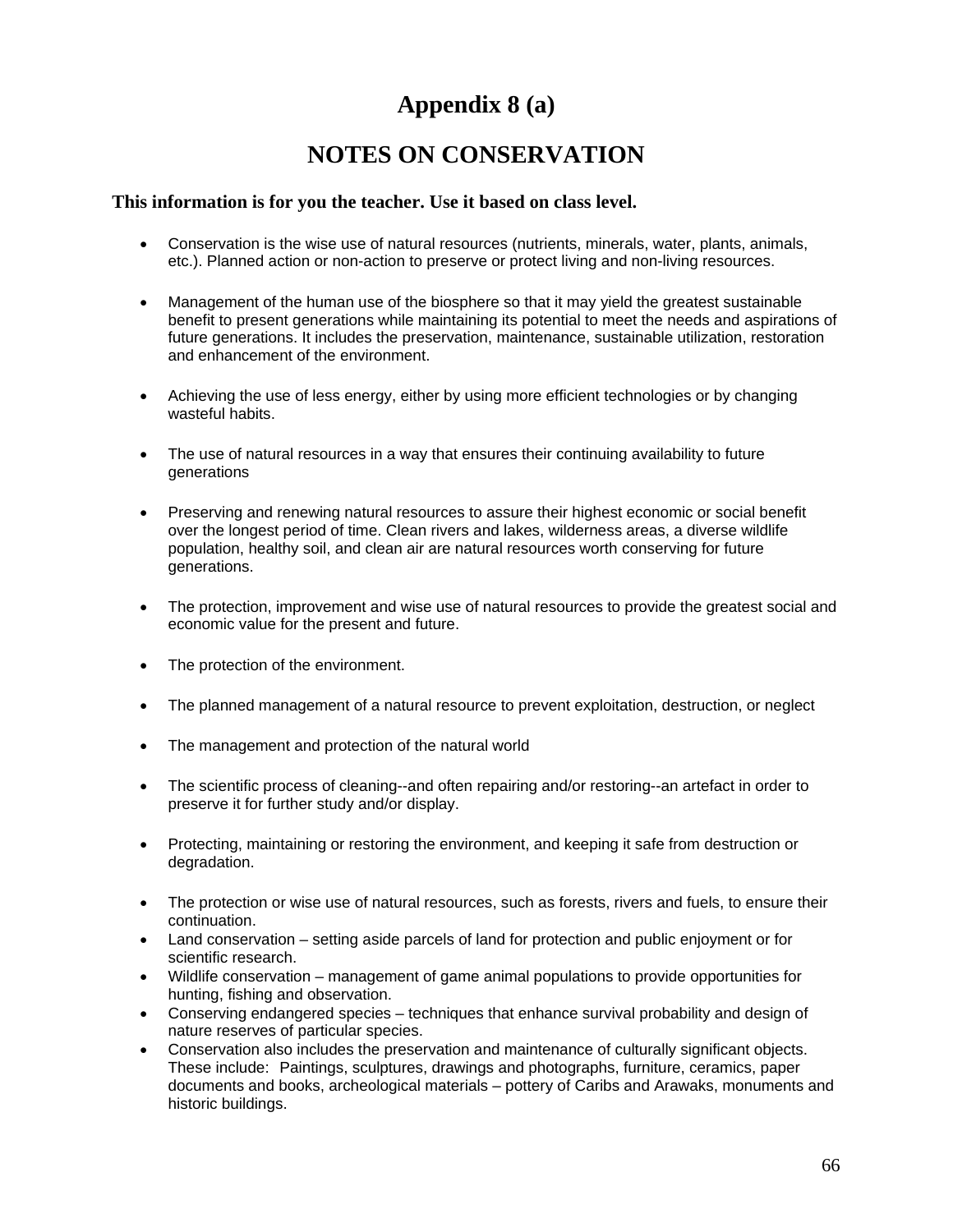## **Appendix 8 (b)**

## **NOTES ON PRESERVATION**

This information is for you the teacher. Use it based on class level.

- the activity of protecting something from loss or danger
- a process that saves organic substances from decay
- The protection of cultural property through activities that minimize chemical and physical deterioration and damage and that prevent loss of informational content. The primary goal of preservation is to prolong the existence of cultural property.
- The action of reserving, protecting or safeguarding a portion of the natural environment from unnatural disturbance. It does not imply preserving an area in its present state, for natural events and natural ecological processes are expected to continue. **Preservation is part of, and not opposed to, conservation.**
- All actions taken to retard deterioration of, or to prevent damage to, cultural property. Preservation involves controlling the environment and conditions of use, and may include treatment in order to maintain an object, as nearly as possible, in an unchanging state.
- Generally, saving from destruction or deterioration old and historic buildings, sites, structures, and objects, and providing for their continued use by means of maintenance, restoration, rehabilitation, or adaptive use. Specifically, the act or process of applying measures to sustain the existing form, integrity, and material of a building or structure, and the existing form and vegetative cover of a site.
- protection of an accident scene means preventing movement of equipment or vehicles involved in the accident.
- the protection of a natural environment, usually with only minimal human intervention, allowing it to evolve and function naturally
- the extent to which something has been kept unchanged
- **Often used interchangeably with conservation. Preservation suggests that natural resources will be left undisturbed, while conservation usually indicates some resource management.**
- An attempt to keep forests in an undisturbed state through the control of internal and external influences.
- **ways of extending the shelf life of foods by controlling the temperature, pH or water content which inhibits the growth of micro-organisms or the action of enzymes**
- The act of sustaining and maintaining cultural and natural resources that have been identified as significant and/or threatened and that warrant protection.
- **Protection of natural resources for specific uses, usually wildlife reserves or recreation.**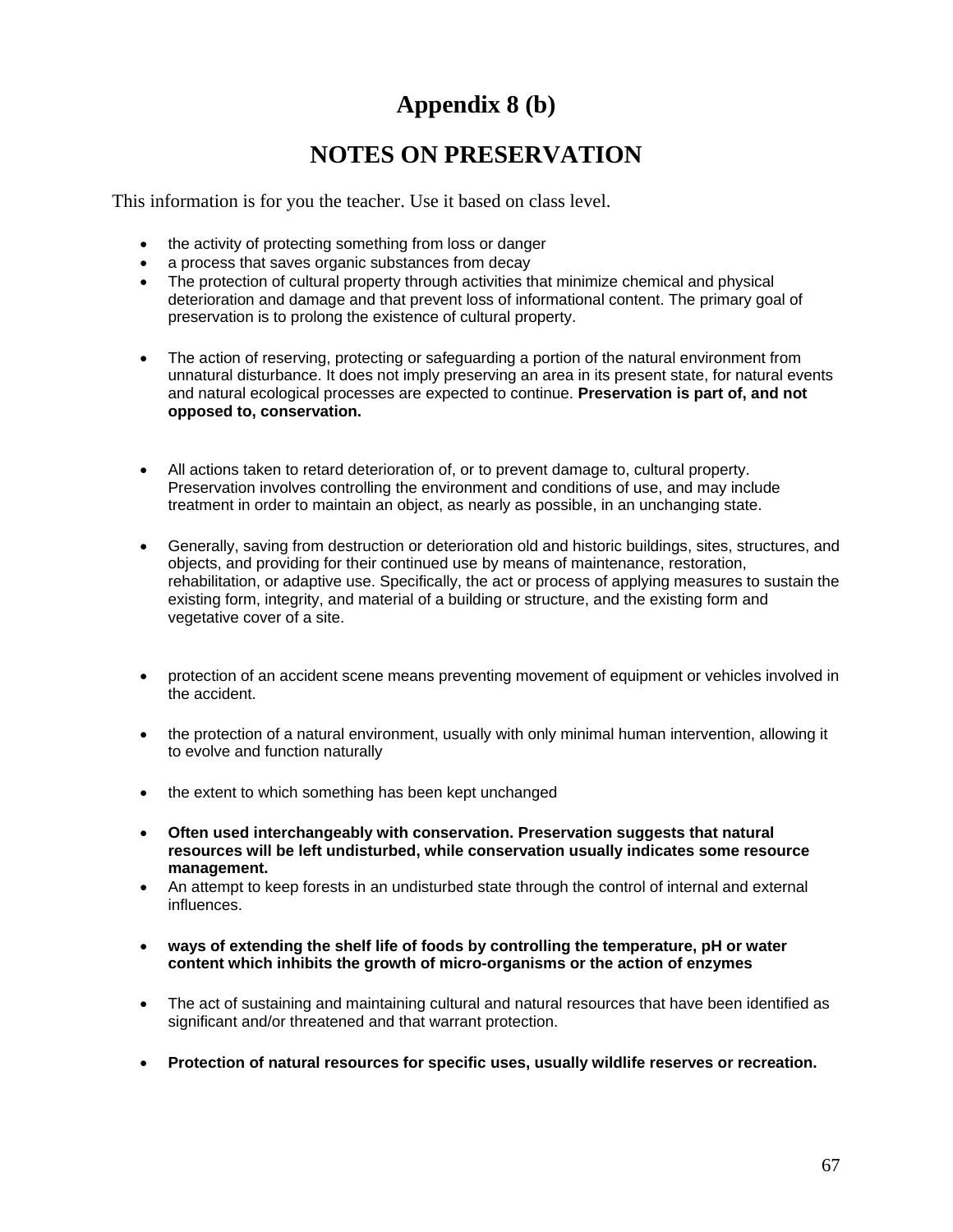### **Useful websites on conservation and preservation**

www.for.gov.bc.htm

www.nc.greenpower.org

www.nsc.org.htm

www.wordnet.pruceton.edu

www.slim.emporia.edu

www.futureharvest.org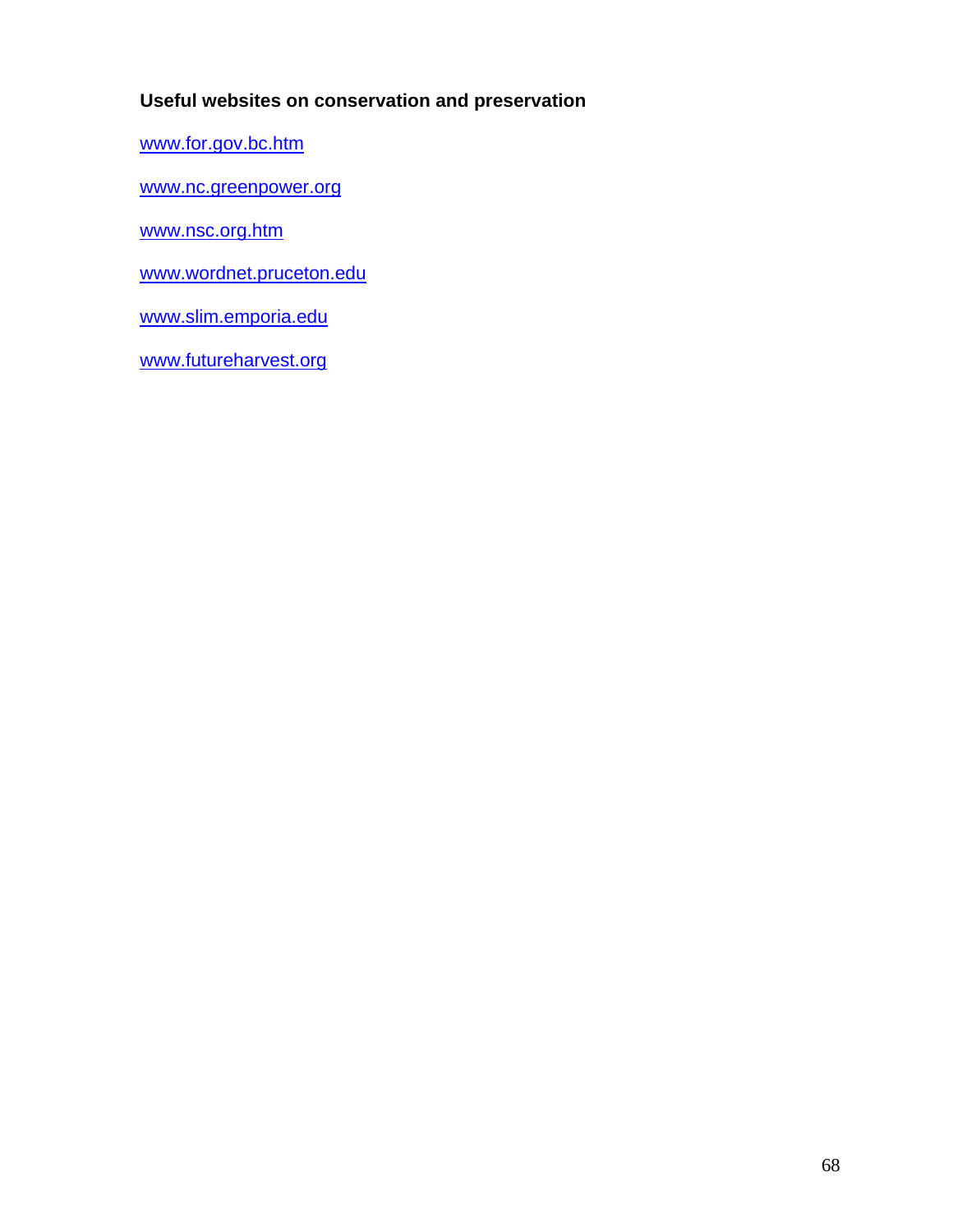# **Appendix 9 TIME LINE**

| 1970         | 1980              | 2000       | 2007 |
|--------------|-------------------|------------|------|
|              |                   |            |      |
| <b>BUILT</b> | <b>RE PAINTED</b> | <b>NEW</b> |      |

 **TOILETS KITCHEN** 

### **WHAT HAPPENED IN 1980?**

## **WHEN WAS YOUR SCHOOL BUILT?**

## **WHEN HAPPENED AFTER THE 2000?**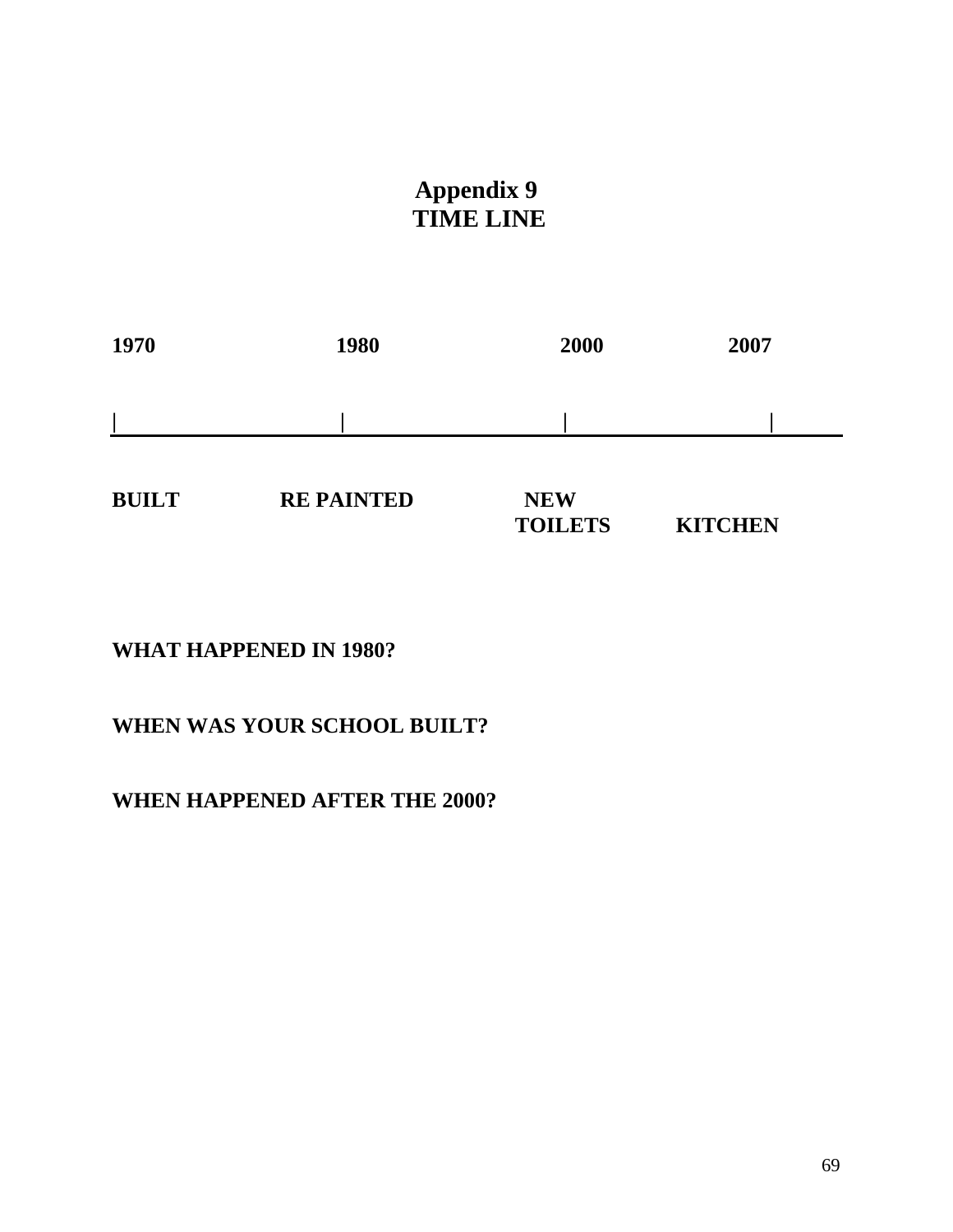## **Appendix10 THE CARIB INDIANS**



#### **The Carib Indians**

Dominica's indigenous people - properly known as the Kalinago, were the original inhabitants of our island and have a 3,700 acre Territory on Dominica's east coast.





Dominica's First People - the Caribs - live on a 3,700 acre Territory on Dominica's east coast that set aside for them in 1903. They number approximately 3,000 and elect their own chief who holds the position for 4 years. July 2004 saw the election of Charles Williams as Carib Chief.

Besdies the warm and friendly people, other attractions in the Carib Territory include its many craft shops, the L'Escalier Tete Chien, Horseback Ridge and Isulukati Falls, as well as the Karifuna Cultural Group.

**Related Links**

The GliGli Project

The 1902 Report

Dominica's First People by Dr. Lennox **Honychurch**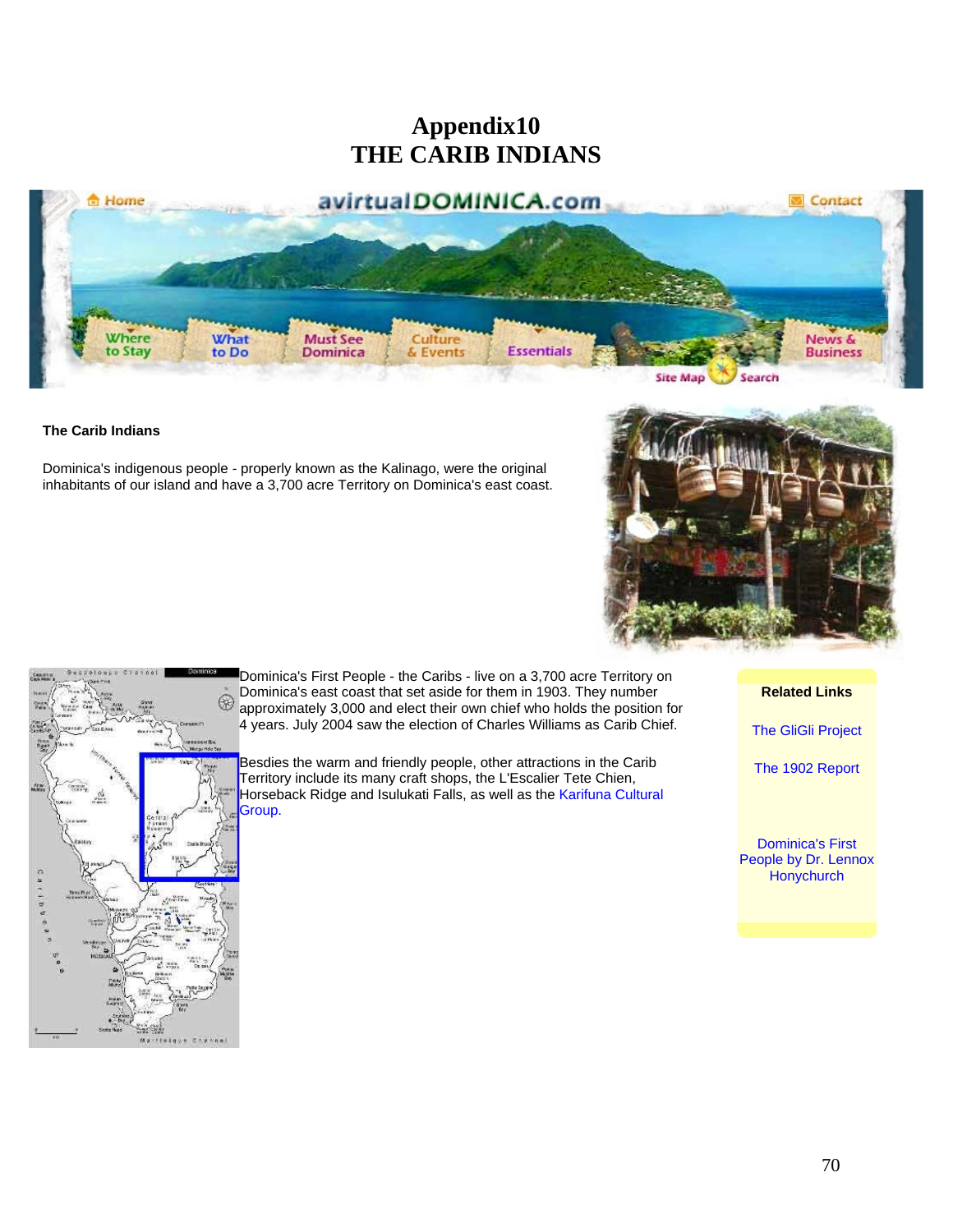

On the East Coast of Dominica, the native Dominicans live in peace and harmony. They are the most of their kind living together, the second inhabitants of the island after the Ciboneys. They are the Carib Indians. Unfortunately, due to inaccurate accounts written about them, Caribs have been regarded for many years as "fierce and warlike." However, any encounter with the Caribs, would quickly change one's mind. "Gentle" seems to be their generic trait. They are uncomplicated people who rely on the earth and the sea for a living.

In 1493, Christopher Columbus landed in Dominica with his men and his ships in search of gold and fortune. To his dismay, he found only rivers, rich volcanic soil, mountains and the Caribs! The Caribs had settled on Dominica, but their ancestors had come from South America: down the Orinoco river and then

up the Caribbean Sea where they settled on the most rugged of the islands in order to protect themselves from enemies. The Caribs welcomed Columbus and his men and in return Columbus worked them, almost to the verge of extinction.

There are only 3000 Caribs remaining after years of brutal treatment by the Spanish, French and English. They live in eight villages on the East Coast of Dominica. Collectively, these villages are called the Carib Territory. The Caribs have their own chief and also a representative in the house of assembly. They tend to keep to themselves and their culture has remained very much unchanged compared to other areas of the island. They reputedly use 300 different herbs for medicine -- some of the best bush doctors hail from the Territory. Dances, traditions, legends, and beliefs have been kept alive by the elders who pass on theses traditions through Story-Telling. The language is only spoken by a few people today but their dances are being performed by Karifauna, their dance group.

The Carib Territory is well worth a visit. It is almost spiritual how one is flung Centuries back into a cool, calm place with the most beautiful group of people, amidst the straw huts and baskets made by the best artisans. You might never want to leave but you would have to unless you could prove that you have Carib Ancestry!

*K.F., Aug 2001*

#### **Karifuna Cultural Group**

The Karifuna Cultural Group is made up of individuals from the Carib Territory who are preserving traditional Carib dance, music and performances.

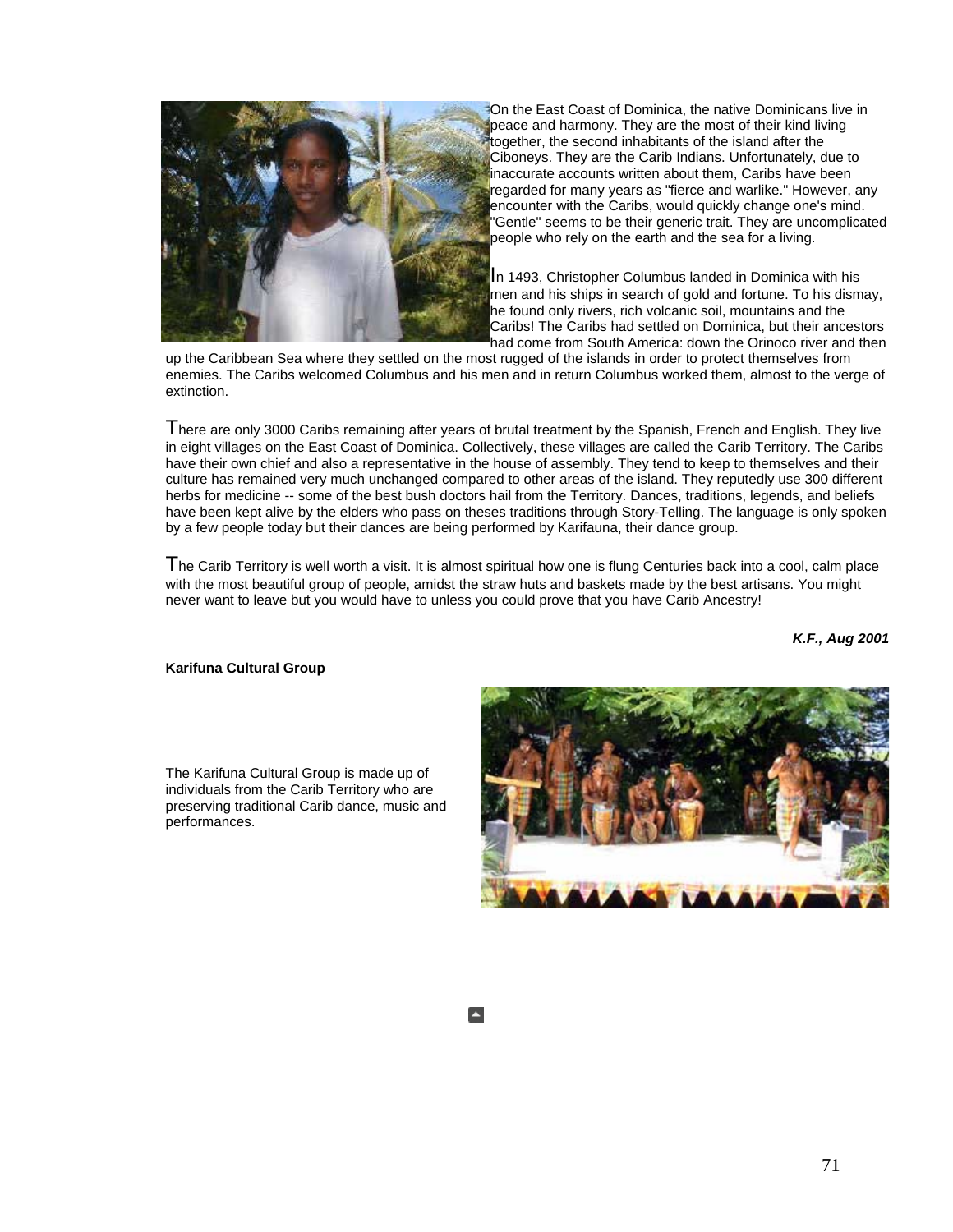## **Appendix 11 MAP OF DOMINICA**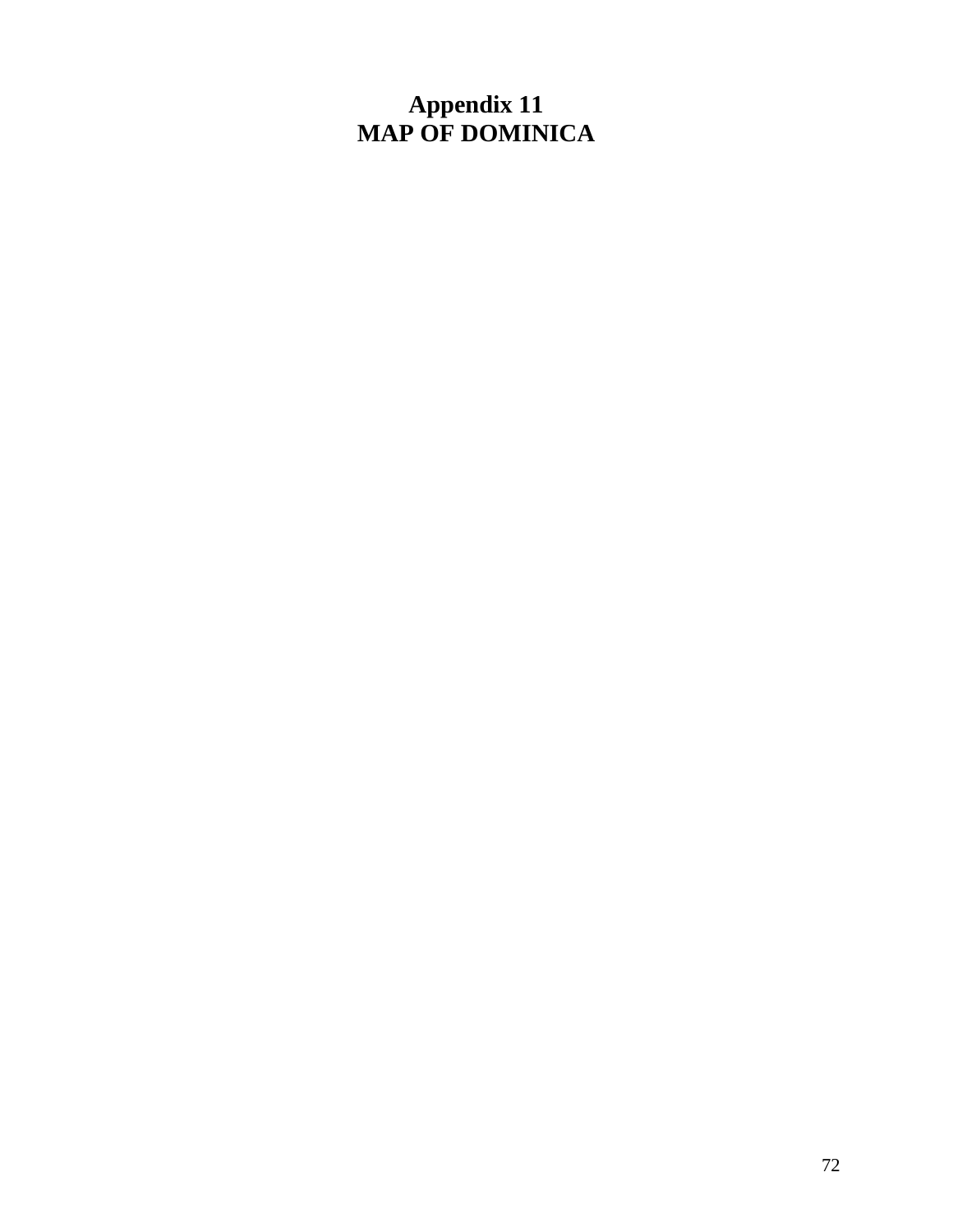**Appendix 12 BLANK MAP OF DOMINICA**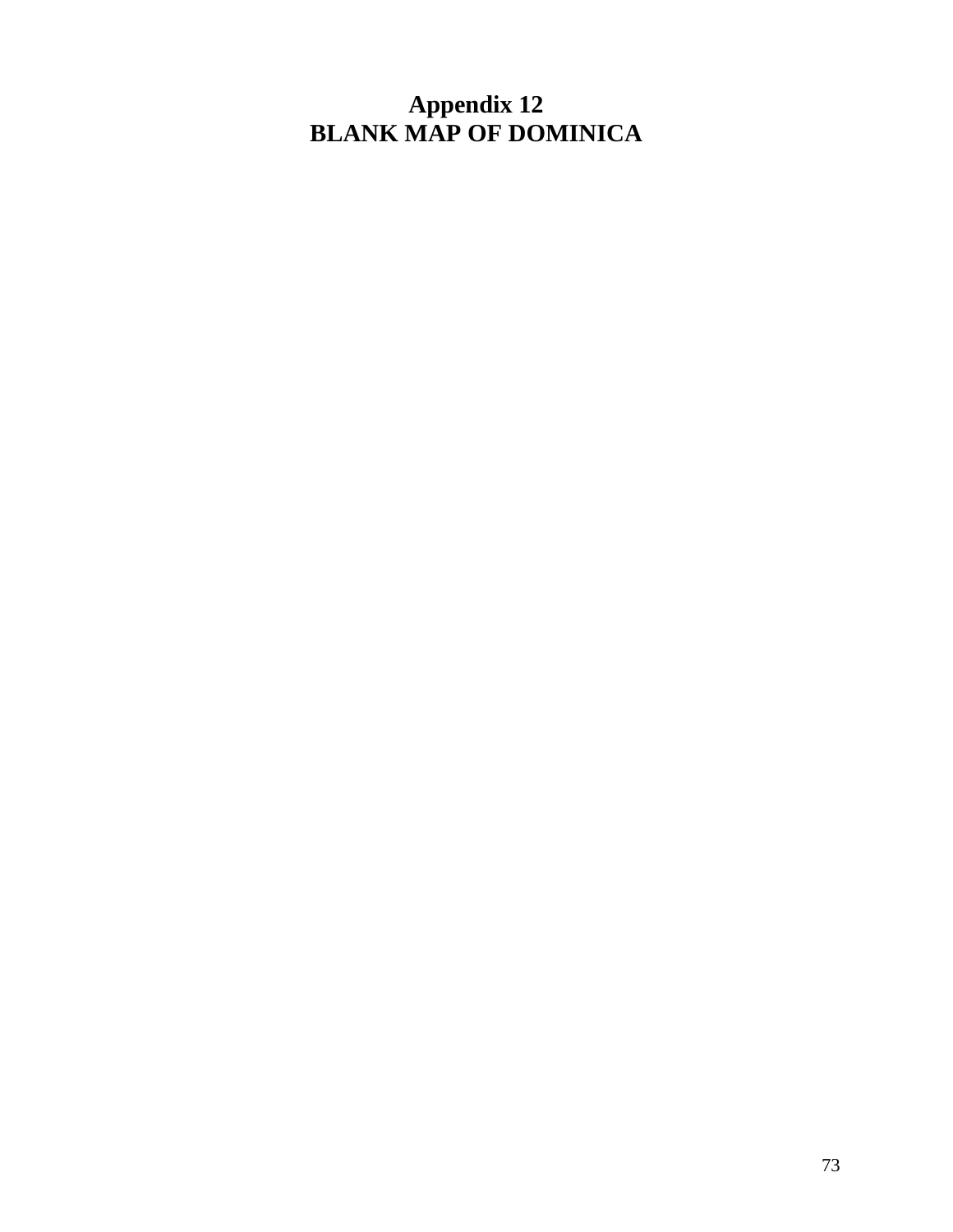**Appendix 14 PUZZLE**